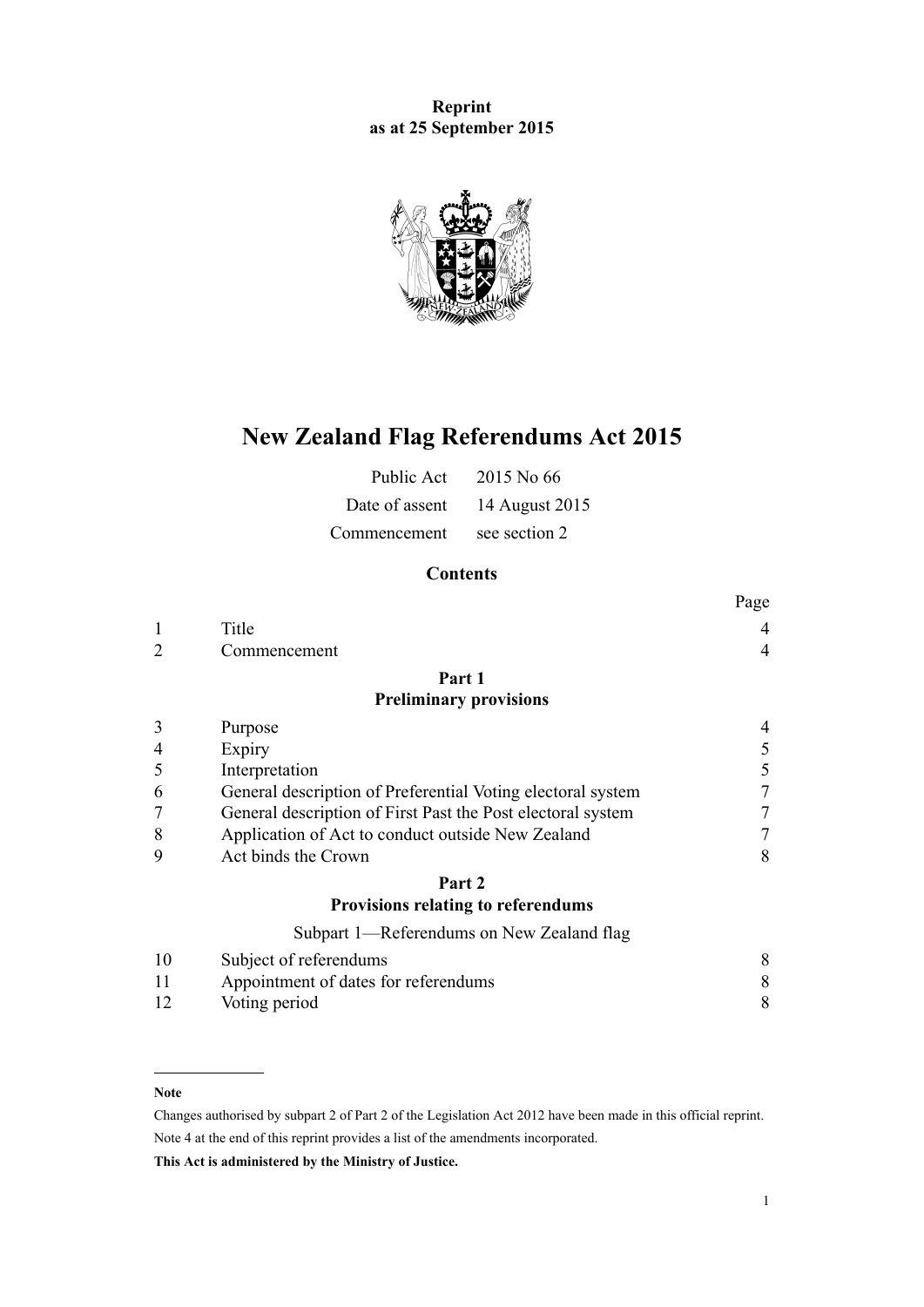|          | <b>New Zealand Flag Referendums Act 2015</b>                              | Reprinted as at<br>25 September 2015 |
|----------|---------------------------------------------------------------------------|--------------------------------------|
| 13       | Alternative flag designs                                                  | 9                                    |
| 14       | Voting paper in second flag referendum                                    | 9                                    |
|          | Subpart 2—Officials                                                       |                                      |
| 15       | Returning Officer                                                         | 10                                   |
| 16       | Returning Officer may employ or engage persons                            | 10                                   |
| 17       | Delegation by Returning Officer                                           | 10                                   |
|          | Subpart 3-Rolls of electors                                               |                                      |
| 18       | Rolls of electors                                                         | 11                                   |
|          | Subpart 4—Conduct of referendums                                          |                                      |
| 19       | Who may vote                                                              | 12                                   |
| 20       | Electoral systems for referendums                                         | 12                                   |
|          | Dispatching voting papers                                                 |                                      |
|          |                                                                           |                                      |
| 21<br>22 | Period for dispatching voting papers<br>Dispatching voting papers by post | 12<br>12                             |
| 23       | Dispatching replacement voting papers by post                             | 13                                   |
| 24       | Dispatching voting papers by fax, email, or dictation                     | 13                                   |
| 25       | Envelopes and information accompanying voting papers                      | 14                                   |
| 26       | Extension of voting period                                                | 15                                   |
|          | Marking and returning voting papers                                       |                                      |
| 27       | Method of voting                                                          | 16                                   |
| 28       | Return of voting papers to Returning Officer                              | 16                                   |
| 29       | Times for return of voting papers                                         | 17                                   |
| 30       | Voting papers returned late                                               | 17                                   |
|          | Progressive processing of voting papers                                   |                                      |
| 31       | Processing of voting papers                                               | 18                                   |
| 32       | Informal voting papers                                                    | 18                                   |
| 33       | Invalid voting papers                                                     | 18                                   |
| 34       | Protection of secrecy during processing                                   | 19                                   |
| 35       | Publicity during processing                                               | 19                                   |
| 36       | Supervision of processing                                                 | 20                                   |
|          | Announcing results                                                        |                                      |
| 37       | Procedure after close of voting period                                    | 21                                   |
| 38       | Declaration of result of referendum                                       | 21                                   |
| 39       | Determination of result in event of tie                                   | 22                                   |
| 40       | Disposal of voting papers and rolls                                       | 22                                   |
|          | Subpart 5—Application for inquiry into conduct of referendum              |                                      |
|          | Parties to inquiry                                                        |                                      |
| 41       | Who may make application                                                  | 23                                   |
| 42       | Who may be respondents                                                    | 23                                   |
| 43       | Group of electors may oppose application                                  | 23                                   |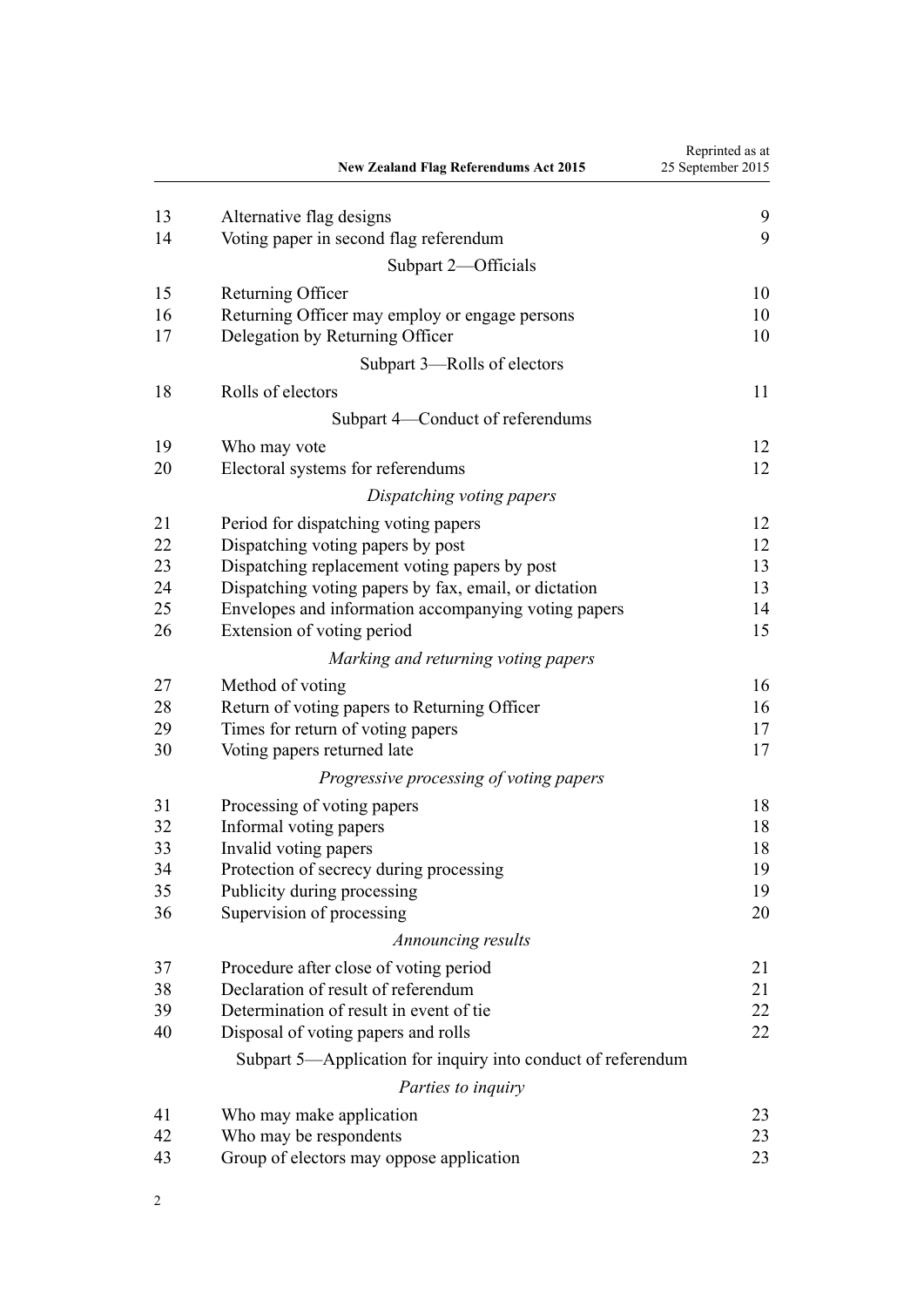|    | Reprinted as at<br>25 September 2015<br><b>New Zealand Flag Referendums Act 2015</b> |    |
|----|--------------------------------------------------------------------------------------|----|
|    | Making of application                                                                |    |
| 44 | Making of application                                                                | 24 |
| 45 | Application to be served on respondents                                              | 24 |
|    | Hearing of application                                                               |    |
| 46 | More than 1 application relating to same referendum                                  | 24 |
| 47 | Matters to be inquired into at hearing                                               | 24 |
|    | Court's decision                                                                     |    |
| 48 | Decision of court as to result of referendum                                         | 25 |
| 49 | Fresh referendum                                                                     | 25 |
|    | Subpart 6-Offences                                                                   |    |
| 50 | Unauthorised use or disclosure of referendum information                             | 25 |
| 51 | Influencing electors generally                                                       | 26 |
| 52 | Offences in relation to voting papers                                                | 26 |
| 53 | Bribery by any person at any time                                                    | 27 |
| 54 | Bribery by any person after voting period                                            | 28 |
| 55 | Bribery by elector before or during voting period                                    | 29 |
| 56 | Treating                                                                             | 29 |
| 57 | Undue influence                                                                      | 30 |
| 58 | Interference with voting or compromising secrecy of voting                           | 30 |
| 59 | Personation                                                                          | 31 |
| 60 | Offences in relation to processing                                                   | 31 |
| 61 | Property may be stated as vesting in Returning Officer                               | 32 |
|    | Subpart 7-Advertising                                                                |    |
| 62 | Interpretation                                                                       | 32 |
| 63 | Meaning of referendum advertisement                                                  | 32 |
| 64 | Referendum advertisement to include promoter statement                               | 34 |
| 65 | Failure to include promoter statement in referendum advertisement                    | 34 |
| 66 | Duty of Electoral Commission                                                         | 34 |
| 67 | Regulated periods for purposes of Parliamentary Service Act 2000                     | 35 |
|    | Part 3                                                                               |    |
|    | <b>Miscellaneous provisions</b>                                                      |    |
|    | Orders in Council                                                                    |    |
| 68 | Regulations                                                                          | 35 |
| 69 | Validation of irregularities                                                         | 35 |
|    | Provisions relating to change of New Zealand flag                                    |    |
| 70 | Amendments to Flags, Emblems, and Names Protection Act 1981                          | 36 |
|    | The New Zealand Flag<br>5                                                            | 36 |
|    | 5A<br>1902 Flag                                                                      | 37 |
| 71 | Amendments to Land Transport (Driver Licensing) Rule 1999                            | 38 |
|    | Validity not affected by change of New Zealand Flag<br>63A                           | 38 |
|    |                                                                                      |    |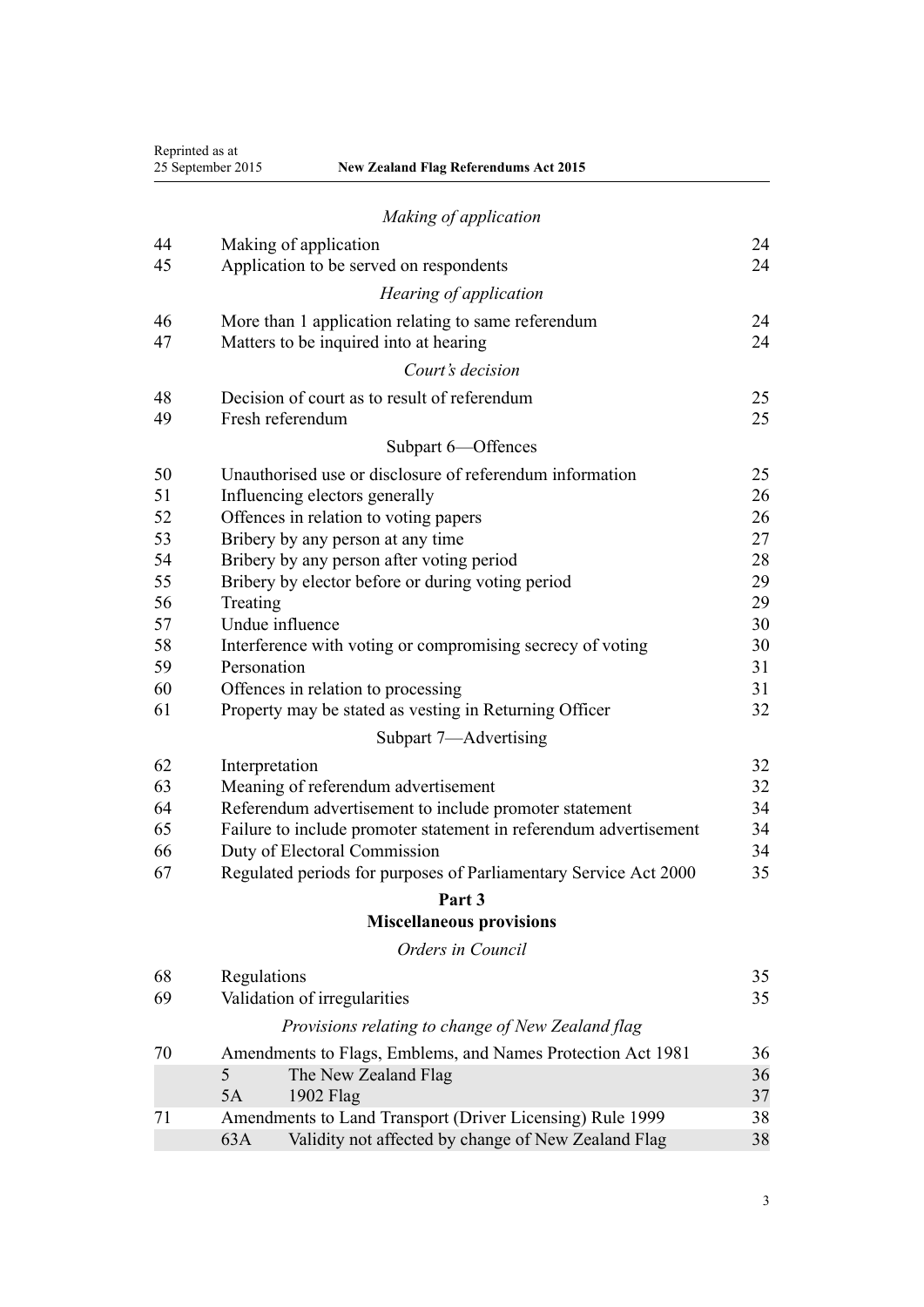<span id="page-3-0"></span>

| s 1 | <b>New Zealand Flag Referendums Act 2015</b>                      | Reprinted as at<br>25 September 2015 |
|-----|-------------------------------------------------------------------|--------------------------------------|
| 72  | Transitional provision                                            | 38                                   |
|     | <b>Schedule 1</b><br>Voting paper for first flag referendum       | 39                                   |
|     | <b>Schedule 2</b><br>Voting paper for second flag referendum      | 40                                   |
|     | <b>Schedule 3</b><br><b>Forms</b>                                 | 41                                   |
|     | <b>Schedule 4</b><br><b>Method of counting preferential votes</b> | 46                                   |
|     | <b>Schedule 5</b><br><b>New Schedules 1 and 1A inserted</b>       | 51                                   |

### **The Parliament of New Zealand enacts as follows:**

**1 Title**

This Act is the New Zealand Flag Referendums Act 2015.

## **2 Commencement**

- (1) This Act (except [sections 70,](#page-35-0) [71,](#page-37-0) and [72](#page-37-0)) comes into force on the day after the date on which it receives the Royal assent.
- (2) If, in the second flag referendum, the alternative flag design gains a greater number of votes than the current New Zealand Flag, then [sections 70,](#page-35-0) [71,](#page-37-0) and [72](#page-37-0) commence on whichever of the following dates is earlier:
	- (a) a date set by the Governor-General by Order in Council:
	- (b) the day that is 6 months after the date on which the result of the second flag referendum is declared.
- (3) If, in the second flag referendum, the current New Zealand Flag gains a greater number of votes than the alternative flag design, then [sections 70,](#page-35-0) [71](#page-37-0), and [72](#page-37-0) do not commence.
- (4) In this section, **alternative flag design** means the alternative flag design referred to in section  $14(1)(a)$ .

## **Part 1**

# **Preliminary provisions**

## **3 Purpose**

The purpose of this Act is to make provision for 2 postal referendums to be held to enable electors to decide whether New Zealand should have a new flag,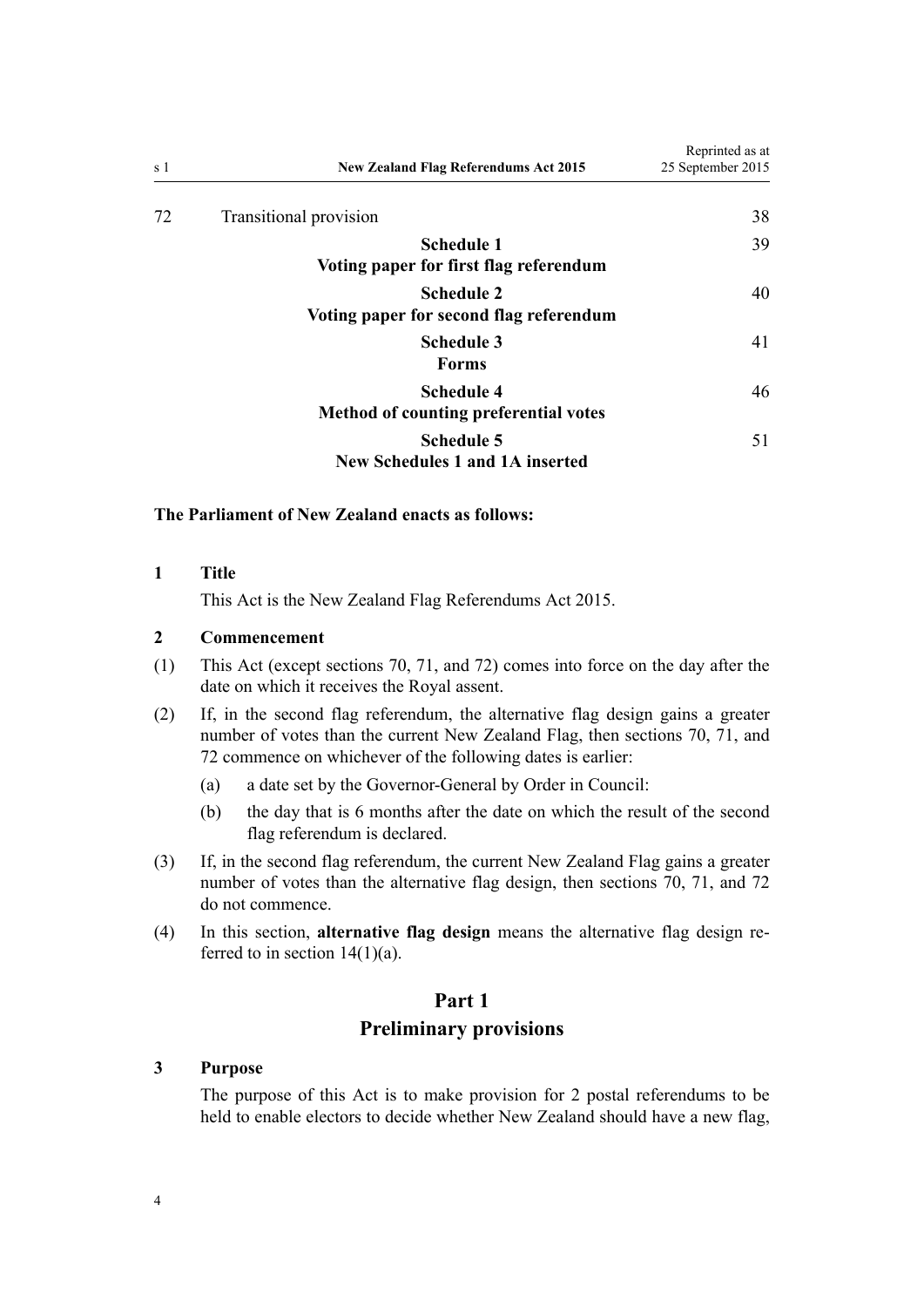<span id="page-4-0"></span>and to provide for a change of the New Zealand flag if electors decide New Zealand should have a new flag.

## **4 Expiry**

- (1) This Act expires and is repealed on the close of the day that is 2 years after the date on which the result of the second flag referendum is declared.
- (2) Despite subsection (1), if [section 49\(1\)](#page-24-0) (which provides for a fresh referendum to be held in the case of the court declaring a referendum void) applies in the case of the second referendum, this Act expires and is repealed 2 years after the date on which the result of the fresh referendum is declared. Compare: 2010 No 139 [s 5](http://prd-lgnz-nlb.prd.pco.net.nz/pdflink.aspx?id=DLM2833520)

#### **5 Interpretation**

In this Act, unless the context otherwise requires,—

**2000 Act** means the [Referenda \(Postal Voting\) Act 2000](http://prd-lgnz-nlb.prd.pco.net.nz/pdflink.aspx?id=DLM73880)

**agency** means any department or instrument of the Executive Government of New Zealand, or any branch or division of any of those departments or instruments

**alternative flag design** means an alternative flag design prescribed under [sec](#page-8-0)[tion 13\(1\)](#page-8-0)

**Clerk of the House** means the Clerk of the House of Representatives

**current New Zealand Flag** means the flag declared by [section 5\(1\)](http://prd-lgnz-nlb.prd.pco.net.nz/pdflink.aspx?id=DLM52200) of the Flags, Emblems, and Names Protection Act 1981 to be the New Zealand Flag

**district** means a General electoral district or a Maori electoral district constituted under the [Electoral Act 1993](http://prd-lgnz-nlb.prd.pco.net.nz/pdflink.aspx?id=DLM307518)

**elector** means a person whose name lawfully appears on the referendum roll or any supplementary referendum roll

**Electoral Commission** means the Electoral Commission established by [section](http://prd-lgnz-nlb.prd.pco.net.nz/pdflink.aspx?id=DLM2997501) [4B](http://prd-lgnz-nlb.prd.pco.net.nz/pdflink.aspx?id=DLM2997501) of the Electoral Act 1993

**first flag referendum** means the referendum held under [section 10\(1\)](#page-7-0)

**First Past the Post** means the electoral system described generally in [section 7](#page-6-0)

**Internet site** means the page on the Electoral Commission Internet site maintained by the Returning Officer for the purpose of receiving voting papers returned in electronic form

**Minister** means the Minister of the Crown who is, with the authority of the Prime Minister, for the time being responsible for the administration of this Act

**official description**, in relation to a flag or flag design, means the description of that flag or flag design prescribed under [section 13\(2\)\(a\)](#page-8-0) or [14\(3\)](#page-8-0)

**option** means,—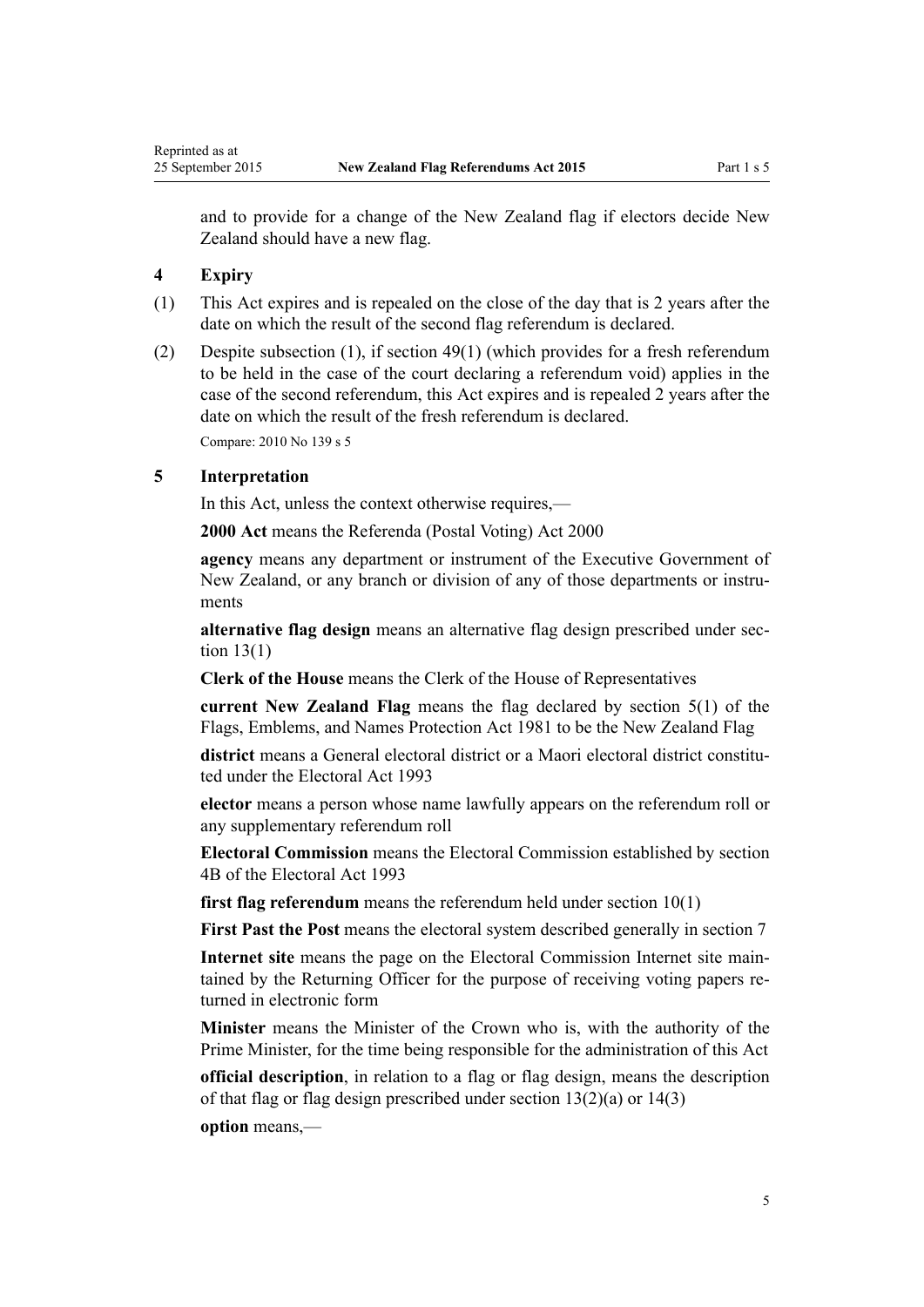- (a) in relation to the first flag referendum, any of the 5 alternative flag designs for which a vote may be cast:
- (b) in relation to the second flag referendum, either of the 2 options (the current New Zealand Flag and the alternative flag design referred to in [sec](#page-8-0)tion  $14(1)(a)$  for which a vote may be cast

**panel** means any panel appointed by the Minister to conduct, on behalf of the New Zealand Government, a publicity campaign or other activity in relation to a referendum or referendums

**Preferential Voting** means the electoral system described generally in [sec](#page-6-0)[tion 6](#page-6-0)

**promoter** has the meaning given in [section 62](#page-31-0)

**random order**, in relation to the arrangement of options on a voting paper, means an arrangement where the order of the options is determined by the Electoral Commission randomly by lot and all voting papers use that order

**referendum** means the first flag referendum or the second flag referendum

**referendum advertisement** has the meaning given in [section 63](#page-31-0)

**referendum material** means material that is prepared by a panel and presented to electors for the purpose of informing them about each of the options

**referendum roll** has the meaning given in [section 3\(1\)](http://prd-lgnz-nlb.prd.pco.net.nz/pdflink.aspx?id=DLM73887) of the 2000 Act

**referendums** means the first flag referendum and the second flag referendum **returned**, in relation to a voting paper, means—

(a) returned to the office of the Returning Officer; or

(b) uploaded to the Internet site

#### **Returning Officer**—

- (a) means the Returning Officer referred to in [section 15\(1\)](#page-9-0); and
- (b) includes any person acting under a delegation under [section 17\(1\)](#page-9-0)

**Returning Officer's copy of the roll** has the meaning given in [section 3\(1\)](http://prd-lgnz-nlb.prd.pco.net.nz/pdflink.aspx?id=DLM73887) of the 2000 Act

**second flag referendum** means the referendum held under [section 10\(2\)](#page-7-0)

**supplementary referendum roll** has the meaning given in [section 3\(1\)](http://prd-lgnz-nlb.prd.pco.net.nz/pdflink.aspx?id=DLM73887) of the 2000 Act and includes a partial supplementary referendum roll compiled under section  $18(3)(a)$ 

**voting paper** means,—

- (a) in relation to the first flag referendum, a voting paper in the form prescribed in [Schedule 1;](#page-38-0) and
- (b) in relation to the second flag referendum, a voting paper in the form prescribed in [Schedule 2](#page-39-0)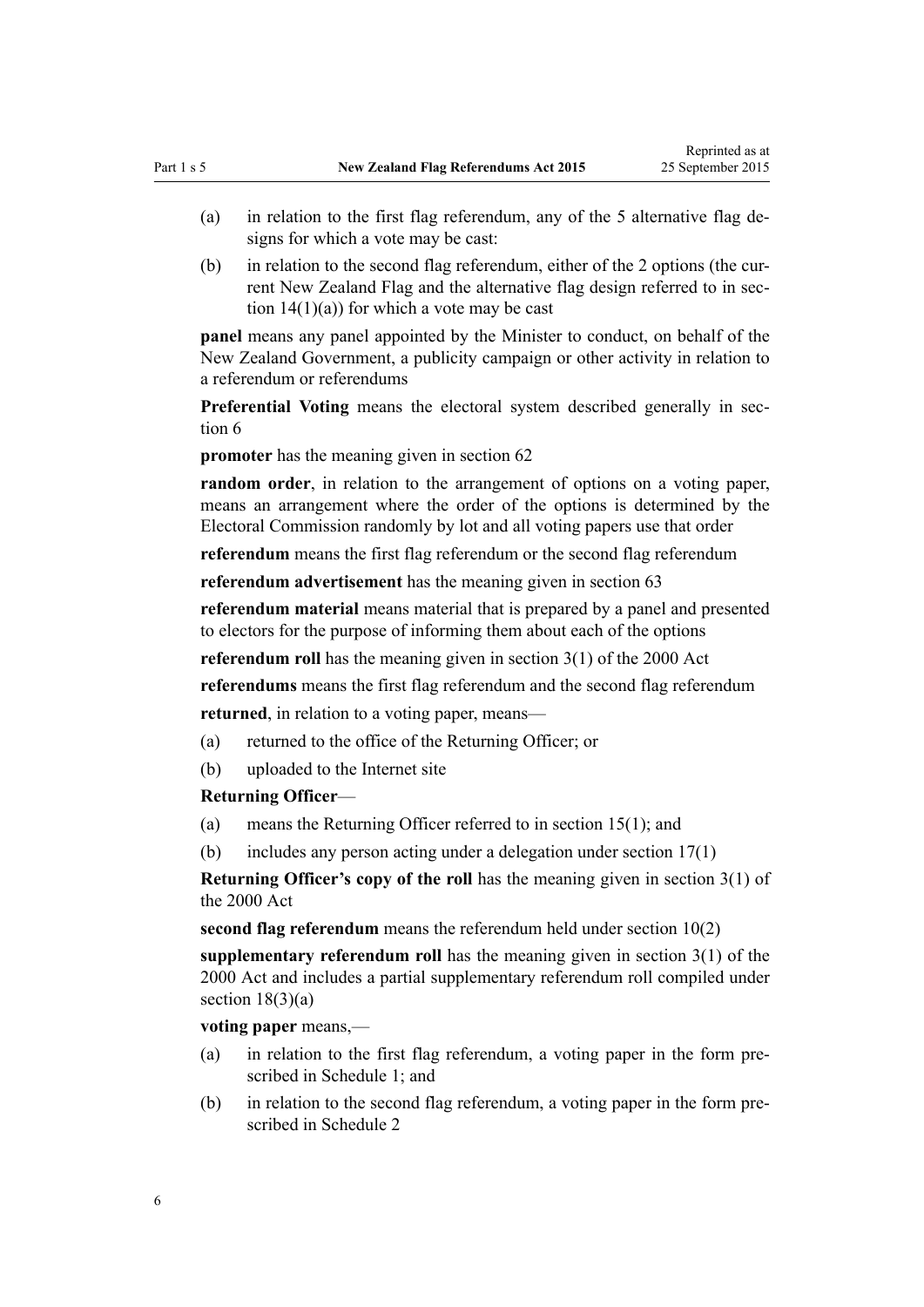**voting period**, in relation to a referendum, means the period specified in [sec](#page-7-0)tion  $12(1)$ 

**working day** means a day of the week other than—

- (a) a Saturday, a Sunday, Waitangi Day, Good Friday, Easter Monday, Anzac Day, the Sovereign's birthday, and Labour Day; and
- (b) a day in the period commencing with 25 December in a year and ending with 2 January in the following year; and
- (c) if 1 January falls on a Friday, the following Monday; and
- (d) if 1 January falls on a Saturday or a Sunday, the following Monday and Tuesday; and
- (e) if Waitangi Day or Anzac Day falls on a Saturday or a Sunday, the following Monday.

Compare: 2000 No 48 [s 3;](http://prd-lgnz-nlb.prd.pco.net.nz/pdflink.aspx?id=DLM73887) 1997 No 13 [s 3](http://prd-lgnz-nlb.prd.pco.net.nz/pdflink.aspx?id=DLM408496)

<span id="page-6-0"></span>Reprinted as at

Section 5 **option** paragraph (a): amended, on 25 September 2015, by [section 4](http://prd-lgnz-nlb.prd.pco.net.nz/pdflink.aspx?id=DLM6601812) of the New Zealand Flag Referendums Amendment Act 2015 (2015 No 86).

## **6 General description of Preferential Voting electoral system**

For the purposes of the first flag referendum, the Preferential Voting electoral system has the following features:

- (a) voters express a first preference for 1 option and may express second and further preferences for other options:
- (b) the first preferences are counted and, if an option's first preference votes equal or exceed the absolute majority of votes, that option is the successful option:
- (c) if no option succeeds under paragraph (b), the option with the fewest votes is excluded and that option's votes are redistributed according to voters' further preferences:
- (d) if no option succeeds under paragraph (c), the steps described in paragraph (c) are repeated until 1 option achieves an absolute majority of votes.

Compare: 2001 No 35 [s 5B\(b\)\(i\), \(iii\), \(iv\), \(v\)](http://prd-lgnz-nlb.prd.pco.net.nz/pdflink.aspx?id=DLM93435)

## **7 General description of First Past the Post electoral system**

For the purposes of the second flag referendum, the First Past the Post electoral system has the following features:

- (a) voters may cast 1 vote for 1 option:
- (b) the option that receives the highest number of votes is the successful option.

## **8 Application of Act to conduct outside New Zealand**

This Act applies in respect of the publication of a referendum advertisement—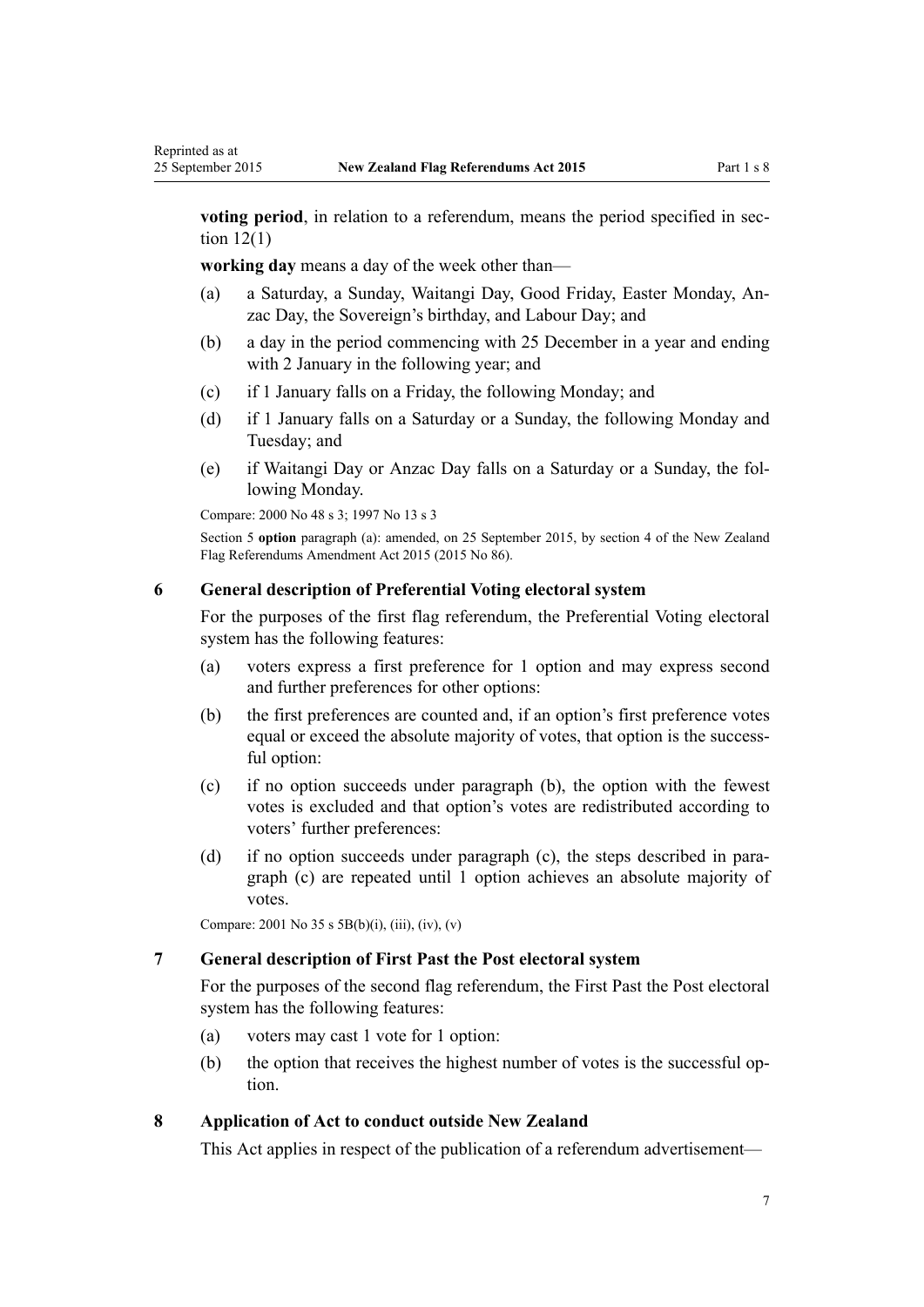- <span id="page-7-0"></span>(a) in New Zealand, in any case where the promoter of the advertisement is outside New Zealand; and
- (b) outside New Zealand, in any case where the promoter of the advertisement is in New Zealand.

Compare: 2010 No 139 [s 3](http://prd-lgnz-nlb.prd.pco.net.nz/pdflink.aspx?id=DLM3382219)

#### **9 Act binds the Crown**

This Act binds the Crown.

# **Part 2 Provisions relating to referendums**

## Subpart 1—Referendums on New Zealand flag

#### **10 Subject of referendums**

- (1) During the voting period for the first flag referendum, a referendum of electors must be held on the question set out in the voting paper in [Schedule 1](#page-38-0).
- (2) During the voting period for the second flag referendum, a referendum of electors must be held on the question set out in the voting paper in [Schedule 2](#page-39-0).

#### **11 Appointment of dates for referendums**

The Governor-General must, by Orders in Council made on the recommendation of the Minister, as soon as practicable after the commencement of this  $Act,$ —

- (a) appoint a date for the close of the first flag referendum that is at least 90 days after the day on which this Act commences; and
- (b) appoint a date for the close of the second flag referendum that is at least 90 days after the day appointed under paragraph (a).

### **12 Voting period**

- (1) For each referendum,—
	- (a) the voting period commences at the start of the 21st day before the day appointed under section 11 for the close of that referendum; and
	- (b) the voting period closes at 7 pm on the day appointed under section 11 for the close of that referendum.
- (2) The Governor-General may, from time to time, before the commencement of the voting period for a referendum, by Order in Council,—
	- (a) revoke an Order in Council made under section 11 and appoint a later date for the close of the referendum: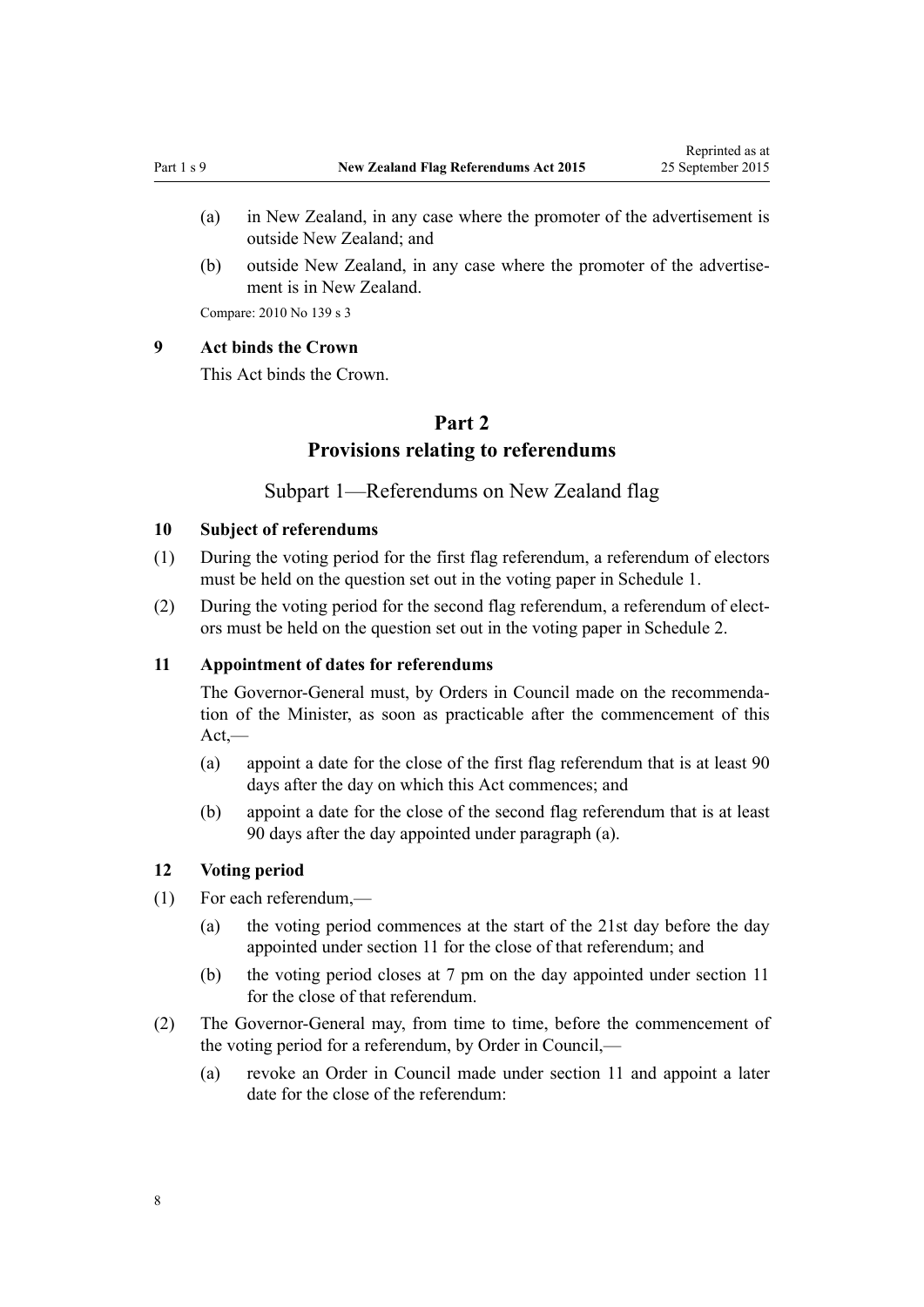(b) revoke any Order in Council made under [section 21\(2\)](http://prd-lgnz-nlb.prd.pco.net.nz/pdflink.aspx?id=DLM74591) of the 2000 Act as that provision applies to this Act, and appoint a later date for the closing of the referendum roll.

Compare: 2000 No 48 [s 30](http://prd-lgnz-nlb.prd.pco.net.nz/pdflink.aspx?id=DLM74603); 1997 No 13 [s 28](http://prd-lgnz-nlb.prd.pco.net.nz/pdflink.aspx?id=DLM408677)

#### **13 Alternative flag designs**

<span id="page-8-0"></span>Reprinted as at

- (1) The Governor-General must, by Order in Council made on the recommendation of the Minister, at least 40 days before the commencement of the voting period for the first flag referendum, prescribe 5 alternative flag designs to appear on the voting paper.
- (2) For each of the alternative flag designs prescribed, the Order in Council must include—
	- (a) an official description of the design, to be used for the purposes of dictating the relevant parts of the voting paper under section  $24(4)(c)$ ; and
	- (b) an image of the design, to be used for the purposes of subsection (3) and section  $14(1)$ ; and
	- (c) the technical specifications of the design, including the colours, dimensions, and proportions of the design and of any shapes or images in it.
- (3) When producing voting papers for the first flag referendum, the Electoral Commission must ensure that the 5 alternative flag designs prescribed under subsection (1) are inserted in the spaces indicated on the form in [Schedule 1](#page-38-0).
- (4) For the purposes of subsection (3), the Electoral Commission must arrange the alternative flag designs on the voting paper in random order.

```
Compare: SR 2001/145 r 31(5)
```
Section 13(1): amended, on 25 September 2015, by [section 5\(1\)](http://prd-lgnz-nlb.prd.pco.net.nz/pdflink.aspx?id=DLM6601814) of the New Zealand Flag Referendums Amendment Act 2015 (2015 No 86).

Section 13(3): amended, on 25 September 2015, by [section 5\(2\)](http://prd-lgnz-nlb.prd.pco.net.nz/pdflink.aspx?id=DLM6601814) of the New Zealand Flag Referendums Amendment Act 2015 (2015 No 86).

### **14 Voting paper in second flag referendum**

- (1) When producing voting papers for the second flag referendum, the Electoral Commission must ensure that the following 2 flag designs are inserted in the spaces indicated on the form in [Schedule 2](#page-39-0):
	- (a) the alternative flag design that was successful in the first flag referendum; and
	- (b) the current New Zealand Flag.
- (2) For the purposes of subsection (1), the Electoral Commission must arrange the 2 options on the voting paper in random order.
- (3) The Governor-General must, by Order in Council made on the recommendation of the Minister, at least 28 days before the commencement of the voting period for the second flag referendum, prescribe an official description of the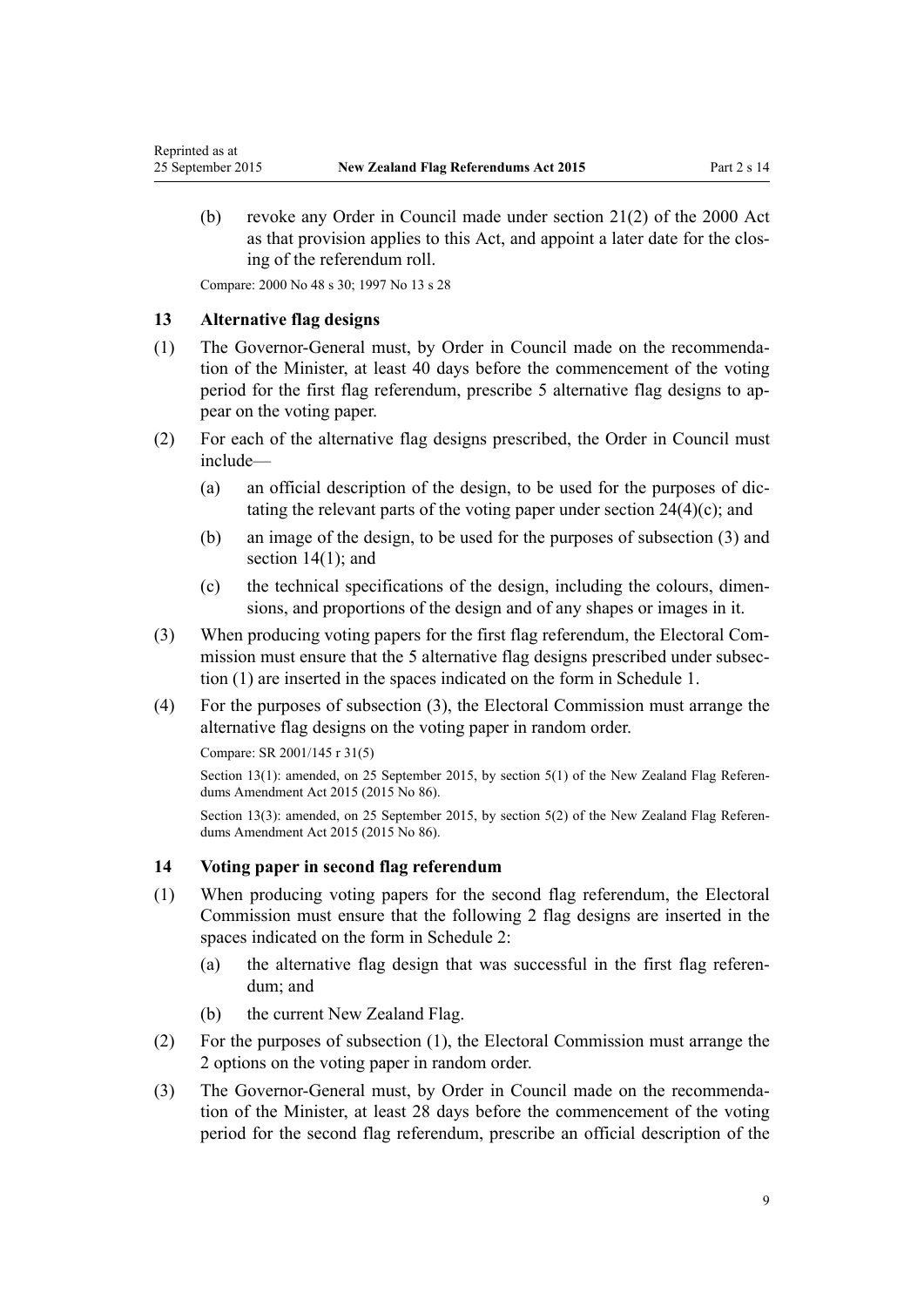<span id="page-9-0"></span>current New Zealand Flag, to be used for the purposes of dictating the relevant parts of the voting paper under [section 24\(4\)\(c\).](#page-12-0)

- (4) For the purposes of dictating the relevant parts of the voting paper under [sec](#page-12-0)tion  $24(4)(c)$ ,—
	- (a) the alternative flag design is to be described in accordance with the official description of that design; and
	- (b) the current New Zealand Flag is to be described in accordance with the official description of that flag.

Compare: SR 2001/145 [r 31\(5\)](http://prd-lgnz-nlb.prd.pco.net.nz/pdflink.aspx?id=DLM55189)

## Subpart 2—Officials

## **15 Returning Officer**

- (1) For each referendum, the Electoral Commission must designate an Electoral Commissioner to be the Returning Officer.
- (2) The Returning Officer is, under the direction of the Electoral Commission, charged with the duty of implementing this Act, except [subpart 3](#page-10-0) of this Part.
- (3) The Returning Officer must, as his or her first duty, make a declaration in [form 1](#page-40-0) of Schedule 3 before a Justice of the Peace or a lawyer. Compare: 2000 No 48 [s 8;](http://prd-lgnz-nlb.prd.pco.net.nz/pdflink.aspx?id=DLM74573) 1997 No 13 [s 7](http://prd-lgnz-nlb.prd.pco.net.nz/pdflink.aspx?id=DLM408652)

#### **16 Returning Officer may employ or engage persons**

- (1) The Returning Officer for a referendum may employ or engage such persons as the Returning Officer considers are required for the purposes of that referendum.
- (2) A person engaged under subsection (1) in respect of a referendum may employ or engage such other persons as the person considers are required for the purposes of that referendum.
- (3) Every person employed or engaged under subsection (1) or (2)—
	- (a) is under the direction of the Returning Officer; and
	- (b) must, as the person's first duty, make a declaration in [form 1](#page-40-0) of Schedule 3 before the Returning Officer, a Justice of the Peace, or a lawyer.

Compare: 2000 No 48 [s 9;](http://prd-lgnz-nlb.prd.pco.net.nz/pdflink.aspx?id=DLM74574) 1997 No 13 [s 8](http://prd-lgnz-nlb.prd.pco.net.nz/pdflink.aspx?id=DLM408653)

#### **17 Delegation by Returning Officer**

- (1) The Returning Officer may, either generally or particularly, delegate any of the Returning Officer's functions, powers, rights, and duties, except this power of delegation, to—
	- (a) any specified person employed or engaged under section 16; or
	- (b) persons of a specified class employed or engaged under section 16.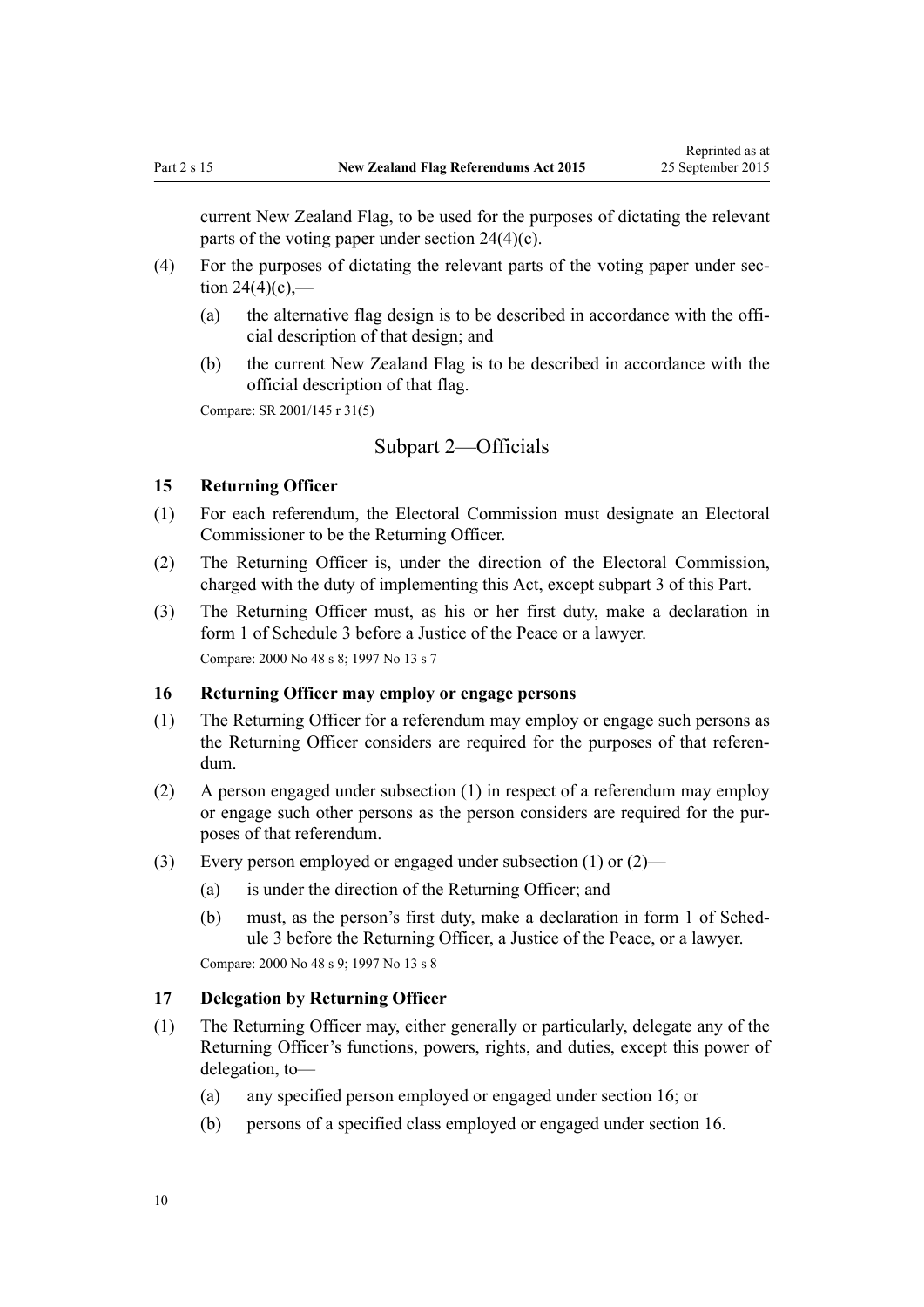- (2) A delegation under this section must be made in writing, and the document must be signed by the Returning Officer.
- (3) [Section 12](http://prd-lgnz-nlb.prd.pco.net.nz/pdflink.aspx?id=DLM74577) of the 2000 Act applies to a delegation under this section. Compare: 2000 No 48 s 11; 1997 No 13 s 10

## Subpart 3—Rolls of electors

### **18 Rolls of electors**

<span id="page-10-0"></span>Reprinted as at

- (1) The following provisions of the [2000 Act](http://prd-lgnz-nlb.prd.pco.net.nz/pdflink.aspx?id=DLM73880) apply, except to the extent specified in subsections (2) and (3), with the modifications described in this section and any other necessary modifications, to referendums conducted under this Act:
	- (a) section  $10(1)$ :
	- (b) [Part 4](http://prd-lgnz-nlb.prd.pco.net.nz/pdflink.aspx?id=DLM74578):
	- (c) [sections 64](http://prd-lgnz-nlb.prd.pco.net.nz/pdflink.aspx?id=DLM74657) and [65](http://prd-lgnz-nlb.prd.pco.net.nz/pdflink.aspx?id=DLM74658).
- (2) [Sections 14 to 20](http://prd-lgnz-nlb.prd.pco.net.nz/pdflink.aspx?id=DLM74582) of the 2000 Act do not apply to the second flag referendum.
- (3) [Section 21\(3\)](http://prd-lgnz-nlb.prd.pco.net.nz/pdflink.aspx?id=DLM74591) of the 2000 Act does not apply, and, for the purposes of a referendum under this Act, the Electoral Commission—
	- (a) may, after the closing of the referendum rolls and before the commencement of the voting period, compile 1 or more partial supplementary referendum rolls; and
	- (b) must compile the final supplementary referendum roll as soon as practicable after the commencement of the voting period.
- (4) For the purposes of this section, all references in [Part 4](http://prd-lgnz-nlb.prd.pco.net.nz/pdflink.aspx?id=DLM74578) of the 2000 Act to the following terms, used within the meaning of that Act, must be read as references to those terms within the meaning of this Act:
	- (a) referendum:
	- (b) Returning Officer:
	- (c) supplementary referendum roll:
	- (d) voting period.
- (5) The reference in [section 19](http://prd-lgnz-nlb.prd.pco.net.nz/pdflink.aspx?id=DLM74587) of the 2000 Act to "this Act" must be read as a reference to this Act.
- (6) The reference in [section 27](http://prd-lgnz-nlb.prd.pco.net.nz/pdflink.aspx?id=DLM74599) of the 2000 Act to other provisions of that Act must be read as references to the corresponding provisions of this Act.
- (7) The references in section  $64(3)(a)$  and (b) of the 2000 Act to sections  $34(3)(b)$ ,  $35(5)$ , and  $42(2)(b)$  of that Act must be read as references to sections  $23(3)(b)$ ,  $24(5)$ , and  $31(2)(b)$  of this Act respectively.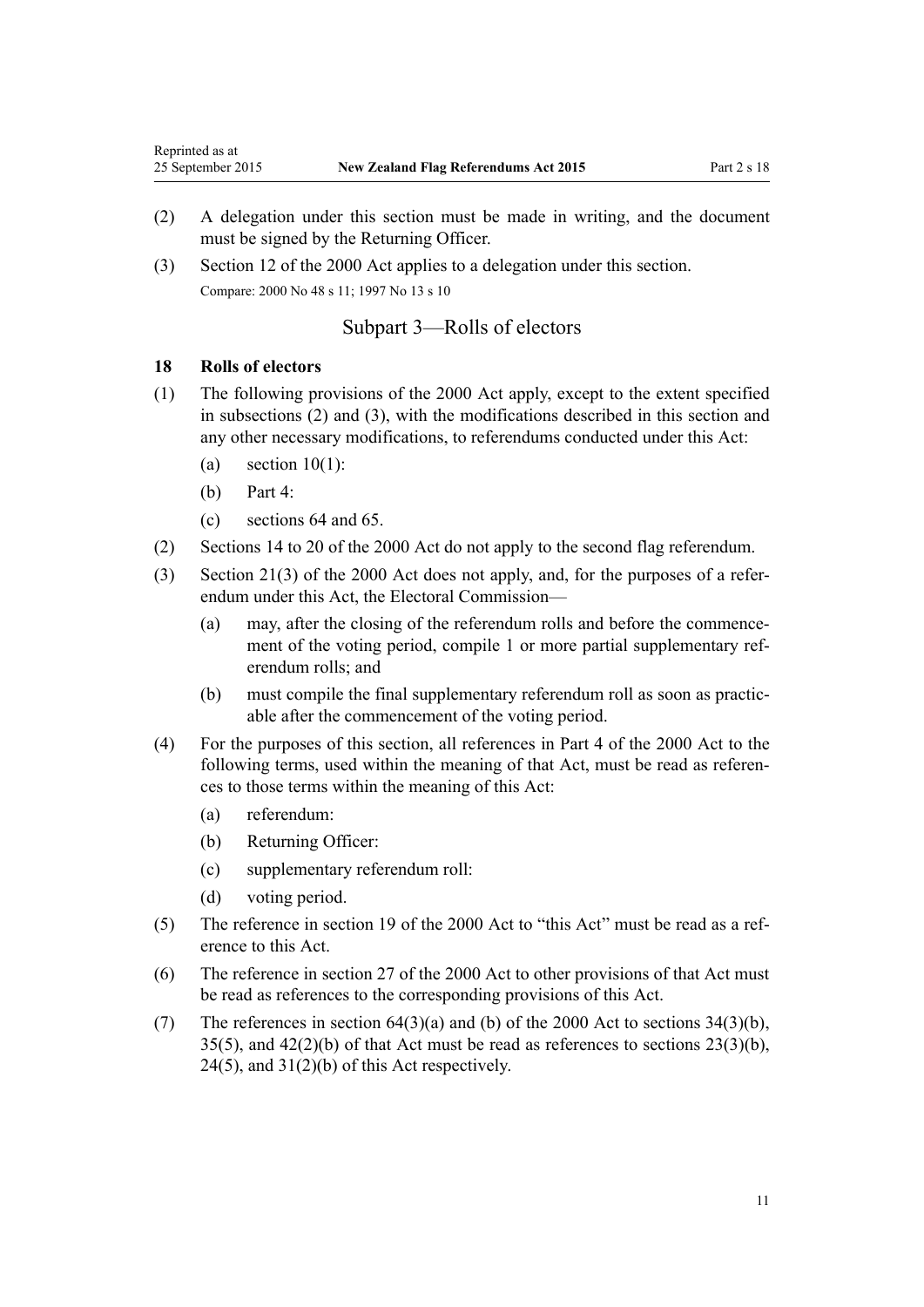## Subpart 4—Conduct of referendums

## <span id="page-11-0"></span>**19 Who may vote**

Every elector is qualified to vote at a referendum. Compare: 2000 No 48 [s 29](http://prd-lgnz-nlb.prd.pco.net.nz/pdflink.aspx?id=DLM74602); 1997 No 13 [s 27](http://prd-lgnz-nlb.prd.pco.net.nz/pdflink.aspx?id=DLM408676)

#### **20 Electoral systems for referendums**

- (1) The first flag referendum is to be conducted in accordance with the Preferential Voting electoral system.
- (2) The second flag referendum is to be conducted in accordance with the First Past the Post electoral system.

## *Dispatching voting papers*

## **21 Period for dispatching voting papers**

- (1) The Returning Officer may dispatch voting papers—
	- (a) before the start of the voting period only in accordance with section 22(2); and
	- (b) at any time during the voting period except the last day of the voting period.
- (2) However, in the case of electors to whom [section 24\(2\)](#page-12-0) applies, the Returning Officer may dispatch voting papers at any time during the voting period, including the last day of the voting period.
- (3) A voting paper is dispatched by the Returning Officer to an elector when,—
	- (a) if the voting paper is posted under section 22 or [23,](#page-12-0) the Returning Officer authorises New Zealand Post Limited to deliver the voting paper to the elector:
	- (b) if the voting paper is faxed under section  $24(4)(a)$ , the Returning Officer's fax machine generates a record of the transmission of the voting paper to the elector's fax number:
	- (c) if the voting paper is emailed under section  $24(4)(b)$ , the Returning Officer receives an electronic receipt of delivery of the email to the elector's email address:
	- (d) if the relevant parts of the voting paper are dictated under [section](#page-12-0)  $24(4)(c)$ , the Returning Officer is satisfied that the elector has heard every word dictated.

Compare: 2000 No 48 [ss 31,](http://prd-lgnz-nlb.prd.pco.net.nz/pdflink.aspx?id=DLM74605) [32](http://prd-lgnz-nlb.prd.pco.net.nz/pdflink.aspx?id=DLM74606); 1997 No 13 [s 29](http://prd-lgnz-nlb.prd.pco.net.nz/pdflink.aspx?id=DLM408679)

#### **22 Dispatching voting papers by post**

(1) As soon as practicable after the commencement of the voting period for a referendum, the Returning Officer must post to each elector 1 voting paper ad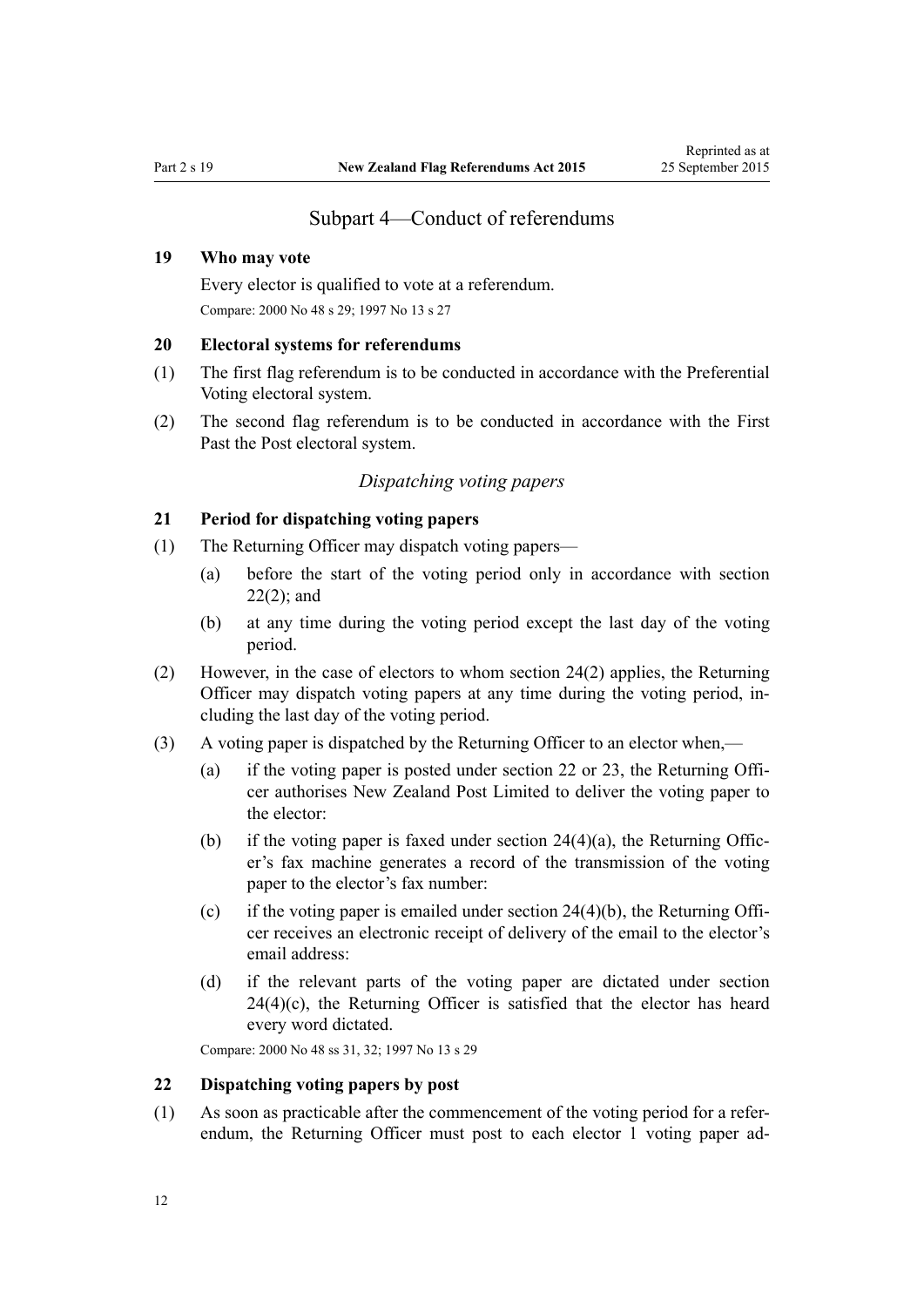dressed to the elector at the address shown against the elector's name on the Returning Officer's copy of the roll.

- (2) In order to carry out his or her duty under subsection (1), the Returning Officer may,—
	- (a) for voting papers addressed to electors residing in New Zealand, provide delivery authorisation to New Zealand Post Limited on the day before the first day of the voting period:
	- (b) for voting papers addressed to electors residing overseas, provide delivery authorisation to New Zealand Post Limited up to 3 working days before the first day of the voting period.

Compare: 2000 No 48 [s 33](http://prd-lgnz-nlb.prd.pco.net.nz/pdflink.aspx?id=DLM74607); 1997 No 13 [s 31](http://prd-lgnz-nlb.prd.pco.net.nz/pdflink.aspx?id=DLM408681)

## **23 Dispatching replacement voting papers by post**

- (1) An elector may apply to the Returning Officer for a replacement voting paper, on the grounds that he or she has—
	- (a) spoilt, destroyed, or lost his or her voting paper; or
	- (b) not received his or her voting paper.
- (2) An application must—

<span id="page-12-0"></span>Reprinted as at

- (a) be made before noon on the day that is 3 days before the last day of the voting period; and
- (b) be made in the manner described in [regulation 4](http://prd-lgnz-nlb.prd.pco.net.nz/pdflink.aspx?id=DLM2094332) of the Referenda (Postal Voting) Regulations 2009.
- (3) If the Returning Officer is satisfied that the person is an elector, the Returning Officer must—
	- (a) post the elector 1 voting paper addressed to the elector at his or her current postal address; and
	- (b) make a mark on the Returning Officer's copy of the roll, next to the elector's name, to indicate that the Returning Officer posted a replacement voting paper to the elector; and
	- (c) provide the Electoral Commission with the name, date of birth, and current postal address of the elector, if the current postal address is different from the postal address shown on the Returning Officer's copy of the roll.

Compare: 2000 No 48 [s 34](http://prd-lgnz-nlb.prd.pco.net.nz/pdflink.aspx?id=DLM74608); 1997 No 13 [s 32](http://prd-lgnz-nlb.prd.pco.net.nz/pdflink.aspx?id=DLM408682)

## **24 Dispatching voting papers by fax, email, or dictation**

- (1) An elector may apply to the Returning Officer to have the voting paper faxed or emailed to him or her, or to have the relevant parts of the voting paper dictated to him or her, on the grounds that he or she—
	- (a) will be, or is, during the voting period,—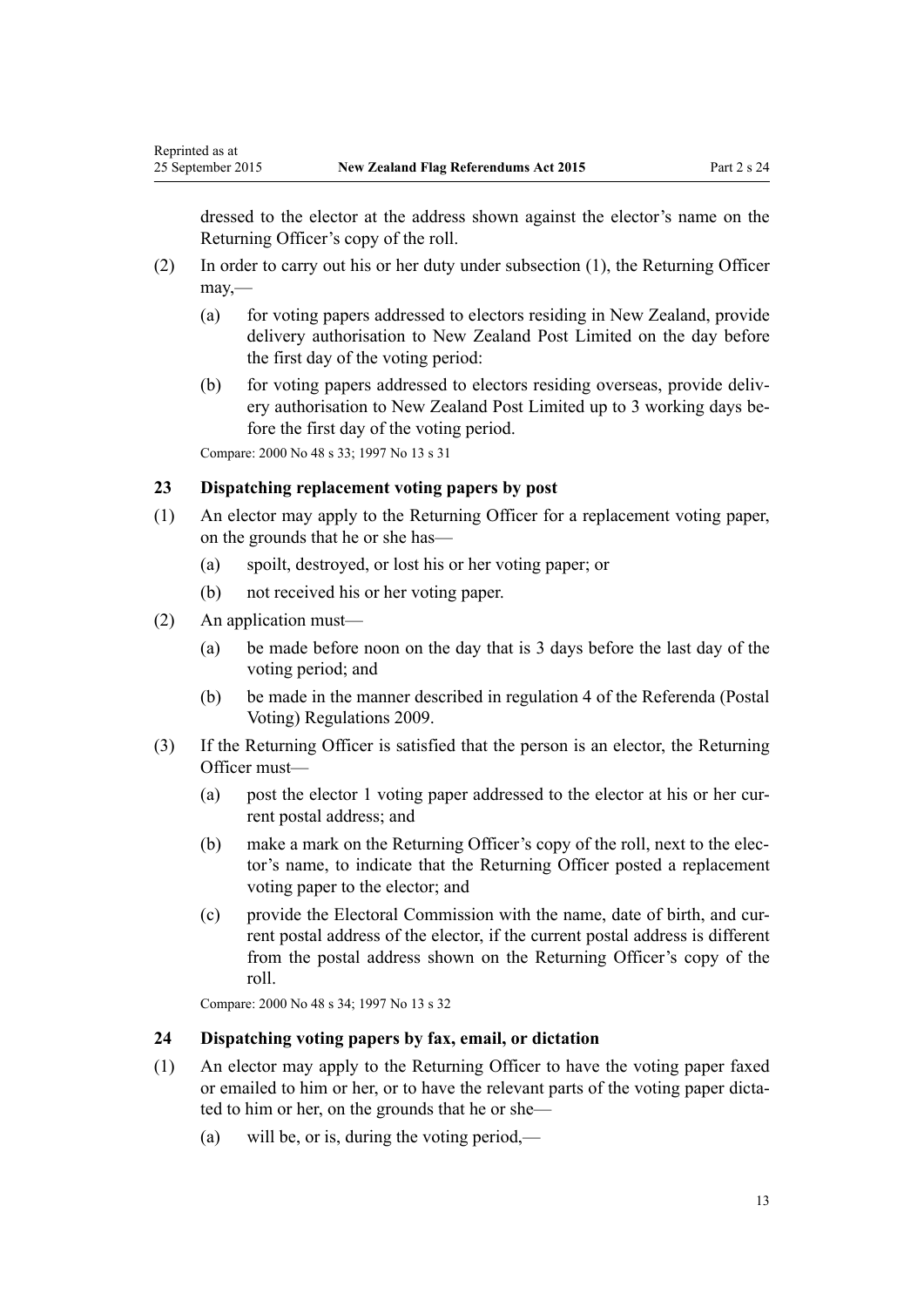- <span id="page-13-0"></span>(i) on Tokelau, Campbell Island, or Raoul Island; or
- (ii) in the Ross Dependency; or
- (iii) on a fishing vessel or naval vessel; or
- (iv) in some remote location overseas; and
- (b) will not receive, or has not received, a voting paper posted to him or her at the address shown against his or her name on the Returning Officer's copy of the roll; and
- (c) cannot reasonably be expected, in all the circumstances, to make, or to have made, his or her own arrangements for the voting paper to be forwarded to him or her; and
- (d) has the facility for receiving the voting paper by the method applied for.
- (2) An elector may apply to the Returning Officer to have the relevant parts of the voting paper dictated to him or her on the grounds that he or she—
	- (a) is blind; or
	- (b) is partially blind and is unable to mark the ballot paper without assistance; or
	- (c) has another physical disability and is unable to mark the ballot paper without assistance.
- (3) An application under this section must,—
	- (a) if made under subsection (1), be made before noon on the day before the last day of the voting period; and
	- (b) be made in the manner described in [regulation 5](http://prd-lgnz-nlb.prd.pco.net.nz/pdflink.aspx?id=DLM2094333) of the Referenda (Postal Voting) Regulations 2009, read with any necessary modifications.
- (4) If the Returning Officer is satisfied that subsection (1) or (2) applies to an elector, the Returning Officer may—
	- (a) fax the voting paper to the elector; or
	- (b) email the voting paper to the elector; or
	- (c) dictate the relevant parts of the voting paper to the elector.
- (5) The Returning Officer must make a mark on the Returning Officer's copy of the roll, next to the elector's name, to indicate that the voting paper has been faxed or emailed, or that its relevant parts have been dictated, to the elector under subsection (4).

Compare: 2000 No 48 [s 35](http://prd-lgnz-nlb.prd.pco.net.nz/pdflink.aspx?id=DLM74609); 1997 No 13 [s 33;](http://prd-lgnz-nlb.prd.pco.net.nz/pdflink.aspx?id=DLM408683) SR 1996/93 [r 23A\(1\)](http://prd-lgnz-nlb.prd.pco.net.nz/pdflink.aspx?id=DLM6141803)

## **25 Envelopes and information accompanying voting papers**

(1) When the Returning Officer posts a voting paper under [section 22](#page-11-0) or [23,](#page-12-0) the Returning Officer must post it with an envelope of one of the following kinds: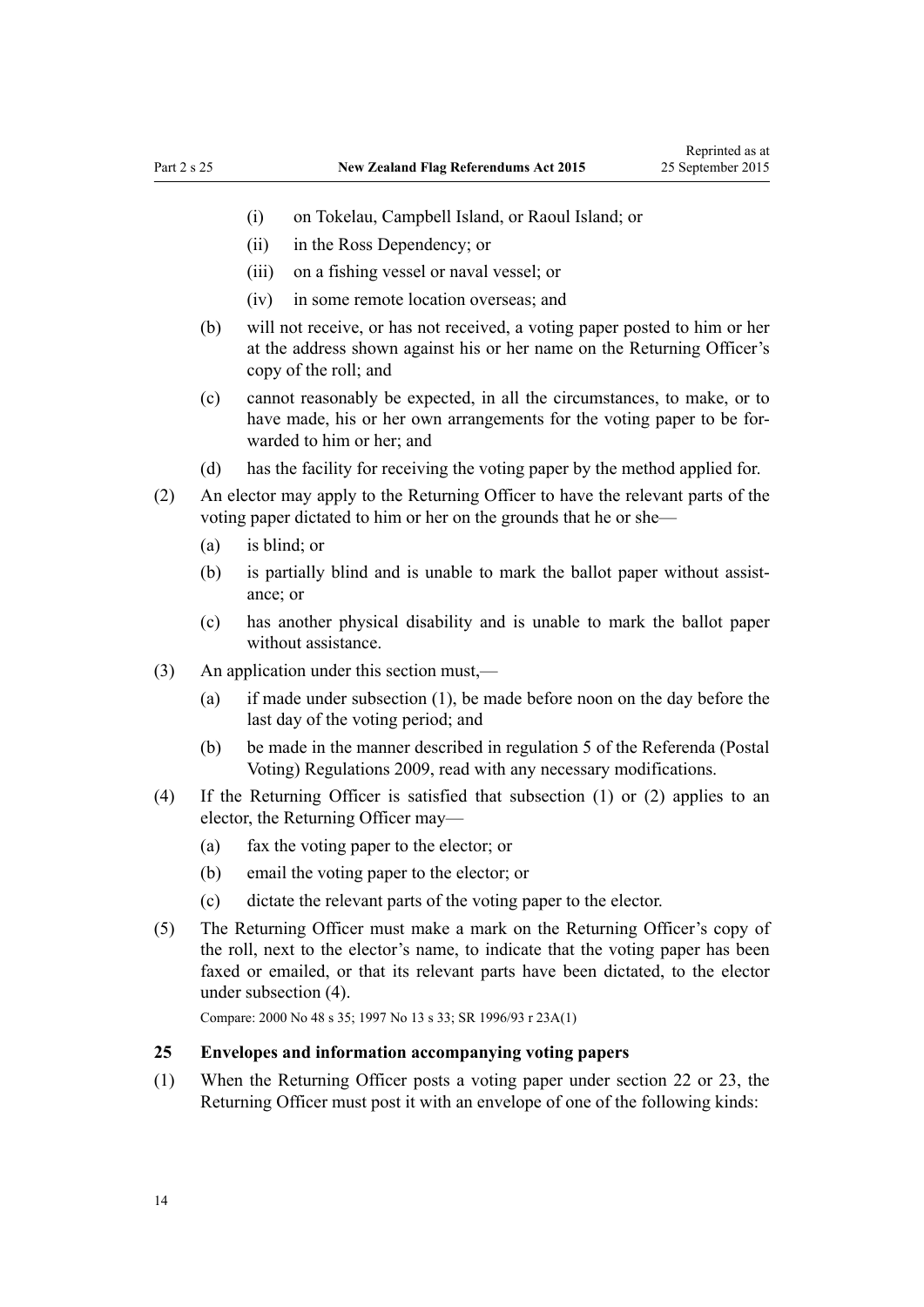- <span id="page-14-0"></span>(a) a postage-paid envelope addressed to the Returning Officer, if the address shown against the elector's name on the Returning Officer's copy of the roll is an address in New Zealand; or
- (b) an envelope addressed to the Returning Officer, if the address shown against the elector's name on the Returning Officer's copy of the roll is an address outside New Zealand.
- (2) When the Returning Officer posts under [section 22](#page-11-0) or [23,](#page-12-0) or faxes or emails under [section 24](#page-12-0), a voting paper, the Returning Officer—
	- (a) must post or fax or email with it a copy of the referendum material, if any; and
	- (b) may post or fax or email with it information, in any language or languages, on how to vote and how to return the voting paper.

Compare: 2000 No 48 [s 36](http://prd-lgnz-nlb.prd.pco.net.nz/pdflink.aspx?id=DLM74610); 1997 No 13 [s 34](http://prd-lgnz-nlb.prd.pco.net.nz/pdflink.aspx?id=DLM408684)

### **26 Extension of voting period**

- (1) The Returning Officer may extend the voting period if he or she is of the opinion that industrial action, natural disaster, adverse weather conditions, or any other thing has had, or will have, the effect of—
	- (a) delaying the dispatch of voting papers so much that electors have not had, or will not have, a reasonable opportunity to vote and return their voting papers before the close of the voting period; or
	- (b) delaying the return of voting papers so much that voting papers that would otherwise have been returned before the close of the voting period will not be returned by that time.
- (2) An extension may apply to—
	- (a) the whole of New Zealand; or
	- (b) an area or areas of New Zealand; or
	- (c) any or all of Tokelau, Campbell Island, Raoul Island, or the Ross Dependency.
- (3) The Returning Officer may extend the voting period as many times as he or she thinks necessary.
- (4) Each extension is to be for the period the Returning Officer thinks necessary, up to a maximum of 14 days.
- (5) As soon as practicable, the Returning Officer must give—
	- (a) public notice of every extension of the voting period; and
	- (b) such other notice of the extension as he or she thinks fit.

Compare: 2000 No 48 [s 37](http://prd-lgnz-nlb.prd.pco.net.nz/pdflink.aspx?id=DLM74611); 1997 No 13 [s 35](http://prd-lgnz-nlb.prd.pco.net.nz/pdflink.aspx?id=DLM408685)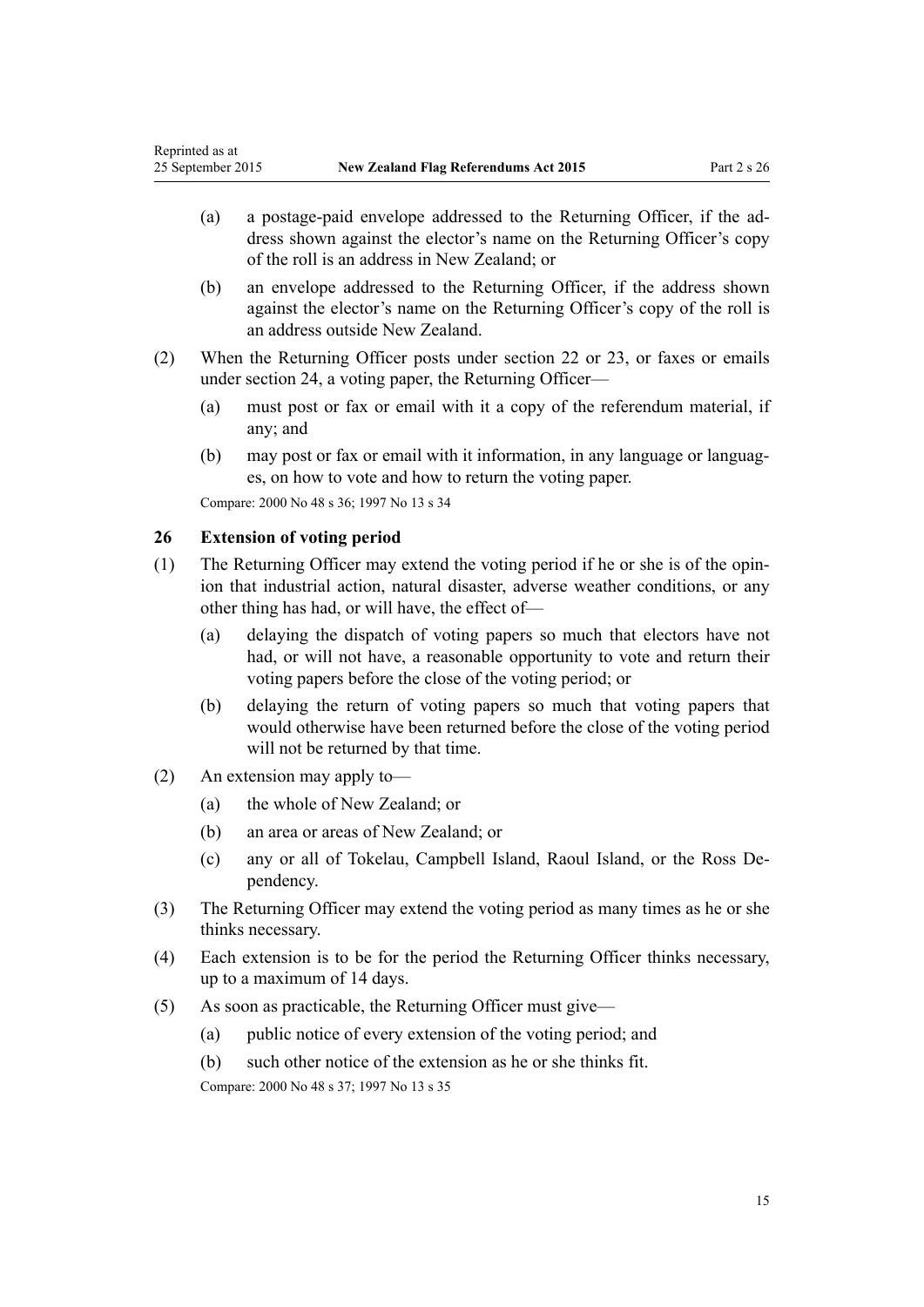#### *Marking and returning voting papers*

## <span id="page-15-0"></span>**27 Method of voting**

(1) An elector voting in the first flag referendum—

- (a) must mark the voting paper by expressing a first preference for 1 option; and
- (b) may express second and further preferences for other options.
- (2) An elector voting in the second flag referendum must mark the voting paper with a tick in the circle corresponding to the option that the elector wishes to vote for.
- (3) The voting paper may be marked in the manner described in subsection (4) if an elector—
	- (a) is visually impaired; or
	- (b) is unable to read or write for any reason; or
	- (c) is not sufficiently familiar with any language or languages used on the voting paper to vote without assistance.
- (4) The manner is—
	- (a) by the elector, with the assistance of a person authorised by the elector; or
	- (b) by a person authorised by the elector, in accordance with the elector's instructions.
- (5) An elector to whom the Returning Officer has dictated the relevant parts of the voting paper under [section 24\(4\)\(c\)](#page-12-0) may dictate his or her vote to the Returning Officer, and the Returning Officer must mark the voting paper in accordance with the elector's instructions.

Compare: 2000 No 48 [s 38](http://prd-lgnz-nlb.prd.pco.net.nz/pdflink.aspx?id=DLM74613); 1997 No 13 [s 36](http://prd-lgnz-nlb.prd.pco.net.nz/pdflink.aspx?id=DLM408687)

### **28 Return of voting papers to Returning Officer**

- (1) An elector to whom a voting paper was faxed under section  $24(4)(a)$  or emailed under section 24(4)(b) must, if returning the voting paper, return it to the office of the Returning Officer—
	- (a) by fax; or
	- (b) by uploading the voting paper to the Internet site; or
	- (c) by post.
- (2) An elector residing overseas who has received a voting paper by post may return it by any of the methods specified in subsection (1).
- (3) Any other elector may return the voting paper by—
	- (a) delivering it by hand to the office of the Returning Officer during normal business hours; or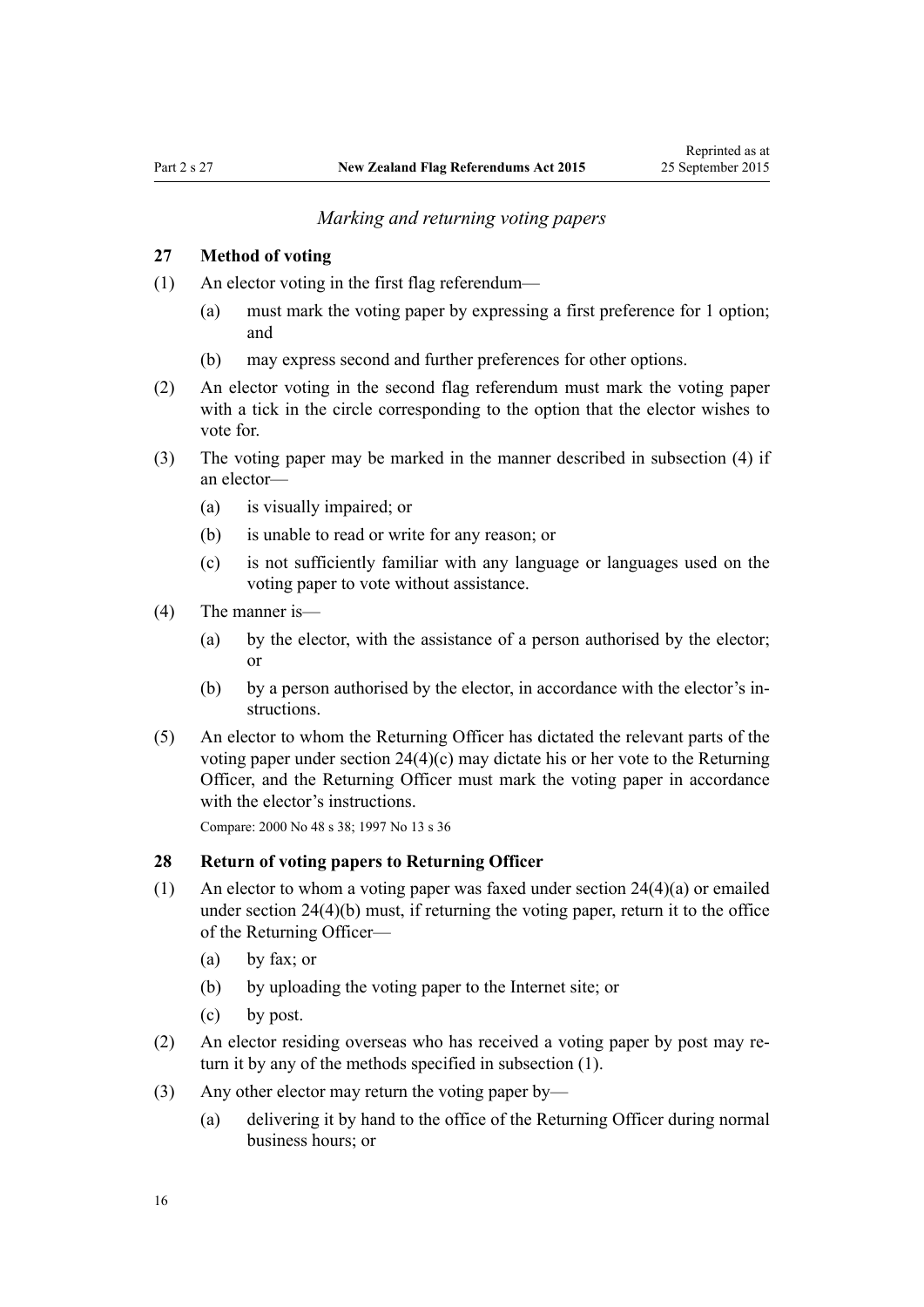- (b) posting it to the office of the Returning Officer.
- (4) An elector to whom [section 27\(3\)](#page-15-0) applies may ask the authorised person to—
	- (a) assist the elector to return the voting paper in compliance with subsection  $(1)$ ,  $(2)$ , or  $(3)$ ; or
	- (b) return the voting paper in compliance with subsection (1), (2), or (3) on behalf of the elector.
- (5) When an elector votes in accordance with [section 27\(5\),](#page-15-0) the voting paper is returned when the Returning Officer marks the voting paper. Compare: 2000 No 48 [s 39](http://prd-lgnz-nlb.prd.pco.net.nz/pdflink.aspx?id=DLM74614); 1997 No 13 [s 37](http://prd-lgnz-nlb.prd.pco.net.nz/pdflink.aspx?id=DLM408688)

## **29 Times for return of voting papers**

<span id="page-16-0"></span>Reprinted as at

- (1) A voting paper returned by post, or by hand, or by fax, or by upload to the Internet site must be returned before 7 pm on the last day of the voting period.
- (2) However, a voting paper may be returned by post after the last day of the voting period as long as—
	- (a) it is returned before noon on the fourth day (not including statutory holidays) after the last day of the voting period; and
	- (b) it bears a postmark or date stamp, either on its envelope (if any) or on the voting paper itself, that was impressed—
		- (i) on a day during the voting period by a postal operator registered under [section 29](http://prd-lgnz-nlb.prd.pco.net.nz/pdflink.aspx?id=DLM423737) of the Postal Services Act 1998; or
		- (ii) before or on the day before the last day of the voting period, in any country other than New Zealand.
- (3) A vote cast by dictation under section  $24(4)(c)$  must be returned before 7 pm on the last day of the voting period (the **deadline**).
- (4) However, if an elector is voting by dictation at the deadline,—
	- (a) the elector is entitled to complete his or her vote; and
	- (b) the voting paper must be returned under [section 28\(5\)](#page-15-0).

Compare: 2000 No 48 [s 40](http://prd-lgnz-nlb.prd.pco.net.nz/pdflink.aspx?id=DLM74615); 1997 No 13 [s 38](http://prd-lgnz-nlb.prd.pco.net.nz/pdflink.aspx?id=DLM408689)

## **30 Voting papers returned late**

If any voting papers or envelopes containing voting papers are returned, but not in accordance with section 29, the Returning Officer must—

- (a) enclose them in 1 or more parcels; and
- (b) seal each parcel and mark it "Disallowed, received late".

Compare: 2000 No 48 [s 41](http://prd-lgnz-nlb.prd.pco.net.nz/pdflink.aspx?id=DLM74616); 1997 No 13 [s 39](http://prd-lgnz-nlb.prd.pco.net.nz/pdflink.aspx?id=DLM408690)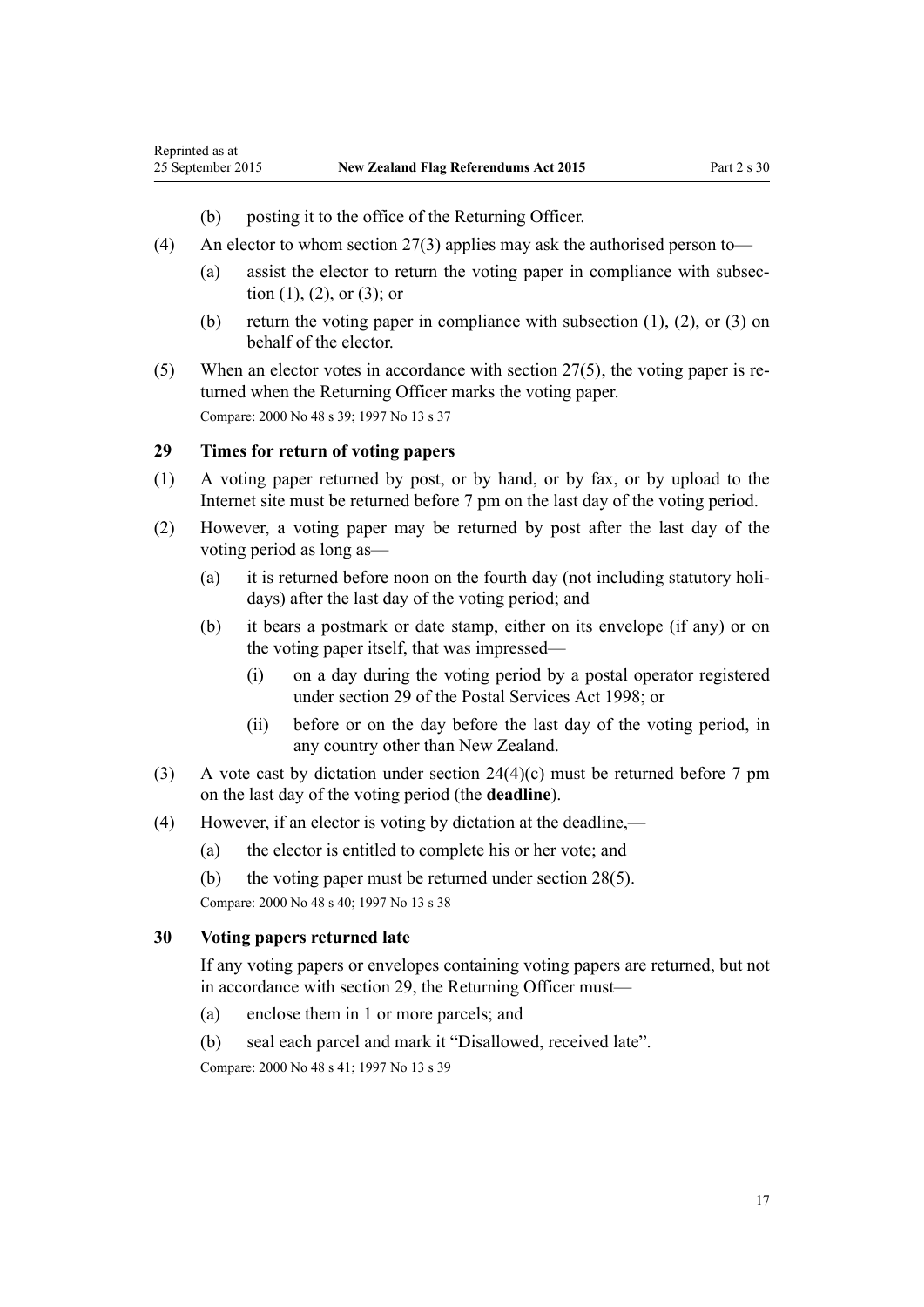## *Progressive processing of voting papers*

## <span id="page-17-0"></span>**31 Processing of voting papers**

- (1) As soon as practicable after any voting paper is returned in accordance with [section 29](#page-16-0), the Returning Officer must process it under subsection (2).
- (2) The Returning Officer must, in a manner that preserves the secrecy of the vote,—
	- (a) if the voting paper is in an envelope, extract the voting paper; and
	- (b) make a mark on the Returning Officer's copy of the roll, next to the elector's name, to indicate that the voting paper dispatched to that elector has been returned; and
	- (c) if the voting paper is valid and—
		- (i) the vote is formal, record the elector's vote as marked; or
		- (ii) the vote is informal, record the elector's vote as informal; and
	- (d) if the voting paper is invalid, record the voting paper as invalid and the reasons for its invalidity; and
	- (e) place the voting paper in secure storage under the control of the Returning Officer.
- (3) The Returning Officer may carry out the duties in subsection (2) by any method and procedure he or she thinks fit, including the use of computer technology.

Compare: 2000 No 48 [s 42](http://prd-lgnz-nlb.prd.pco.net.nz/pdflink.aspx?id=DLM74618); 1997 No 13 [s 40](http://prd-lgnz-nlb.prd.pco.net.nz/pdflink.aspx?id=DLM408692)

### **32 Informal voting papers**

A voting paper is informal if the Returning Officer is satisfied,—

- (a) in the case of the first flag referendum, that the voting paper does not clearly indicate the voter's first preference; or
- (b) in the case of the second flag referendum, that the voting paper does not clearly indicate the option for which the elector wished to vote.

Compare: 2000 No 48 [s 43](http://prd-lgnz-nlb.prd.pco.net.nz/pdflink.aspx?id=DLM74619); 1997 No 13 [s 41](http://prd-lgnz-nlb.prd.pco.net.nz/pdflink.aspx?id=DLM408693)

## **33 Invalid voting papers**

A voting paper is invalid if the Returning Officer is satisfied that the voting paper—

- (a) is a forgery or a copy; or
- (b) was dispatched by the Returning Officer to a person whose roll identifier number was supplied to the Returning Officer under [section 26](http://prd-lgnz-nlb.prd.pco.net.nz/pdflink.aspx?id=DLM74596) of the 2000 Act as it applies to this Act; or
- (c) was posted to an elector under [section 22,](#page-11-0) if—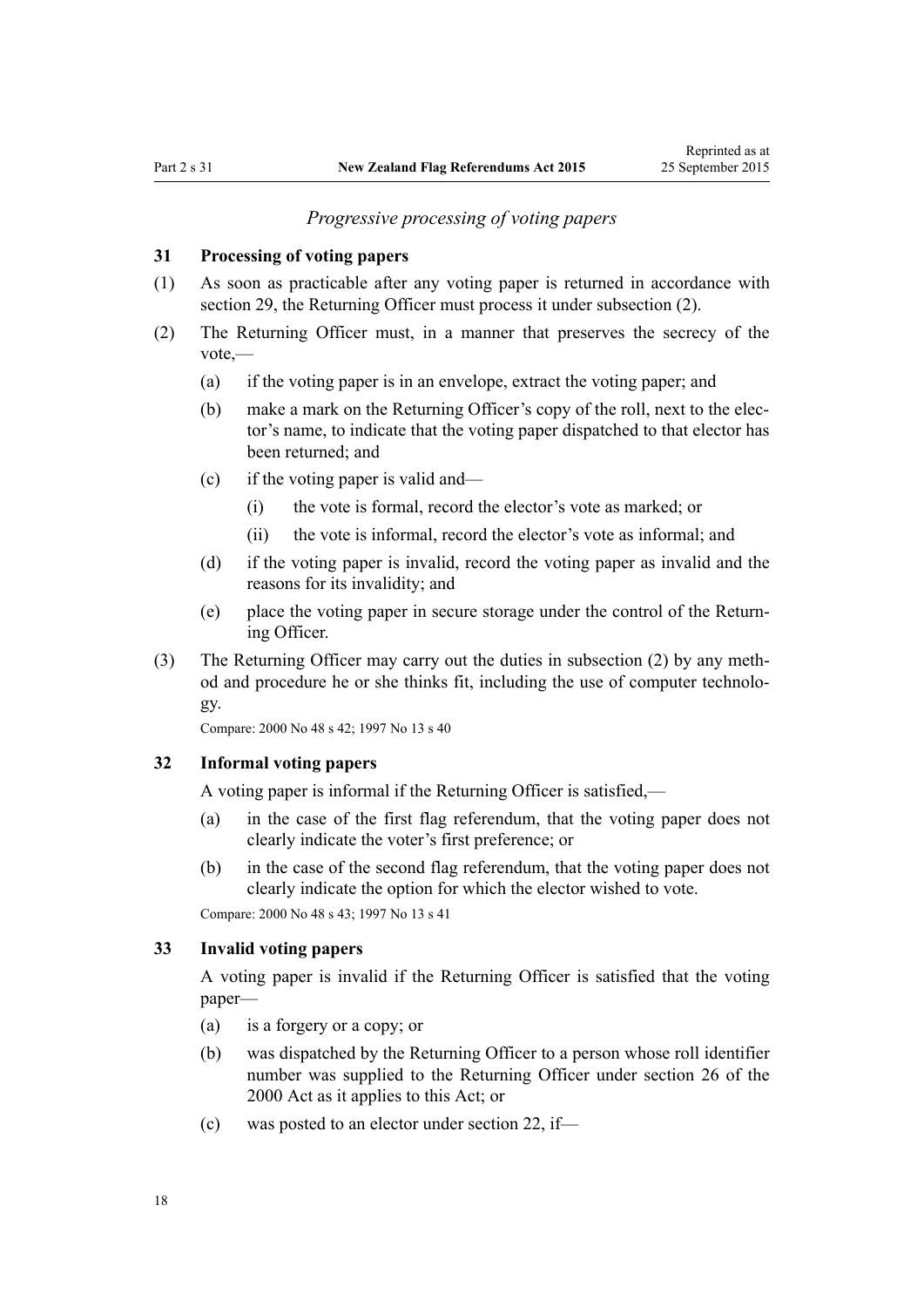- <span id="page-18-0"></span>(i) a voting paper was also posted under [section 23](#page-12-0) or faxed under section  $24(4)(a)$  or emailed under section  $24(4)(b)$  to the elector; or
- (ii) the relevant parts of the voting paper were also dictated to the elector under [section 24\(4\)\(c\);](#page-12-0) or
- (d) was marked by a person other than—
	- (i) the elector intended to receive the voting paper; or
	- (ii) if [section 27\(3\)](#page-15-0) applies, a person authorised by the elector to mark the voting paper; or
	- (iii) if [section 27\(5\)](#page-15-0) applies, the Returning Officer; or
- (e) was marked in breach of [section 58\(2\)](#page-29-0) or [59\(1\);](#page-30-0) or
- (f) was not returned in accordance with [section 29](#page-16-0); or
- (g) if returned by fax, is not a true copy of the original voting paper marked by the elector; or
- (h) is damaged in such a way as to prevent it from being processed.

Compare: 2000 No 48 [s 44](http://prd-lgnz-nlb.prd.pco.net.nz/pdflink.aspx?id=DLM74620); 1997 No 13 [s 42](http://prd-lgnz-nlb.prd.pco.net.nz/pdflink.aspx?id=DLM408694)

### **34 Protection of secrecy during processing**

- (1) The Returning Officer must ensure that—
	- (a) the processing of voting papers is conducted at the office of the Returning Officer or in premises authorised by the Returning Officer; and
	- (b) when the office of the Returning Officer or any other premises are being used for the processing of voting papers, a sign is placed outside the office or premises stating that this is the case and that entry is prohibited without the express authorisation of the Returning Officer; and
	- (c) no person, without the express authorisation of the Returning Officer, enters the office of the Returning Officer or any other premises when the sign is in place.
- (2) The Returning Officer must take all reasonable steps to ensure the safe custody of all returned voting papers until they have been sent to the Clerk of the House under [section 40](#page-21-0).
- (3) Despite section 35(1), the Returning Officer may from time to time during the voting period assess the feasibility of any method chosen to calculate the result of the referendum if the assessment does not compromise the secrecy of voting or the result of the referendum.

Compare: 2000 No 48 [s 45](http://prd-lgnz-nlb.prd.pco.net.nz/pdflink.aspx?id=DLM74621); 1997 No 13 [s 43\(1\)\(a\)–\(c\), \(2\)](http://prd-lgnz-nlb.prd.pco.net.nz/pdflink.aspx?id=DLM408695)

## **35 Publicity during processing**

(1) The Returning Officer must ensure that the result of voting is not calculated, whether partially or finally, before 7 pm on the last day of the voting period.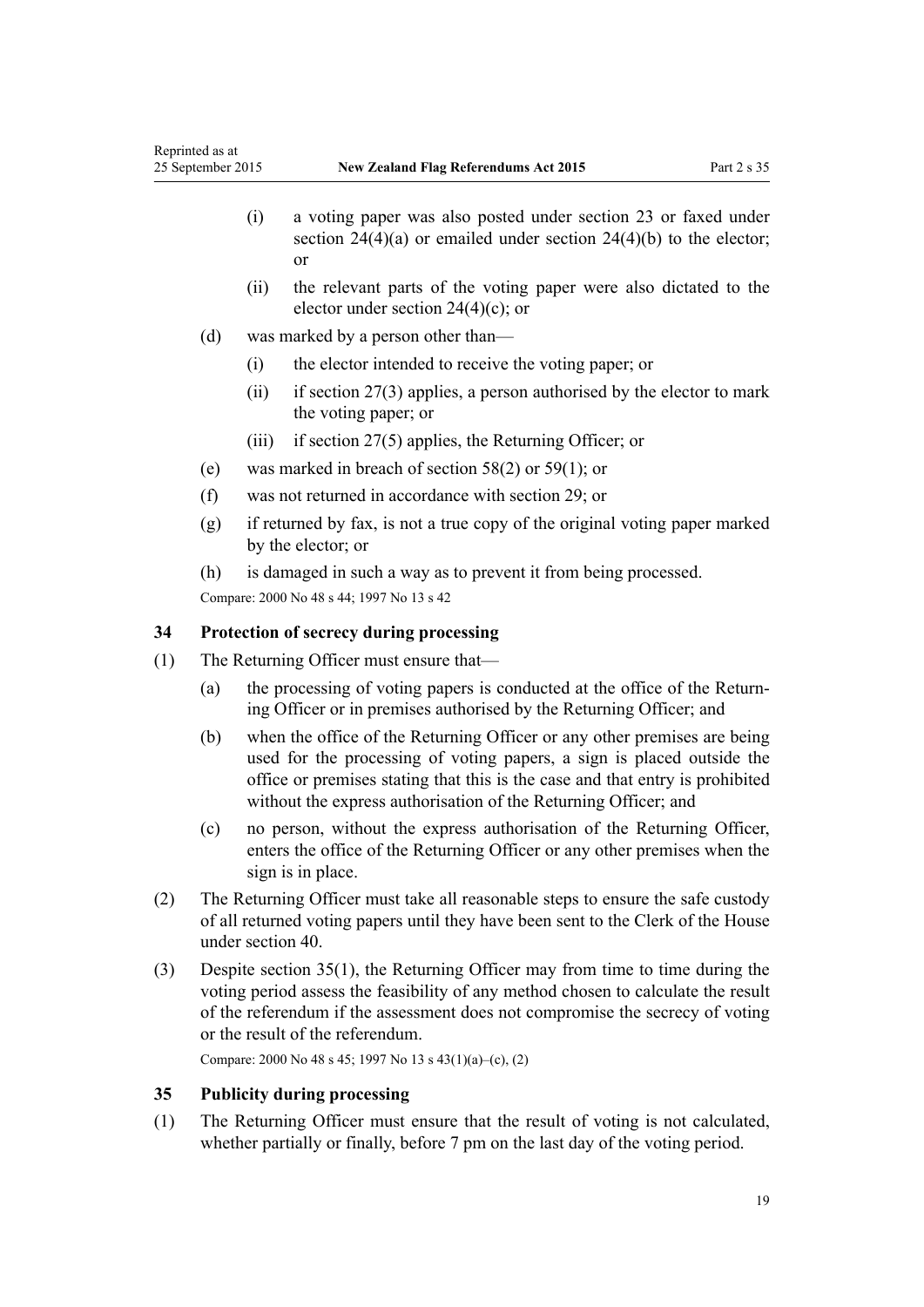<span id="page-19-0"></span>(2) Despite subsection (1), the Returning Officer may from time to time during the voting period issue a press statement giving the total number of votes received at a date specified in the statement, but not the number of votes received for each option.

Compare: 2000 No 48 [s 46](http://prd-lgnz-nlb.prd.pco.net.nz/pdflink.aspx?id=DLM74622); 1997 No 13 [s 43\(1\)\(d\)](http://prd-lgnz-nlb.prd.pco.net.nz/pdflink.aspx?id=DLM408695)

## **36 Supervision of processing**

(1) In this section,—

**duty** means the duty to observe the processing of voting papers

**Judge** means a person appointed under subsection (2)

**Justice** means a person appointed under subsection (3)

**place** means the place at which voting papers are processed.

- (2) After consultation with the Chief District Court Judge, the Minister must appoint as many District Court Judges or retired District Court Judges to observe the processing of voting papers as the Minister considers necessary.
- (3) The Minister may also appoint as many Justices of the Peace to observe the processing of voting papers as the Minister considers necessary.
- (4) A Justice—
	- (a) is subject, in the exercise of his or her duty, to the direction of any Judge who is present at the place; but
	- (b) may exercise his or her duty whether or not any Judge is present at the place.
- (5) A Judge must finally determine whether any voting paper is valid or informal, if asked to do so by the Returning Officer.
- (6) A Justice must not finally determine whether any voting paper is valid or informal.
- (7) In the case of the first flag referendum, if asked to do so by the Returning Officer, a Judge must finally determine whether any voting paper is exhausted within the meaning of [clause 1](#page-45-0) of Schedule 4 for either of the following reasons:
	- (a) all of the options for which a preference was validly expressed on the voting paper have been excluded; or
	- (b) the voting paper does not clearly indicate any preference consecutive to the preference indicated for the option that was last excluded.

Compare: 2000 No 48 [s 47](http://prd-lgnz-nlb.prd.pco.net.nz/pdflink.aspx?id=DLM74623); 1997 No 13 [s 44](http://prd-lgnz-nlb.prd.pco.net.nz/pdflink.aspx?id=DLM408696)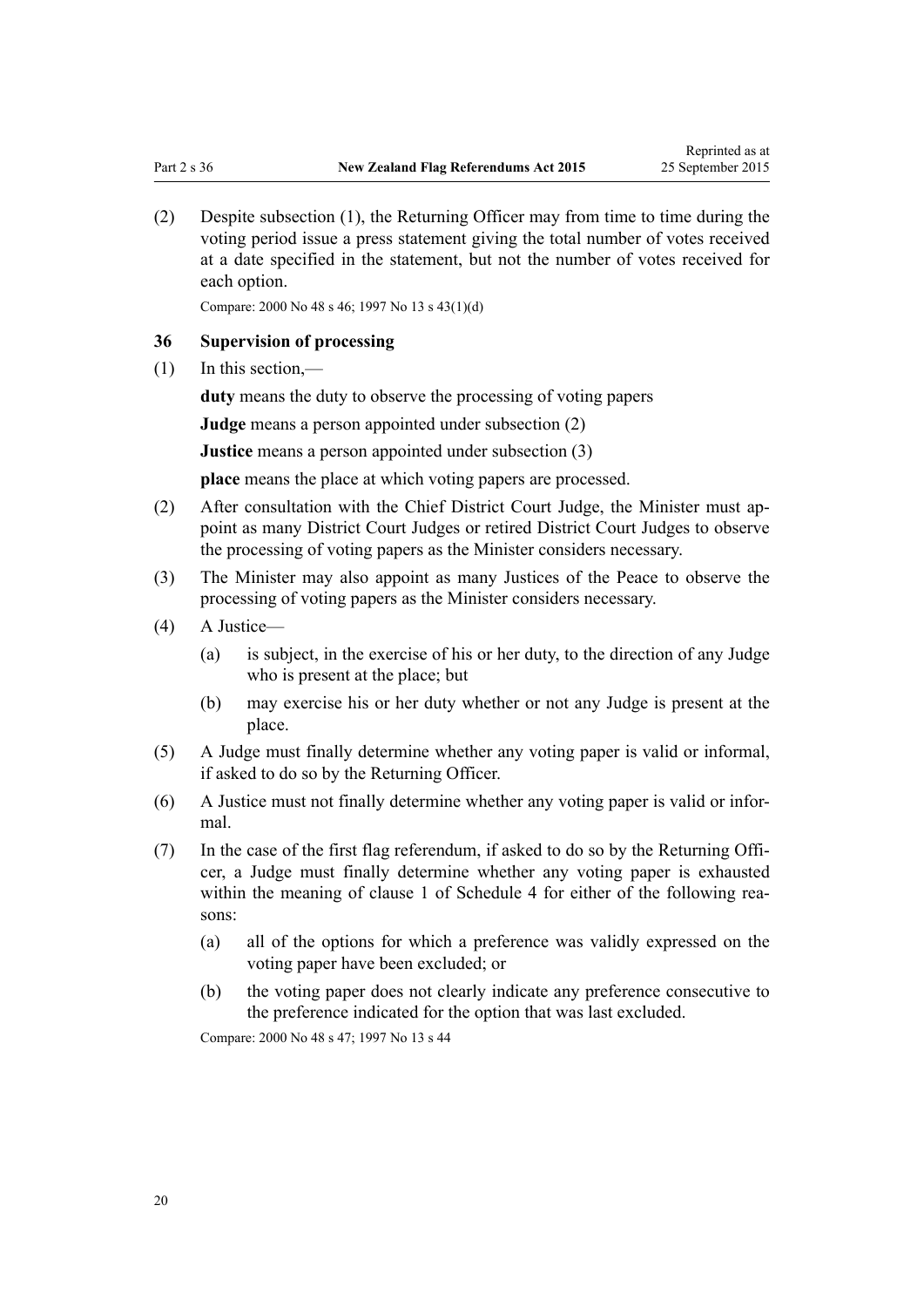#### *Announcing results*

#### <span id="page-20-0"></span>**37 Procedure after close of voting period**

As soon as practicable after 7 pm on the last day of the voting period, the Returning Officer must,—

- (a) in the case of the first flag referendum, count, in the manner described in [Schedule 4,](#page-45-0) the votes received for each option from the voting papers processed as at 7 pm on the last day of the voting period; and
- (b) in the case of the second flag referendum, calculate the number of votes received for each option from the voting papers processed as at 7 pm on the last day of the voting period; and
- (c) issue a press statement giving the numbers; and
- (d) complete the processing of voting papers in accordance with [section 31](#page-17-0). Compare: 2000 No 48 [s 48](http://prd-lgnz-nlb.prd.pco.net.nz/pdflink.aspx?id=DLM74633); 1997 No 13 [s 45](http://prd-lgnz-nlb.prd.pco.net.nz/pdflink.aspx?id=DLM408698)

#### **38 Declaration of result of referendum**

- (1) When all the voting papers returned in accordance with [section 29](#page-16-0) have been processed, the Returning Officer must,—
	- (a) in the case of the first flag referendum,—
		- (i) calculate the number of first preference votes received for each option; and
		- (ii) count the votes in the manner described in [Schedule 4](#page-45-0); and
		- (iii) declare the result of the referendum by giving public notice of the following:
			- (A) the absolute majority of votes determined at the first iteration; and
			- (B) the number of first preference votes received for each option; and
			- (C) the absolute majority of votes determined at each iteration at which an option was successful or excluded; and
			- (D) the number of votes recorded for each option and the number of transferable votes at each iteration at which an option was excluded; and
			- (E) the iteration number at which each option was excluded, where applicable; and
			- (F) the number of informal voting papers; and
			- (G) the outcome of the referendum; and
	- (b) in the case of the second flag referendum,—
		- (i) calculate the total number of votes received for each option; and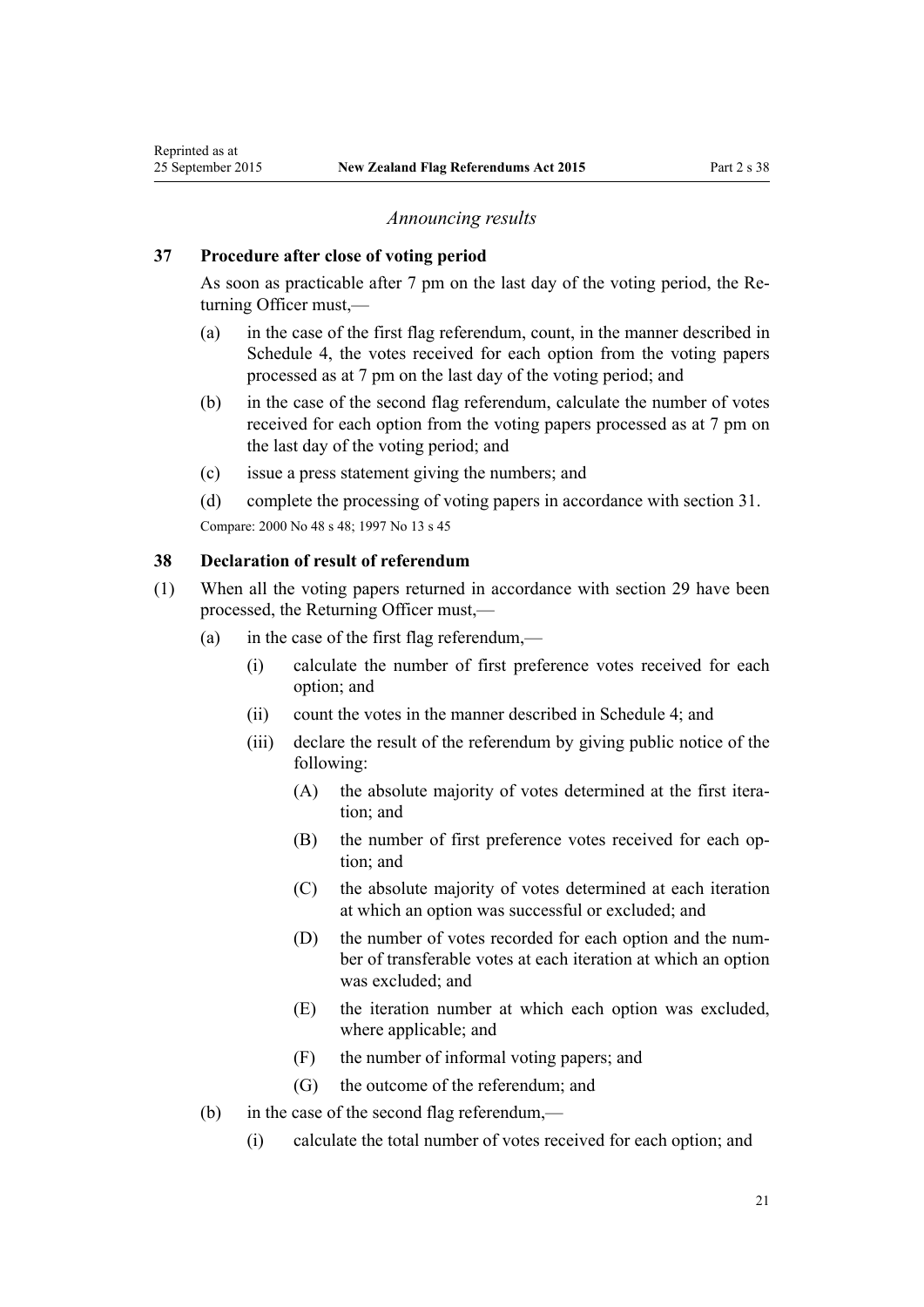- <span id="page-21-0"></span>(ii) declare the result of the referendum by giving public notice of it in [form 2](#page-41-0) of Schedule 3; and
- (iii) give public notice of the following for each district:
	- (A) the number of votes received for each option; and
	- (B) the number of informal votes.
- (2) However, if there is a tie within the meaning of section 39(3), the Returning Officer must not declare the result of the referendum until the tie has been resolved under section 39(1) or (2).
- (3) In this section, **absolute majority of votes** means the number arrived at using the formula specified in [clause 3](#page-45-0) of Schedule 4.

#### **39 Determination of result in event of tie**

- (1) If there is a tie in the first flag referendum, the Electoral Commission must resolve the tie in the manner described in [clause 10](#page-46-0) of Schedule 4.
- (2) If there is a tie in the second flag referendum, the current New Zealand Flag is to be taken to have received the greatest number of votes.
- (3) In this section, **tie** means,—
	- (a) in relation to the first flag referendum, any of the circumstances described in [clause 10](#page-46-0) of Schedule 4:
	- (b) in relation to the second flag referendum, that there is an equality of votes between the 2 options.

Compare: 1993 No 87 [s 179\(6\)](http://prd-lgnz-nlb.prd.pco.net.nz/pdflink.aspx?id=DLM309893); SR 2001/145 [cl 58\(5\),](http://prd-lgnz-nlb.prd.pco.net.nz/pdflink.aspx?id=DLM55663) [Schedule 1A](http://prd-lgnz-nlb.prd.pco.net.nz/pdflink.aspx?id=DLM57125) Part 5

## **40 Disposal of voting papers and rolls**

- (1) As soon as practicable after declaring the result of the referendum, the Returning Officer must—
	- (a) enclose and securely seal in 1 or more separate parcels—
		- (i) all returned voting papers, used or unused; and
		- (ii) the record of informal and invalid voting papers; and
		- (iii) the Returning Officer's copy of the roll; and
	- (b) send the parcels to the Clerk of the House.
- (2) The Clerk of the House must,—
	- (a) as soon as practicable, sign a receipt for the parcels and send it to the Returning Officer; and
	- (b) keep the parcels safely for 6 months unopened, unless a court of competent jurisdiction or the House of Representatives orders them, or any of them, to be opened; and
	- (c) ensure that at the end of 6 months the parcels are destroyed unopened in the presence of the Clerk of the House.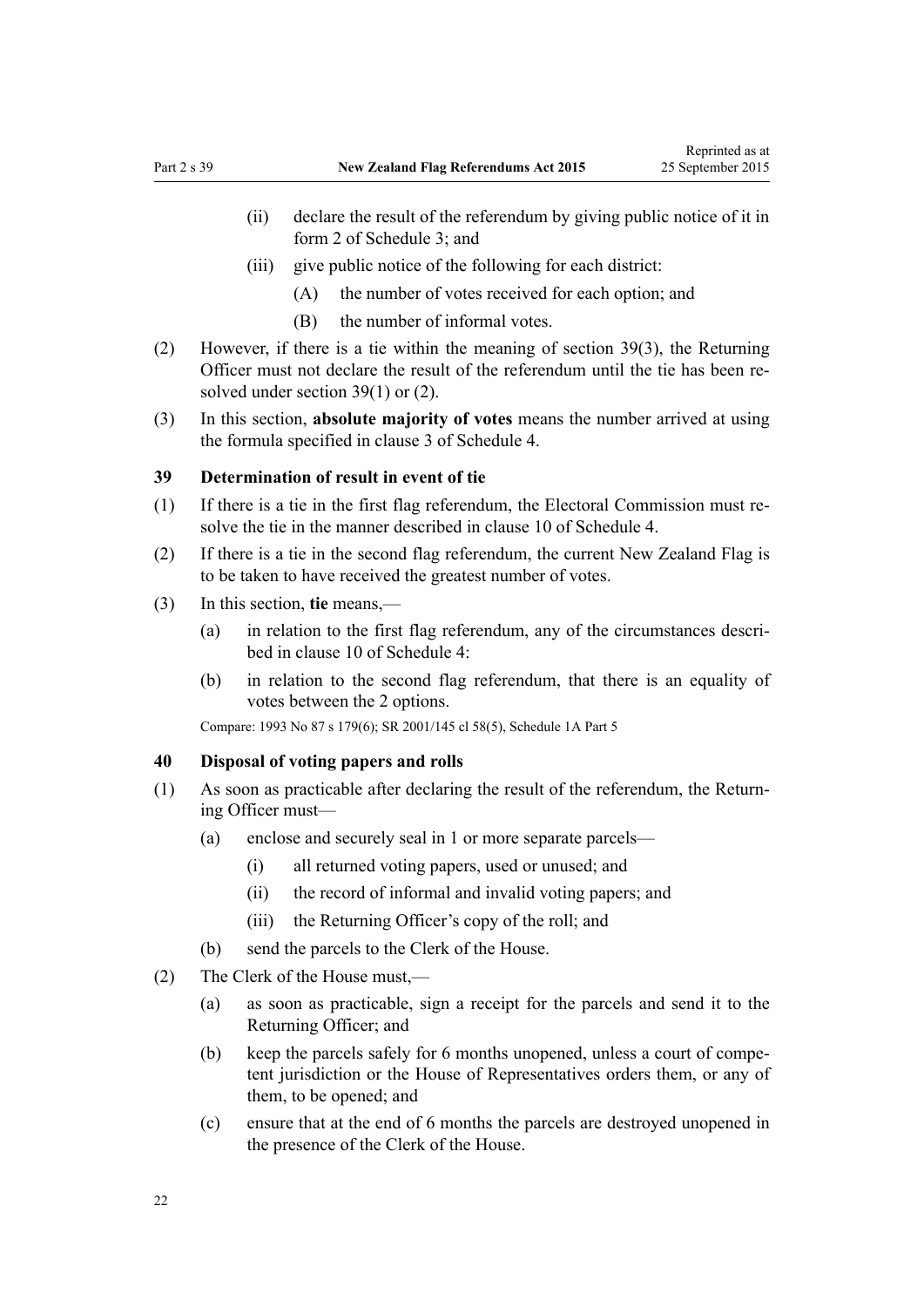<span id="page-22-0"></span>(3) [Section 190](http://prd-lgnz-nlb.prd.pco.net.nz/pdflink.aspx?id=DLM310028) of the Electoral Act 1993 applies, as far as is applicable and with any necessary modifications, to everything kept by the Clerk of the House under subsection (2).

Compare: 2000 No 48 [s 50](http://prd-lgnz-nlb.prd.pco.net.nz/pdflink.aspx?id=DLM74635); 1997 No 13 [s 47](http://prd-lgnz-nlb.prd.pco.net.nz/pdflink.aspx?id=DLM408900)

# Subpart 5—Application for inquiry into conduct of referendum

## *Parties to inquiry*

## **41 Who may make application**

- (1) Any group of electors may apply to the High Court for an inquiry into the conduct of a referendum or of any person connected with it on the grounds that the group is dissatisfied with the conduct of the referendum or of any person connected with the conduct of the referendum, and that that conduct could have altered the outcome of the referendum.
- (2) A group may make an application only if it has at least 200 members. Compare: 2000 No 48 [s 52](http://prd-lgnz-nlb.prd.pco.net.nz/pdflink.aspx?id=DLM74640); 1993 No 101 [s 48\(1\)](http://prd-lgnz-nlb.prd.pco.net.nz/pdflink.aspx?id=DLM318813)

## **42 Who may be respondents**

The person complained of is a respondent to the application if the person is—

- (a) the Returning Officer; or
- (b) a person employed or engaged under [section 16;](#page-9-0) or
- (c) the Electoral Commission; or
- (d) an employee of New Zealand Post Limited; or
- (e) a person acting under a delegation under [section 17.](#page-9-0)

Compare: 2000 No 48 [s 54](http://prd-lgnz-nlb.prd.pco.net.nz/pdflink.aspx?id=DLM74643); 1993 No 101 [s 48\(2\)](http://prd-lgnz-nlb.prd.pco.net.nz/pdflink.aspx?id=DLM318813)

## **43 Group of electors may oppose application**

- (1) Any group of electors may file notice of its intention to oppose an application, if there is only 1, or to oppose specified applications, if there are more than 1.
- (2) A group may file such a notice only if it has at least 24 members.
- (3) The notice must—
	- (a) be in [form 3](#page-42-0) of Schedule 3; and
	- (b) be filed at least 3 working days before the day fixed for the start of the hearing.
- (4) A group filing a notice in accordance with this section becomes a respondent to the application or applications.

Compare: 2000 No 48 [s 53](http://prd-lgnz-nlb.prd.pco.net.nz/pdflink.aspx?id=DLM74642); 1993 No 101 [s 49](http://prd-lgnz-nlb.prd.pco.net.nz/pdflink.aspx?id=DLM318817)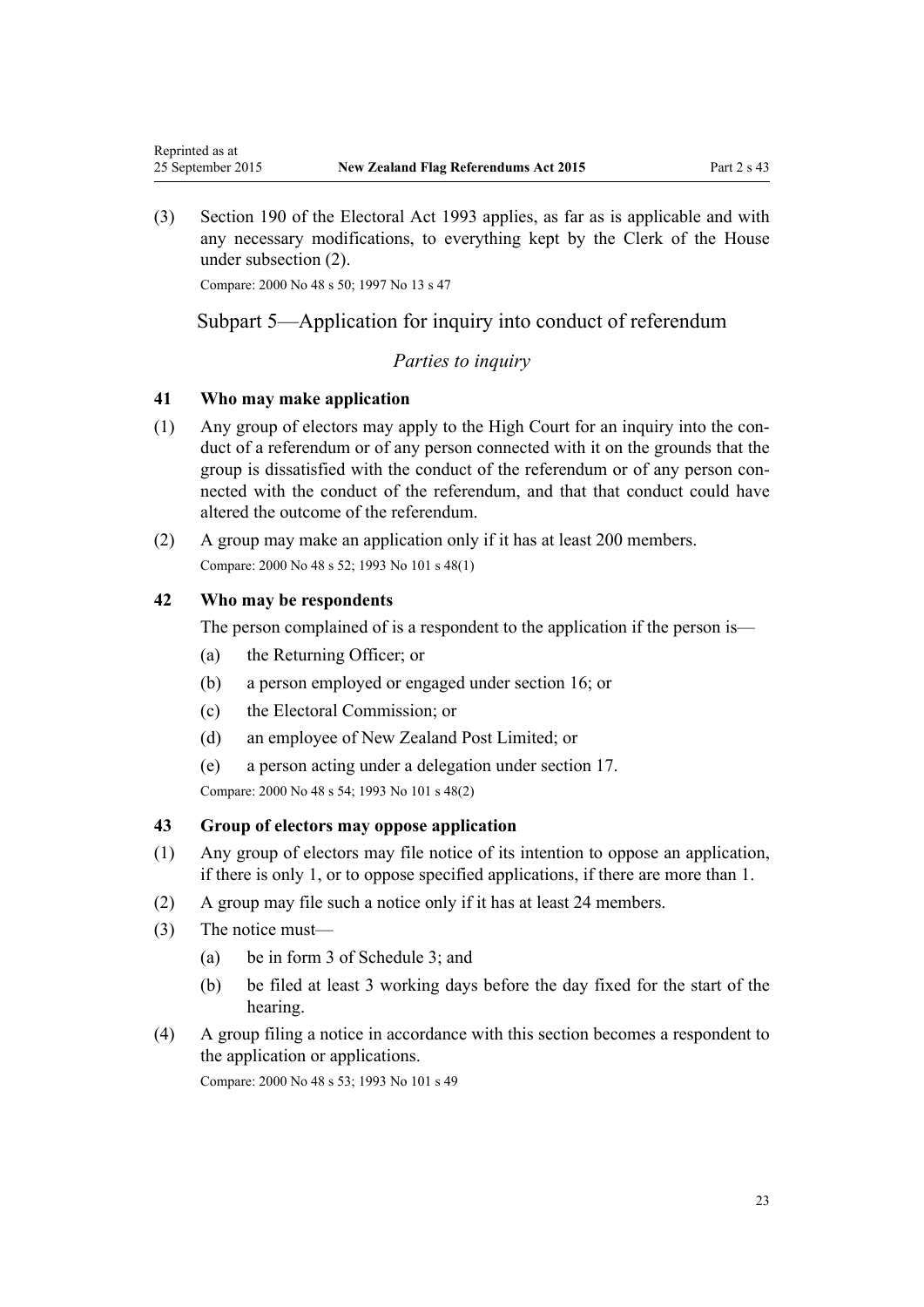# *Making of application*

#### <span id="page-23-0"></span>**44 Making of application**

- (1) An applicant makes its application by filing the application in the High Court in Wellington.
- (2) The application must—
	- (a) be in [form 4](#page-43-0) of Schedule 3, or in a similar form; and
	- (b) state the specific grounds on which the applicant is dissatisfied with the conduct of the referendum or of any person connected with it; and
	- (c) be made within 20 working days after the Returning Officer has declared the result of the referendum under section  $38(1)(a)(iii)$  or (b)(ii).
- (3) The Registrar of the court must send a copy of the application to the Returning Officer as soon as practicable after it is filed.

Compare: 2000 No 48 [ss 55–58](http://prd-lgnz-nlb.prd.pco.net.nz/pdflink.aspx?id=DLM74645)

#### **45 Application to be served on respondents**

- (1) An application must be served on a group that becomes a respondent under [section 43\(4\)](#page-22-0) as soon as practicable after that group files its notice.
- (2) An application that asks for an inquiry into the conduct of a person connected with the referendum must be served on the person complained of as soon as practicable after it is made.
- (3) An application must be served in a manner as close as possible to that in which a statement of claim is served.

Compare: 2000 No 48 [s 59](http://prd-lgnz-nlb.prd.pco.net.nz/pdflink.aspx?id=DLM74649); 1993 No 101 [s 48\(5\)](http://prd-lgnz-nlb.prd.pco.net.nz/pdflink.aspx?id=DLM74633)

## *Hearing of application*

## **46 More than 1 application relating to same referendum**

Where 2 or more applications are filed that relate to the same referendum, all those applications must be dealt with as 1 application.

### **47 Matters to be inquired into at hearing**

- (1) At the hearing, the court has jurisdiction to inquire into and adjudicate on any matter relating to the application in any manner that the court thinks fit.
- (2) The court may, on any terms and conditions it considers just, give leave for grounds other than those stated in the application to be inquired into.
- (3) Evidence may be given to prove that the total number of valid votes recorded for each of the options on the voting paper was other than that declared, without any applicant having to state that as a ground of dissatisfaction or the court having to give leave for the ground to be inquired into.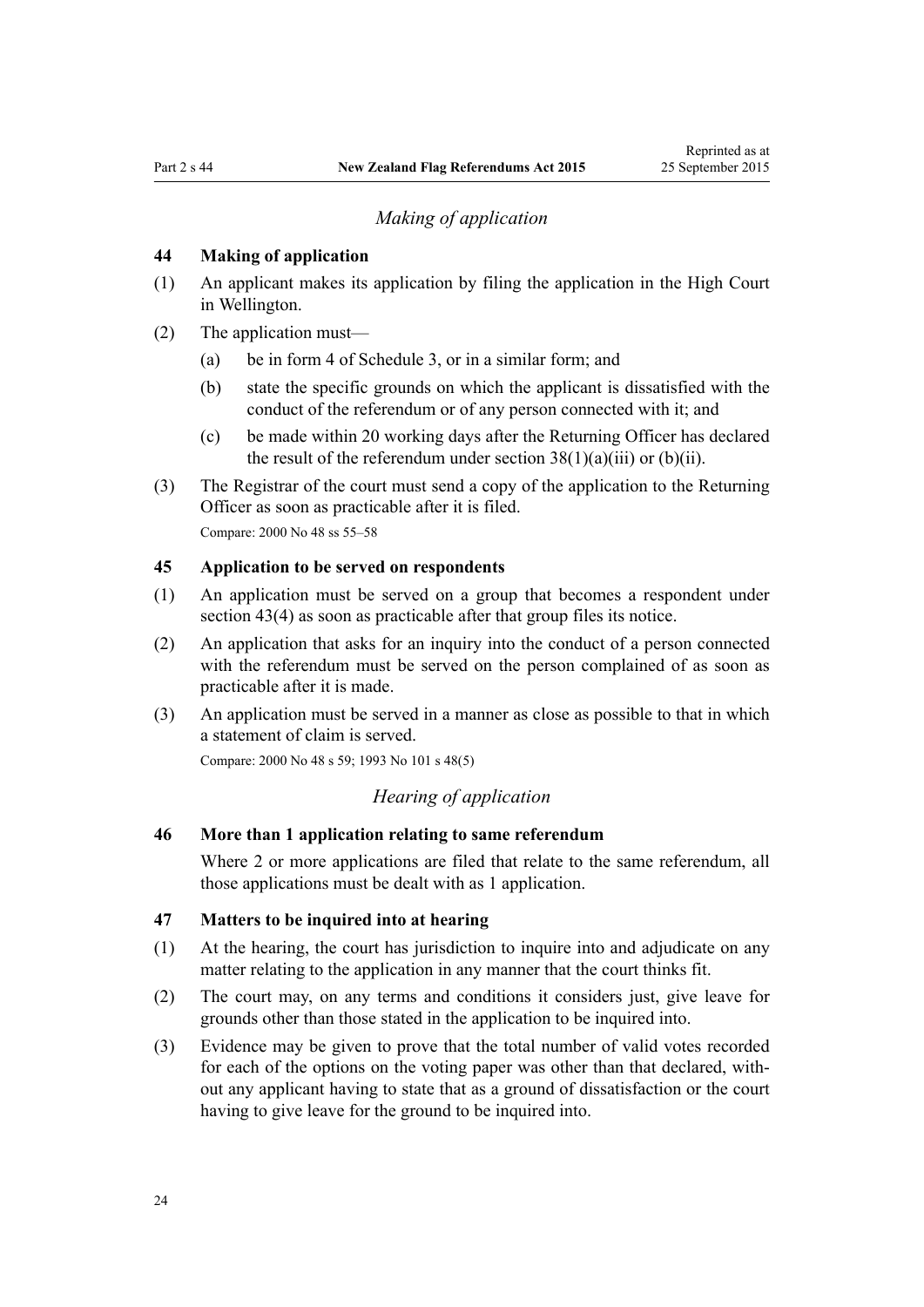- <span id="page-24-0"></span>(4) The provisions of the [Electoral Act 1993](http://prd-lgnz-nlb.prd.pco.net.nz/pdflink.aspx?id=DLM307518) specified in subsection (5), as far as they are applicable and with the necessary modifications, apply to a hearing of an application for an inquiry under this subpart or an incidental matter.
- (5) The provisions of the [Electoral Act 1993](http://prd-lgnz-nlb.prd.pco.net.nz/pdflink.aspx?id=DLM307518) referred to in subsection (4) are [sec](http://prd-lgnz-nlb.prd.pco.net.nz/pdflink.aspx?id=DLM310434)[tions 232](http://prd-lgnz-nlb.prd.pco.net.nz/pdflink.aspx?id=DLM310434), [235](http://prd-lgnz-nlb.prd.pco.net.nz/pdflink.aspx?id=DLM310438), [236\(1\), \(2\), and \(4\) to \(7\)](http://prd-lgnz-nlb.prd.pco.net.nz/pdflink.aspx?id=DLM310439), [240,](http://prd-lgnz-nlb.prd.pco.net.nz/pdflink.aspx?id=DLM310443) [241,](http://prd-lgnz-nlb.prd.pco.net.nz/pdflink.aspx?id=DLM310444) [242](http://prd-lgnz-nlb.prd.pco.net.nz/pdflink.aspx?id=DLM310445), [247 to 255](http://prd-lgnz-nlb.prd.pco.net.nz/pdflink.aspx?id=DLM310451), [256\(1\)\(a\)](http://prd-lgnz-nlb.prd.pco.net.nz/pdflink.aspx?id=DLM310463) [and \(b\)](http://prd-lgnz-nlb.prd.pco.net.nz/pdflink.aspx?id=DLM310463), and [257.](http://prd-lgnz-nlb.prd.pco.net.nz/pdflink.aspx?id=DLM310464)

Compare: 2000 No 48 [s 60](http://prd-lgnz-nlb.prd.pco.net.nz/pdflink.aspx?id=DLM74651); 1993 No 101 [s 48\(3\)](http://prd-lgnz-nlb.prd.pco.net.nz/pdflink.aspx?id=DLM318813)

## *Court's decision*

### **48 Decision of court as to result of referendum**

At the end of a hearing, the court must—

- (a) determine the total number of valid votes recorded for each option; or
- (b) determine whether the referendum is void because of some irregularity that in the court's opinion materially affected the outcome of the referendum.

Compare: 2000 No 48 [s 61](http://prd-lgnz-nlb.prd.pco.net.nz/pdflink.aspx?id=DLM74653); 1993 No 101 [s 50](http://prd-lgnz-nlb.prd.pco.net.nz/pdflink.aspx?id=DLM318819)

#### **49 Fresh referendum**

- (1) If the court declares a referendum void under section 48(b), a fresh referendum must be held in the manner specified by this Act.
- (2) The Registrar of the court must notify the Returning Officer that the referendum has been declared void.
- (3) Despite [section 12](#page-7-0), the voting period for the fresh referendum must commence at the start of the 21st day before the day appointed for the close of the voting period under subsection (4) and no later than 30 working days after the date on which the Returning Officer is notified under subsection (2).
- (4) The voting period for a fresh referendum closes at 7 pm on a day to be appointed by the Returning Officer by notice in the *Gazette*.
- (5) At the fresh referendum, the same roll of electors must be used as was used at the voided referendum.

Compare: 2000 No 48 [s 62](http://prd-lgnz-nlb.prd.pco.net.nz/pdflink.aspx?id=DLM74654); 1993 No 101 [s 51](http://prd-lgnz-nlb.prd.pco.net.nz/pdflink.aspx?id=DLM318822)

## Subpart 6—Offences

## **50 Unauthorised use or disclosure of referendum information**

- (1) An official who uses or discloses information, acquired in connection with a referendum in his or her capacity as an official, knowing that the use or disclosure is not required or permitted for the performance of his or her official duty commits an offence against this section and is guilty of a corrupt practice for the purposes of the [Electoral Act 1993](http://prd-lgnz-nlb.prd.pco.net.nz/pdflink.aspx?id=DLM307518).
- (2) In this section, **official** means any of the following persons: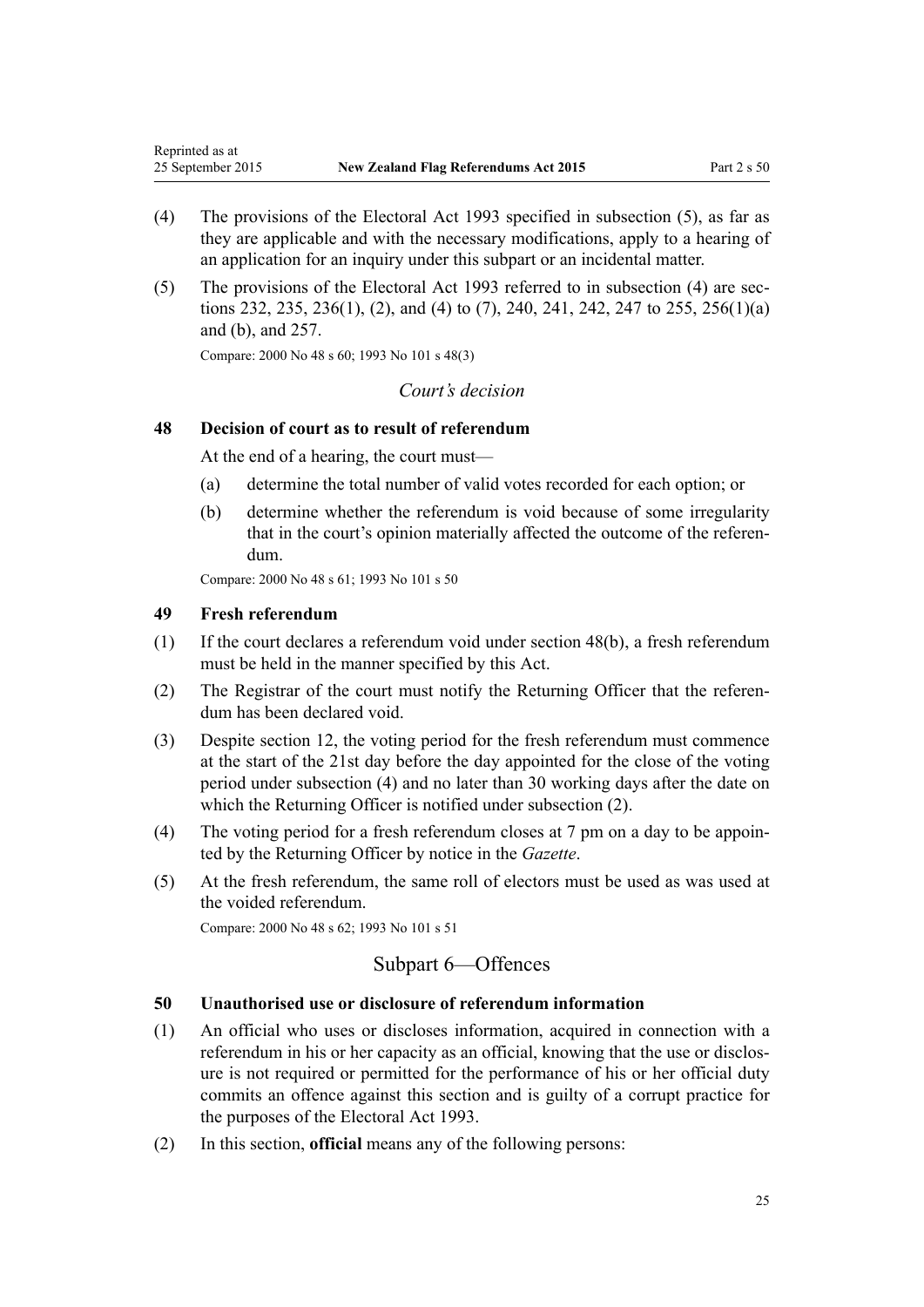- <span id="page-25-0"></span>(a) the Returning Officer:
- (b) any person employed or engaged under [section 16](#page-9-0):
- (c) the Electoral Commission:
- (d) any employee of New Zealand Post Limited:
- (e) any person acting under a delegation under [section 17](#page-9-0).

Compare: 2000 No 48 [s 63](http://prd-lgnz-nlb.prd.pco.net.nz/pdflink.aspx?id=DLM74656); 1997 No 13 [s 49](http://prd-lgnz-nlb.prd.pco.net.nz/pdflink.aspx?id=DLM408905)

#### **51 Influencing electors generally**

- (1) This section applies to any person who, at any time during the 3 days immediately before the commencement of a voting period or during a voting period, prints or distributes or delivers to any person anything—
	- (a) that is or purports to be an imitation of the voting paper, together with any direction or indication as to the option for which any person should or should not vote; or
	- (b) that is or purports to be an imitation of the voting paper and that has on it any matter likely to influence any vote.
- (2) Every such person commits an offence and is liable on conviction to a fine not exceeding \$5,000.
- (3) Nothing in this section applies to anything said or done, for the purposes of a referendum, by—
	- (a) the Returning Officer; or
	- (b) a panel; or
	- (c) a person employed or engaged under [section 16;](#page-9-0) or
	- (d) a person acting under a delegation under [section 17.](#page-9-0)

Compare: 2000 No 48 [s 66](http://prd-lgnz-nlb.prd.pco.net.nz/pdflink.aspx?id=DLM74659); 1997 No 13 [s 52](http://prd-lgnz-nlb.prd.pco.net.nz/pdflink.aspx?id=DLM408908)

#### **52 Offences in relation to voting papers**

- (1) Every person commits an offence who—
	- (a) forges, or counterfeits, or fraudulently defaces, or fraudulently destroys a voting paper or an envelope containing a voting paper; or
	- (b) supplies a voting paper to any person knowing that the person is not the person intended to receive the voting paper; or
	- (c) dictates the relevant parts of the voting paper to a person, knowing that the person is not the person to whom the parts were intended to be dictated; or
	- (d) without due authority, destroys, takes, or interferes with a voting paper or an envelope containing a voting paper that—
		- (i) is in use for the purposes of the referendum; or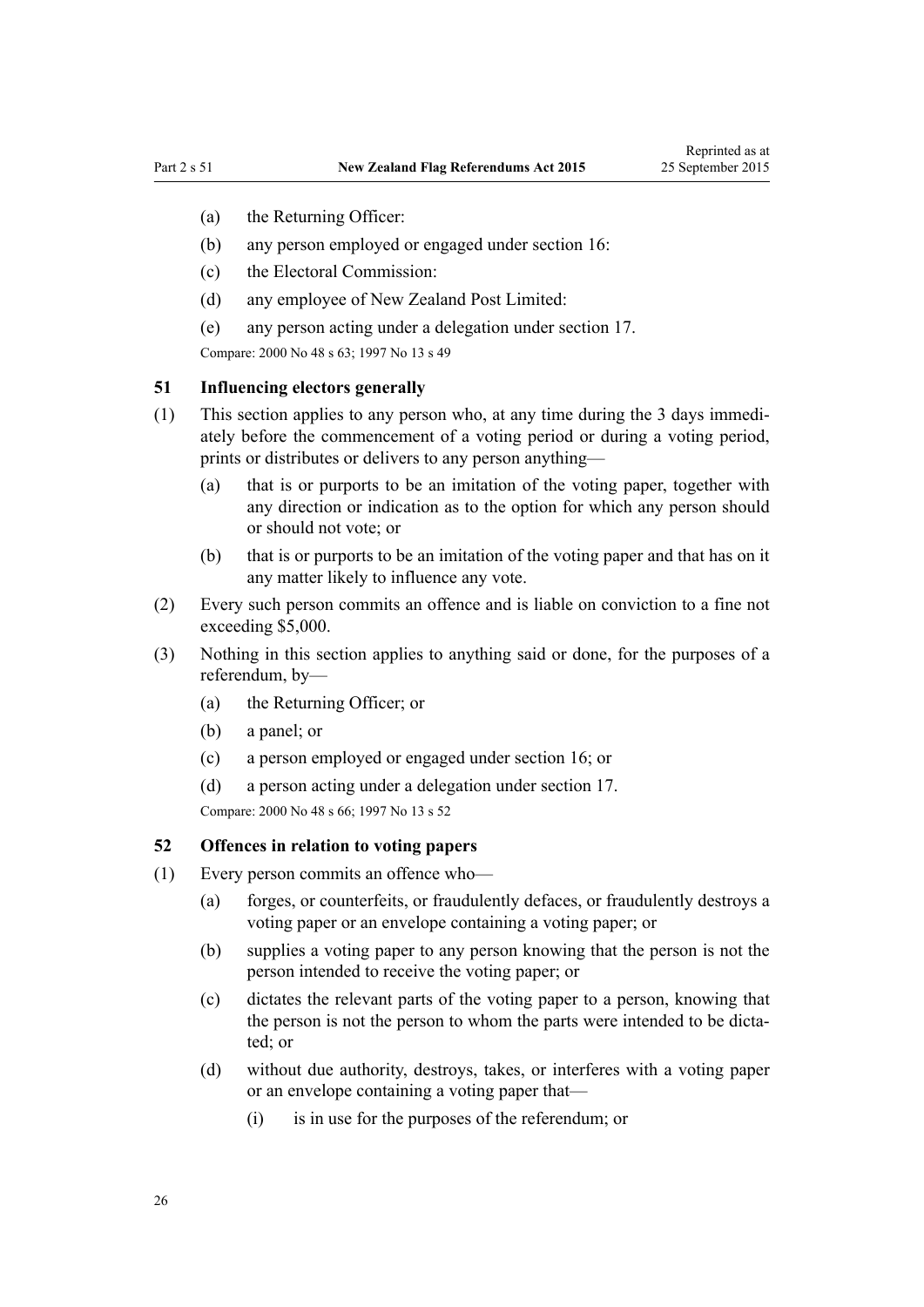- (ii) is kept after the declaration of the result as a record of the referendum.
- <span id="page-26-0"></span>(2) Every person who commits an offence against this section is liable on conviction,—
	- (a) if the Returning Officer, or any person employed or engaged under [sec](#page-9-0)[tion 16,](#page-9-0) or any person acting under a delegation under [section 17,](#page-9-0) to imprisonment for a term not exceeding 2 years:
	- (b) if any other person, to imprisonment for a term not exceeding 6 months.
- (3) Every person who commits an offence against this section is guilty of a corrupt practice for the purposes of the [Electoral Act 1993,](http://prd-lgnz-nlb.prd.pco.net.nz/pdflink.aspx?id=DLM307518) except that the maximum term of imprisonment to which the person is liable is the term specified in subsection (2) instead of the term specified in [section 224\(1\)\(a\)](http://prd-lgnz-nlb.prd.pco.net.nz/pdflink.aspx?id=DLM310419) of that Act. Compare: 2000 No 48 [s 68](http://prd-lgnz-nlb.prd.pco.net.nz/pdflink.aspx?id=DLM74661); 1997 No 13 [s 54](http://prd-lgnz-nlb.prd.pco.net.nz/pdflink.aspx?id=DLM408910)

## **53 Bribery by any person at any time**

- (1) In this section,—
	- (a) **elector** includes a person who claims to have a right to vote at a referendum:
	- (b) references to giving money include the following actions in relation to any money or valuable consideration:
		- (i) giving it; or
		- (ii) lending it; or
		- (iii) agreeing to give or lend it; or
		- (iv) offering it; or
		- (v) promising it; or
		- (vi) promising to get, or to try to get, it:
	- (c) references to getting any office include the following actions in relation to any office, place, or employment:
		- (i) giving it; or
		- (ii) getting it; or
		- (iii) agreeing to give or get it; or
		- (iv) offering it; or
		- (v) promising it; or
		- (vi) promising to get, or to try to get, it.
- (2) This section does not apply to money paid, or agreed to be paid, for or on account of any legal expenses incurred in good faith at or in relation to a referendum.
- (3) Every person commits the offence of bribery who—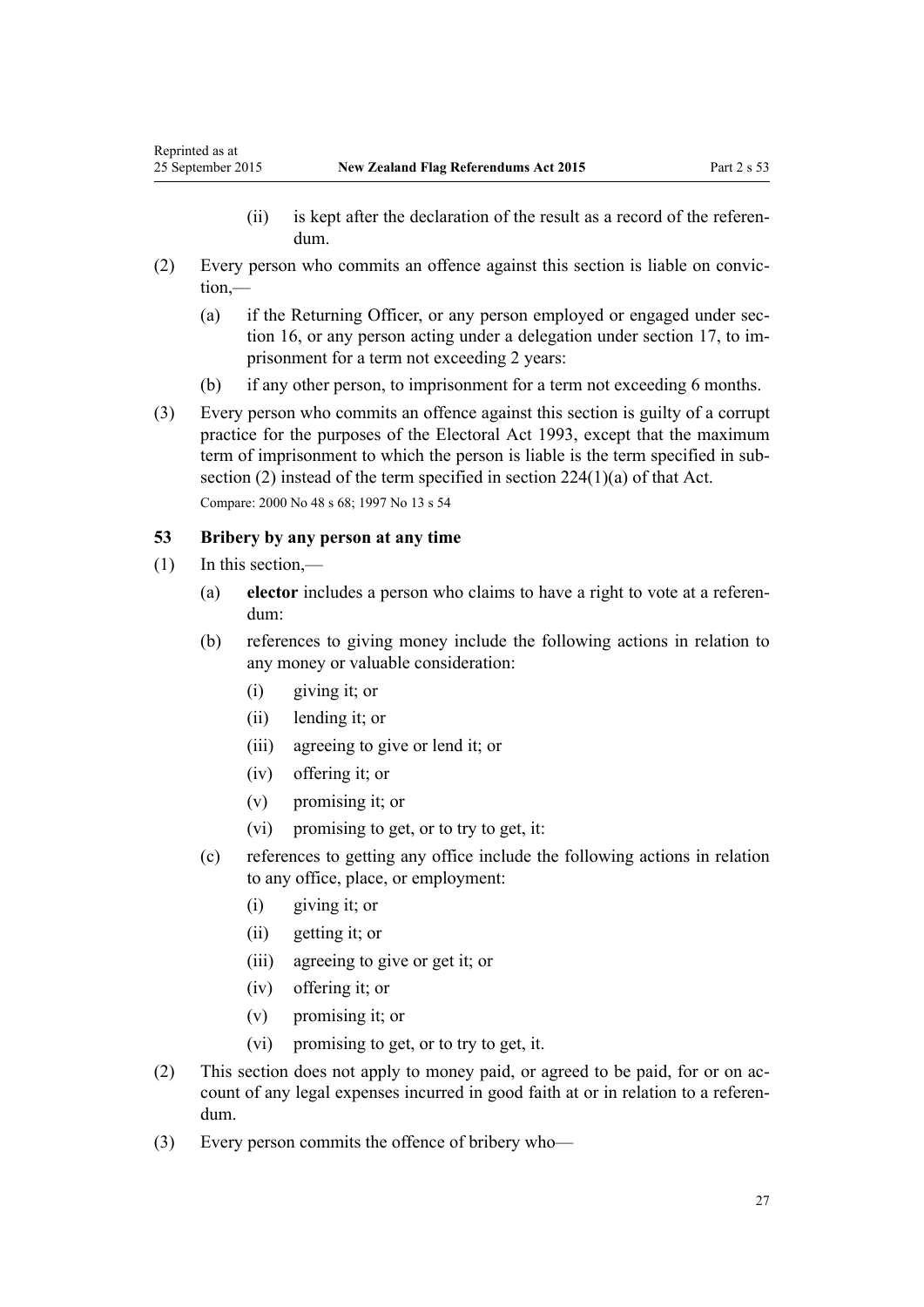- <span id="page-27-0"></span>(a) gives any money to, or gets any office for, an elector in order to induce the elector to vote or refrain from voting at the referendum; or
- (b) gives any money to, or gets any office for, a person, on behalf of an elector, in order to induce the elector to vote or refrain from voting at the referendum; or
- (c) gives any money to, or gets any office for, a person in order to induce an elector to vote or refrain from voting at the referendum; or
- (d) corruptly does an act described in any of paragraphs (a) to (c) on account of an elector having voted or refrained from voting at the referendum; or
- (e) makes a gift to, or gets an office for, a person in order to induce that person to get, or try to get, the vote of any elector at the referendum.
- (4) A person commits the offence described in subsection (3) whether he or she does an act described there—
	- (a) directly or indirectly:
	- (b) on his or her own or through another person.
- (5) Every person commits the offence of bribery who—
	- (a) offers or pays or causes to be paid any money to, or for the use of, any other person intending that the money or part of it will be expended in bribery at a referendum; or
	- (b) knowingly pays or causes to be paid any money to any person in discharge or repayment of any money wholly or partly expended in bribery at a referendum.
- (6) Every person who commits the offence of bribery is guilty of a corrupt practice for the purposes of the [Electoral Act 1993](http://prd-lgnz-nlb.prd.pco.net.nz/pdflink.aspx?id=DLM307518).

Compare: 2000 No 48 [s 69](http://prd-lgnz-nlb.prd.pco.net.nz/pdflink.aspx?id=DLM74662); 1997 No 13 [ss 55\(1\), \(4\), \(5\),](http://prd-lgnz-nlb.prd.pco.net.nz/pdflink.aspx?id=DLM408911) [56](http://prd-lgnz-nlb.prd.pco.net.nz/pdflink.aspx?id=DLM408912)

## **54 Bribery by any person after voting period**

- (1) Every person commits the offence of bribery if, after the voting period, he or she receives any money or valuable consideration on account of—
	- (a) any person having voted or refrained from voting at the referendum; or
	- (b) any person having induced any other person to vote or refrain from voting at the referendum.
- (2) A person commits the offence described in subsection (1) whether he or she does an act described there—
	- (a) directly or indirectly:
	- (b) on his or her own or through another person.
- (3) Every person who commits the offence of bribery is guilty of a corrupt practice for the purposes of the [Electoral Act 1993](http://prd-lgnz-nlb.prd.pco.net.nz/pdflink.aspx?id=DLM307518). Compare: 2000 No 48 [s 70](http://prd-lgnz-nlb.prd.pco.net.nz/pdflink.aspx?id=DLM74663); 1997 No 13 [s 55\(4\), \(5\)](http://prd-lgnz-nlb.prd.pco.net.nz/pdflink.aspx?id=DLM408911)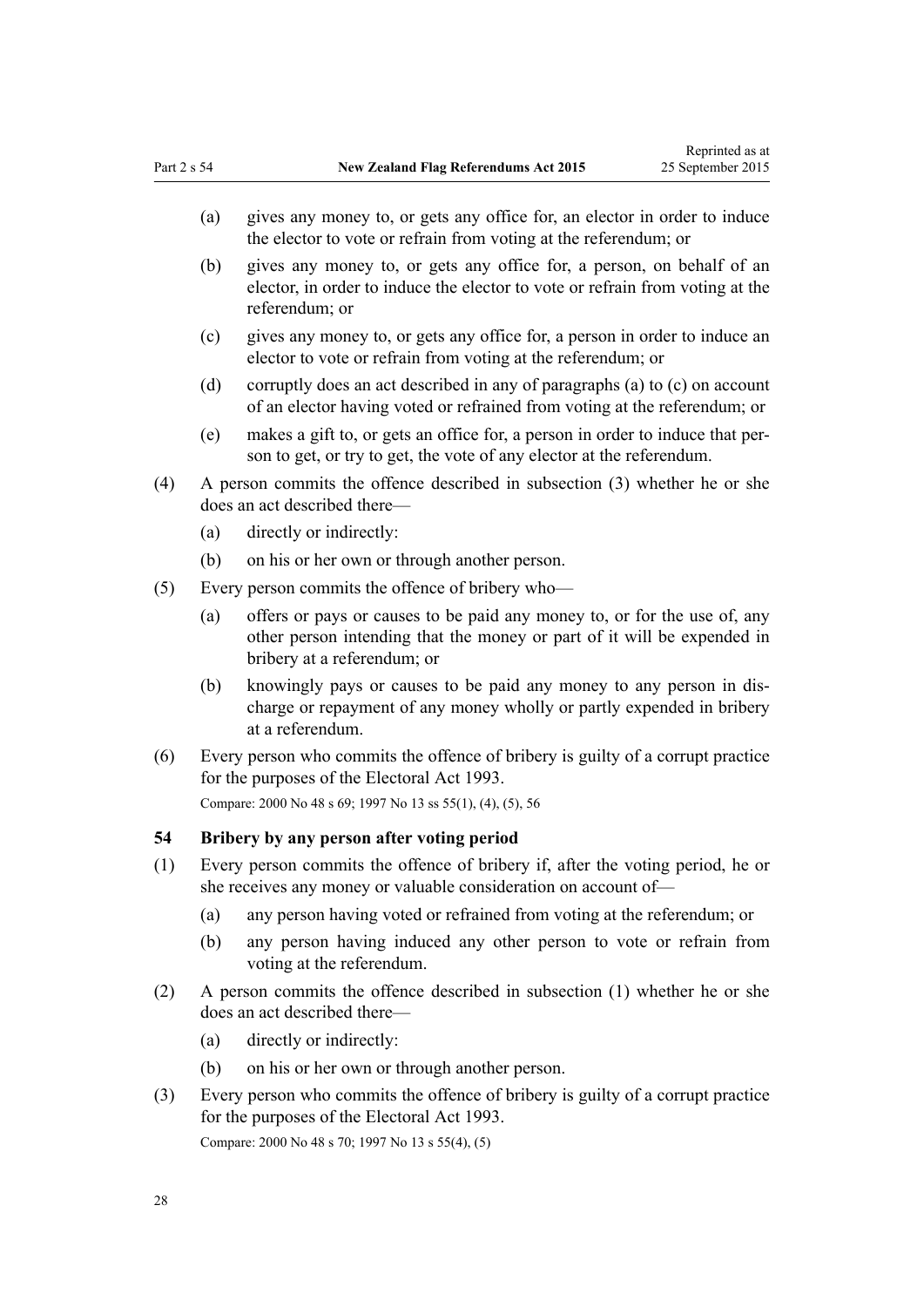#### **55 Bribery by elector before or during voting period**

- (1) In this section, **elector** includes a person who claims to have a right to vote at a referendum.
- (2) An elector commits the offence of bribery if he or she receives, or agrees to receive, or contracts for, any money, gift, loan, valuable consideration, office, place, or employment for himself or herself, or for any other person, for—
	- (a) voting or agreeing to vote at the referendum; or
	- (b) refraining or agreeing to refrain from voting at the referendum.
- (3) An elector commits the offence described in subsection (2) whether he or she does an act described there—
	- (a) before or during the voting period:
	- (b) directly or indirectly:
	- (c) on his or her own or through another person.
- (4) Every person who commits the offence of bribery is guilty of a corrupt practice for the purposes of the [Electoral Act 1993](http://prd-lgnz-nlb.prd.pco.net.nz/pdflink.aspx?id=DLM307518).

Compare: 2000 No 48 [s 71](http://prd-lgnz-nlb.prd.pco.net.nz/pdflink.aspx?id=DLM74664); 1997 No 13 [ss 55\(3\), \(5\),](http://prd-lgnz-nlb.prd.pco.net.nz/pdflink.aspx?id=DLM408911) [56](http://prd-lgnz-nlb.prd.pco.net.nz/pdflink.aspx?id=DLM408912)

#### **56 Treating**

<span id="page-28-0"></span>Reprinted as at

- (1) Every person commits the offence of treating who corruptly gives or provides, or pays wholly or partly the cost of giving or providing, any food, drink, entertainment, or provision to or for any person—
	- (a) for the purpose of corruptly influencing that person or any other person to vote or refrain from voting at a referendum; or
	- (b) on account of that person or any other person having voted or refrained from voting, or being about to vote or refrain from voting, at a referendum.
- (2) A person commits the offence described in subsection (1) whether he or she does an act described there—
	- (a) before, during, or after the voting period:
	- (b) directly or indirectly:
	- (c) on his or her own or through another person.
- (3) Every person who is the holder of a licence for the retail sale of alcohol (within the meaning of the [Sale and Supply of Alcohol Act 2012](http://prd-lgnz-nlb.prd.pco.net.nz/pdflink.aspx?id=DLM3339302)) commits the offence of treating who, before or during the voting period, knowingly supplies any food, drink, entertainment, or provision—
	- (a) to any person when the supply is demanded for the purpose of treating; or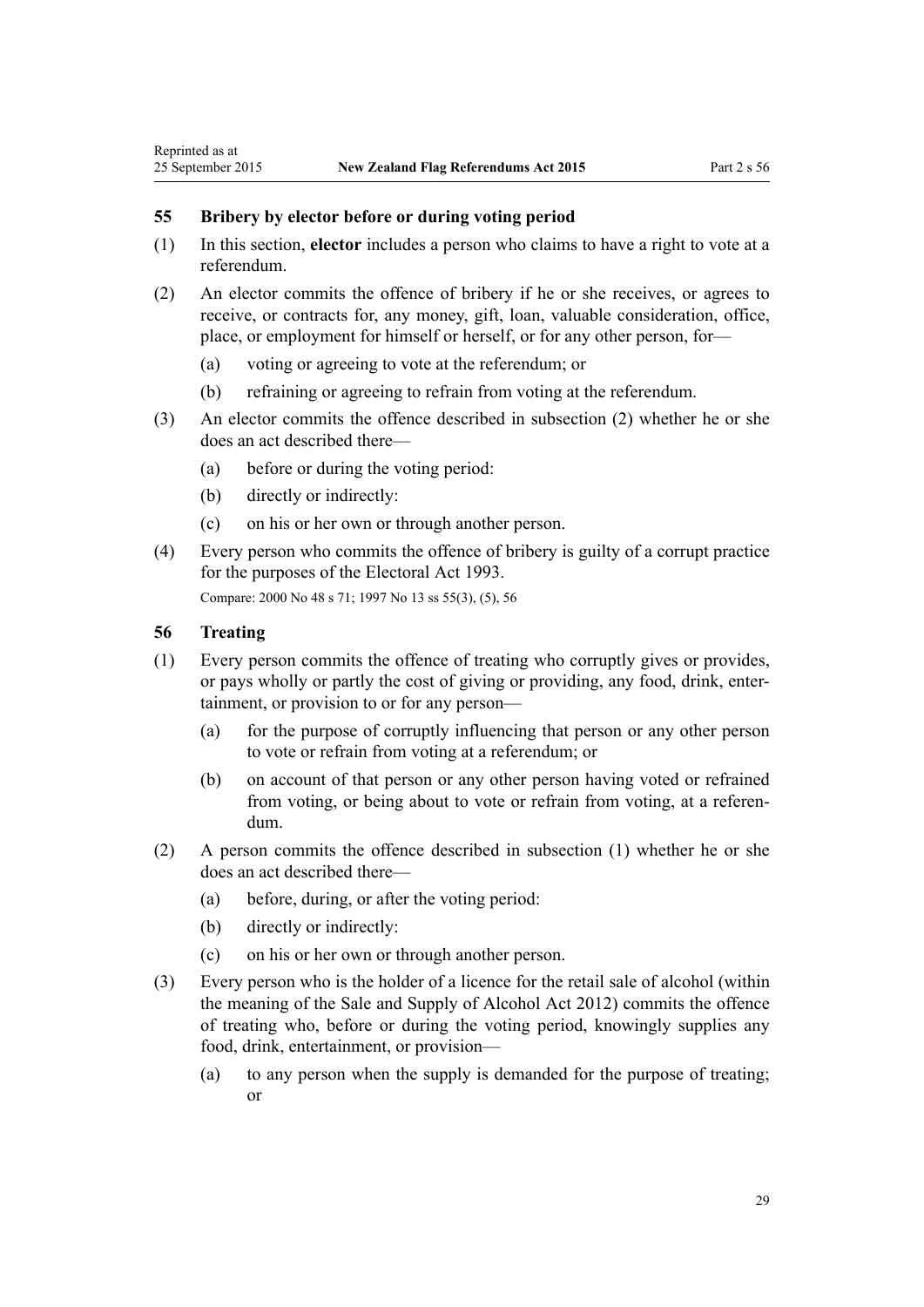- <span id="page-29-0"></span>(b) to any persons, whether electors or not, for the purpose of getting votes for any response, and without receiving payment for it at the time when it is supplied.
- (4) Every elector who corruptly accepts or takes any such food, drink, entertainment, or provision also commits the offence of treating.
- (5) Every person who commits the offence of treating is guilty of a corrupt practice for the purposes of the [Electoral Act 1993](http://prd-lgnz-nlb.prd.pco.net.nz/pdflink.aspx?id=DLM307518). Compare: 2000 No 48 [s 72](http://prd-lgnz-nlb.prd.pco.net.nz/pdflink.aspx?id=DLM74666); 1997 No 13 [s 57](http://prd-lgnz-nlb.prd.pco.net.nz/pdflink.aspx?id=DLM408914)

## **57 Undue influence**

- (1) Every person commits the offence of undue influence who makes use of, or threatens to make use of, any force, violence, or restraint upon or against any person—
	- (a) in order to induce or compel that person to vote for any response; or
	- (b) on account of that person having voted for any response; or
	- (c) on account of that person having voted or refrained from voting at a referendum.
- (2) A person commits the offence described in subsection (1) whether he or she does an act described there—
	- (a) directly or indirectly:
	- (b) on his or her own or through another person.
- (3) Every person commits the offence of undue influence who, by abduction, duress, or any fraudulent device or means,—
	- (a) impedes or prevents the free exercise of the vote of any elector at a referendum; or
	- (b) compels, induces, or prevails upon any elector either to vote or to refrain from voting at a referendum.
- (4) Every person who commits the offence of undue influence is guilty of a corrupt practice for the purposes of the [Electoral Act 1993.](http://prd-lgnz-nlb.prd.pco.net.nz/pdflink.aspx?id=DLM307518) Compare: 2000 No 48 [s 73](http://prd-lgnz-nlb.prd.pco.net.nz/pdflink.aspx?id=DLM74667); 1997 No 13 [s 58](http://prd-lgnz-nlb.prd.pco.net.nz/pdflink.aspx?id=DLM408915)

#### **58 Interference with voting or compromising secrecy of voting**

- (1) Every person commits an offence and is liable on conviction to a fine not exceeding \$1,000 who—
	- (a) is present in accordance with [section 27\(4\)](#page-15-0) when a voter votes; and
	- (b) communicates at any time to any person any information obtained about the response for which the voter is about to vote or has voted.
- (2) Every person commits an offence and is liable on conviction to a fine not exceeding \$5,000—
	- $(a)$  who—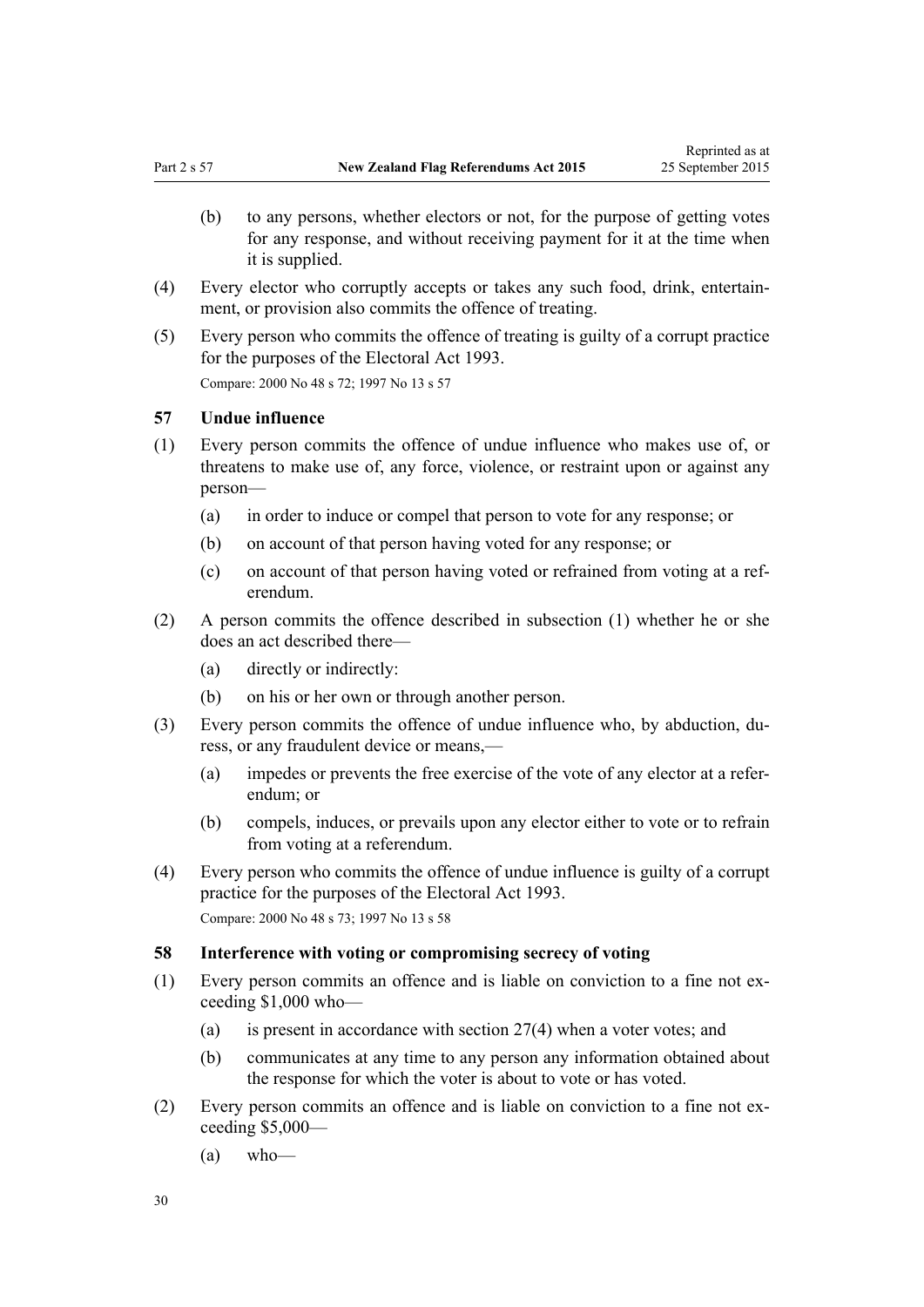- <span id="page-30-0"></span>(i) is authorised by a voter to mark the voting paper under [section](#page-15-0)  $27(4)(b)$ ; or
- (ii) is the Returning Officer or a person acting under a delegation under [section 17\(1\)](#page-9-0) and marks a voting paper under [section 27\(5\);](#page-15-0) and
- (b) who does not mark the voting paper in accordance with the voter's instructions.
- (3) Every person who, except for a lawful purpose, interferes with or attempts to interfere with a voter marking his or her voting paper at the referendum commits an offence and is liable on conviction to a fine not exceeding \$5,000. Compare: 2000 No 48 [s 74](http://prd-lgnz-nlb.prd.pco.net.nz/pdflink.aspx?id=DLM74668); 1997 No 13 [s 59](http://prd-lgnz-nlb.prd.pco.net.nz/pdflink.aspx?id=DLM408916)

## **59 Personation**

- (1) Every person commits the offence of personation who—
	- (a) marks any voting paper knowing that he or she is not the person intended to receive the voting paper; or
	- (b) dictates a vote knowing that he or she is not the person to whom the relevant parts of the voting paper were intended to be dictated; or
	- (c) having returned a voting paper, returns another voting paper with the intention of returning an additional valid voting paper, whether or not any voting paper he or she returns is valid.
- (2) If the Returning Officer believes that any person has committed an offence against this section, the Returning Officer must report the facts on which that belief is based to the New Zealand Police.
- (3) Every person who commits, or aids, abets, counsels, or procures the commission of, the offence of personation is guilty of a corrupt practice for the purposes of the [Electoral Act 1993](http://prd-lgnz-nlb.prd.pco.net.nz/pdflink.aspx?id=DLM307518).

Compare: 2000 No 48 [s 75](http://prd-lgnz-nlb.prd.pco.net.nz/pdflink.aspx?id=DLM74669); 1997 No 13 [s 60](http://prd-lgnz-nlb.prd.pco.net.nz/pdflink.aspx?id=DLM408917)

### **60 Offences in relation to processing**

- (1) Every person who, without the express authorisation of the Returning Officer, enters the office of the Returning Officer or any other premises when the sign referred to in [section 34\(1\)\(b\)](#page-18-0) is in place commits an offence and is liable on conviction to a fine not exceeding \$2,000.
- (2) If the Returning Officer, or a person acting under a delegation under [section](#page-9-0) [17\(1\)](#page-9-0), fails to take all reasonable steps as required by [section 34\(2\)](#page-18-0), with the result that any returned voting paper is removed from his or her custody, he or she commits an offence and is liable on conviction to a fine not exceeding \$2,000.
- (3) Every person commits an offence who is present at the processing of voting papers and—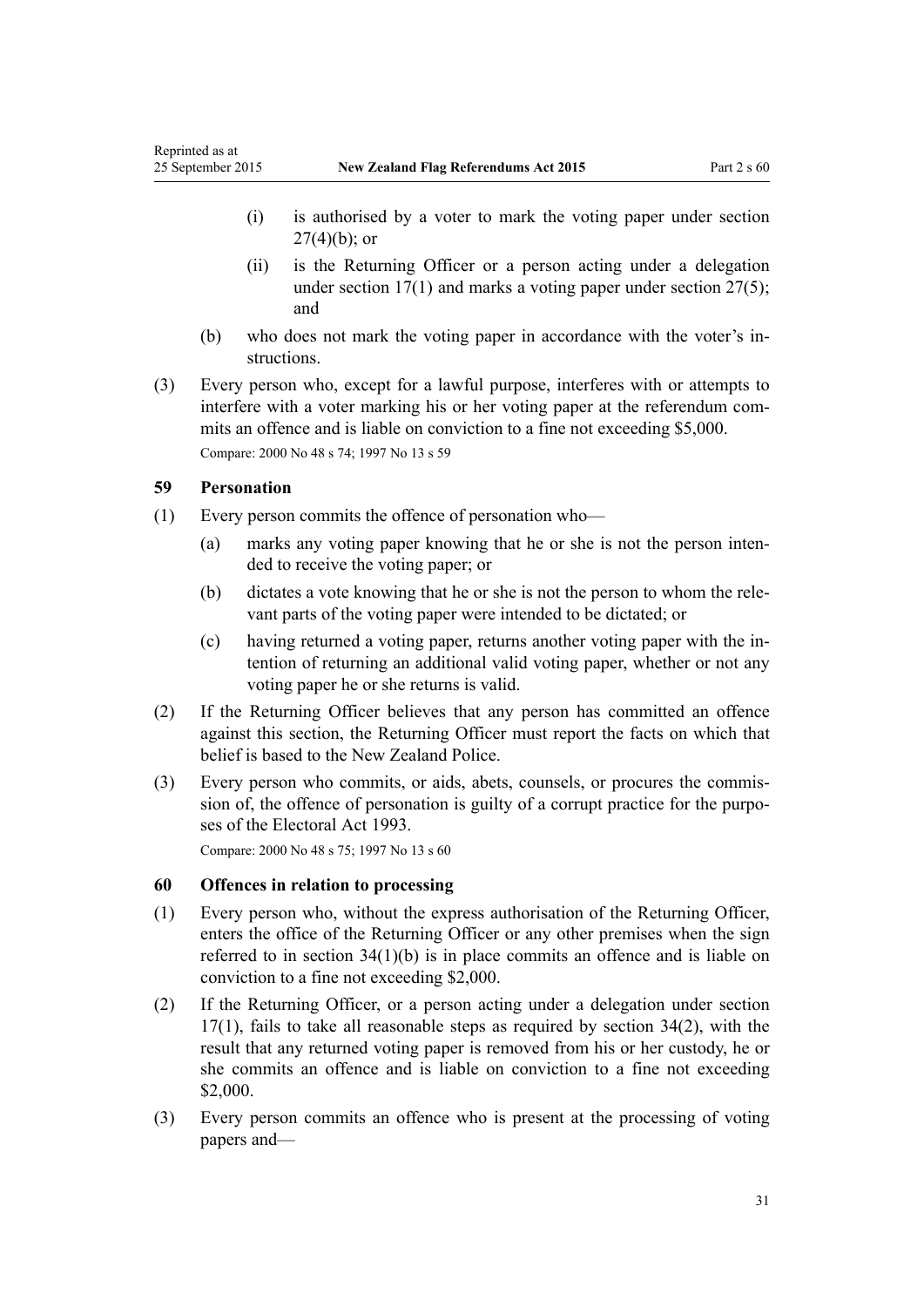- <span id="page-31-0"></span>(a) fails to maintain and aid in maintaining the secrecy of the voting; or
- (b) communicates any information obtained at the processing of voting papers about the response for which any vote is given in any particular voting paper.
- (4) Every person who commits an offence against subsection (3) is guilty of a corrupt practice for the purposes of the [Electoral Act 1993](http://prd-lgnz-nlb.prd.pco.net.nz/pdflink.aspx?id=DLM307518). Compare: 2000 No 48 [s 76](http://prd-lgnz-nlb.prd.pco.net.nz/pdflink.aspx?id=DLM74670); 1997 No 13 [s 61](http://prd-lgnz-nlb.prd.pco.net.nz/pdflink.aspx?id=DLM408918)

#### **61 Property may be stated as vesting in Returning Officer**

In any prosecution for an offence in relation to any voting paper or any envelope containing any voting paper, the property in the voting paper or envelope may be stated as vesting in the Returning Officer.

Compare: 2000 No 48 [s 77](http://prd-lgnz-nlb.prd.pco.net.nz/pdflink.aspx?id=DLM74672); 1997 No 13 [s 62](http://prd-lgnz-nlb.prd.pco.net.nz/pdflink.aspx?id=DLM408920)

## Subpart 7—Advertising

#### **62 Interpretation**

In this subpart, unless the context otherwise requires,—

#### **address** means,—

- (a) in relation to an individual,—
	- (i) the full street address of the place where that individual usually lives; or
	- (ii) the full street address of any other place where that individual can usually be contacted between the hours of 9 am and 5 pm on any working day:
- (b) in relation to a body corporate or unincorporated,—
	- (i) the full street address of the body's principal place of business; or
	- (ii) the full street address of the body's head office

**promoter** means a person who initiates or instigates a referendum advertisement

**referendum advertisement** has the meaning given in section 63.

Compare: 2010 No 139 s 30

#### **63 Meaning of referendum advertisement**

- (1) In this subpart, **referendum advertisement** means an advertisement that—
	- (a) may reasonably be regarded as encouraging or persuading electors—
		- (i) to vote in a particular way in a referendum; or
		- (ii) not to vote in a particular way in a referendum; and
	- (b) is published, at any time from the date of the commencement of this Act until the close of the voting period for the second flag referendum, by—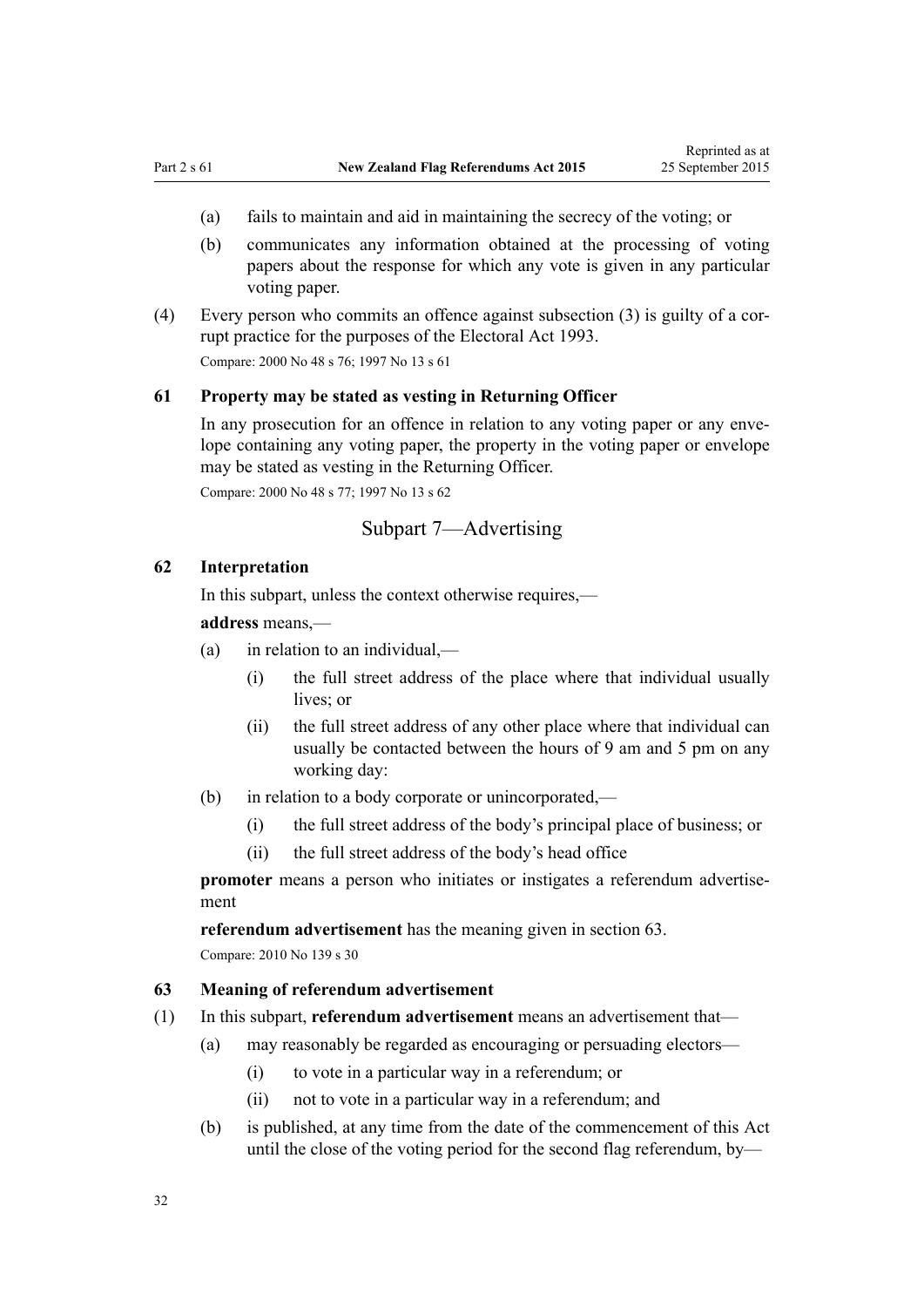- (i) broadcasting on the radio or television; or
- (ii) displaying on a billboard (including an electronic billboard); or
- (iii) printing in a newspaper, magazine, or journal; or
- (iv) printing in a professionally printed brochure, pamphlet, flyer, handbill, or poster for the purpose of distribution.
- (2) However, none of the following is a referendum advertisement:
	- (a) an advertisement that—
		- (i) is published, or caused or permitted to be published, by a panel, an agency, or the Electoral Commission; and
		- (ii) relates to electoral matters or the conduct or subject matter of 1 or both of the referendums; and
		- (iii) contains—
			- (A) a statement indicating that the advertisement has been authorised by the panel, agency, or Electoral Commission, as the case may be; or
			- (B) a symbol indicating that the advertisement has been authorised by the panel, agency, or Electoral Commission, as the case may be:
	- (b) the editorial content of—
		- (i) a periodical:
		- (ii) a radio or television programme:
	- (c) any display of, or visual representation or description of, the current New Zealand Flag or any alternative flag design, or any associated symbol, that is published without further promotional words or images relating to voting in a referendum:
	- (d) any transmission (whether live or not) of proceedings in the House of Representatives:
	- (e) any publication on the Internet.
- (3) Subsection (2)(e) is for the avoidance of doubt.
- (4) In this section,—

#### **distribution** includes—

- (a) displaying in or leaving at a public place:
- (b) delivering to an address:
- (c) sending by post or otherwise:
- (d) circulating

**periodical** means a newspaper, magazine, or journal that—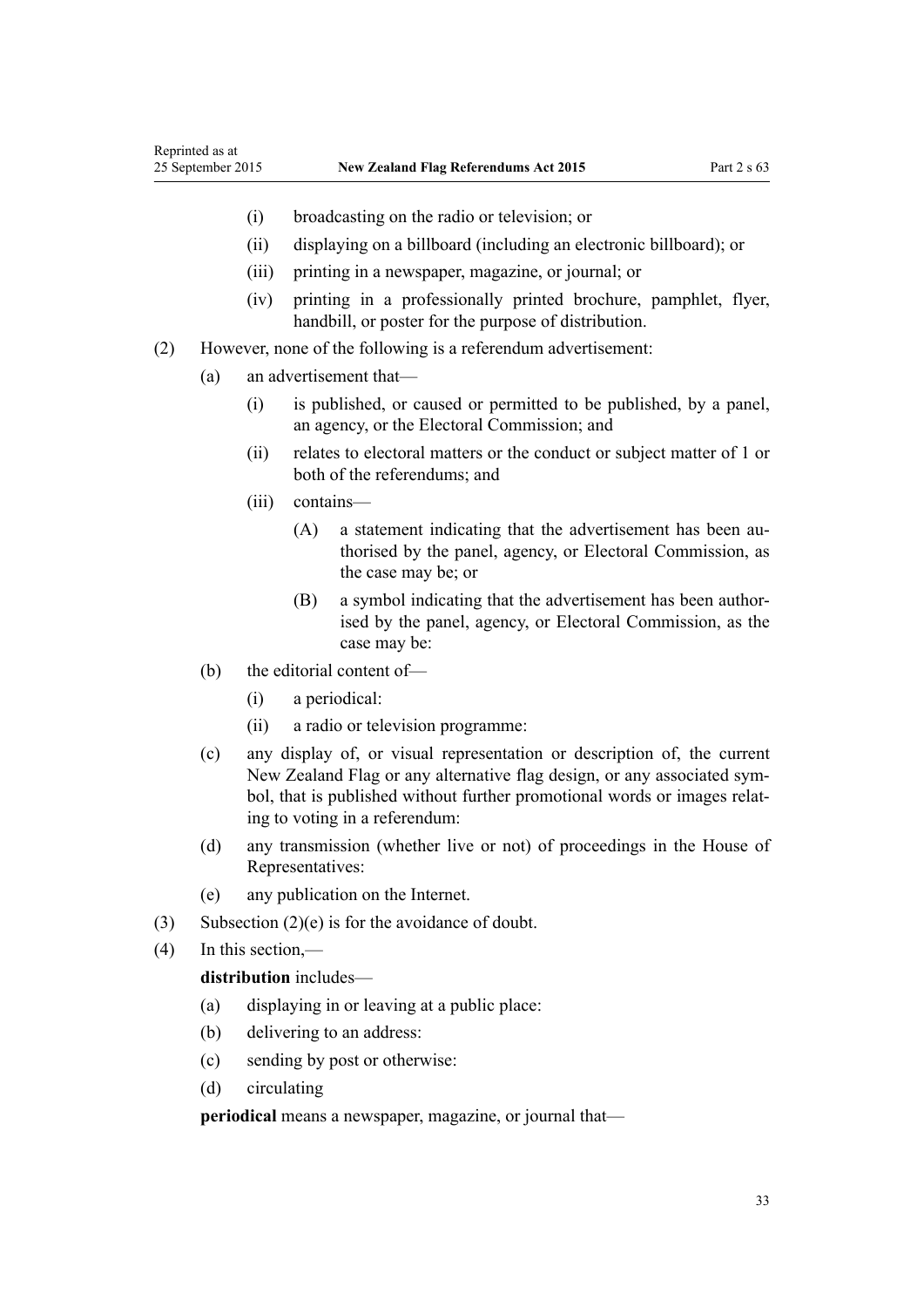- <span id="page-33-0"></span>(a) was established for purposes unrelated to the conduct of either or both of the referendums; and
- (b) since its establishment—
	- (i) has been published at regular intervals; and
	- (ii) has been generally available to members of the public

## **professionally printed** means—

- (a) printed by a person or group whose core business is or includes printing; or
- (b) printed under a contract or arrangement for money or other consideration; or
- (c) printed in a volume clearly designed to encourage or persuade a significant proportion of electors to vote or not to vote in a particular way at a referendum.

Compare: 2010 No 139 [s 31](http://prd-lgnz-nlb.prd.pco.net.nz/pdflink.aspx?id=DLM2833601)

### **64 Referendum advertisement to include promoter statement**

- (1) A person may publish or cause or permit to be published a referendum advertisement only if the advertisement includes a promoter statement.
- (2) A promoter statement must state the name and address of the promoter of the referendum advertisement.
- (3) If the promoter is a body corporate or unincorporated, the promoter statement must, in addition to the name and address of the body provided under subsection (2), include the name of a member of the body who is the duly authorised representative of the promoter.
- (4) If the referendum advertisement is in a visual form, the promoter statement must clearly appear in the advertisement.
- (5) If the referendum advertisement is broadcast on the radio, the promoter statement when stated must be no less audible than the other content of the advertisement.

Compare: 2010 No 139 [s 42\(1\), \(2\), \(4\), \(5\), \(6\)](http://prd-lgnz-nlb.prd.pco.net.nz/pdflink.aspx?id=DLM3382241)

#### **65 Failure to include promoter statement in referendum advertisement**

Every person who, in contravention of section 64, fails to include a promoter statement in a referendum advertisement is guilty of an offence and is liable on conviction to a fine not exceeding \$40,000.

Compare: 2010 No 139 [ss 66\(c\)](http://prd-lgnz-nlb.prd.pco.net.nz/pdflink.aspx?id=DLM2833628), [71\(2\)](http://prd-lgnz-nlb.prd.pco.net.nz/pdflink.aspx?id=DLM3382260)

## **66 Duty of Electoral Commission**

(1) If the Electoral Commission believes that any person has committed an offence under section 65, it must report the facts on which that belief is based to the New Zealand Police.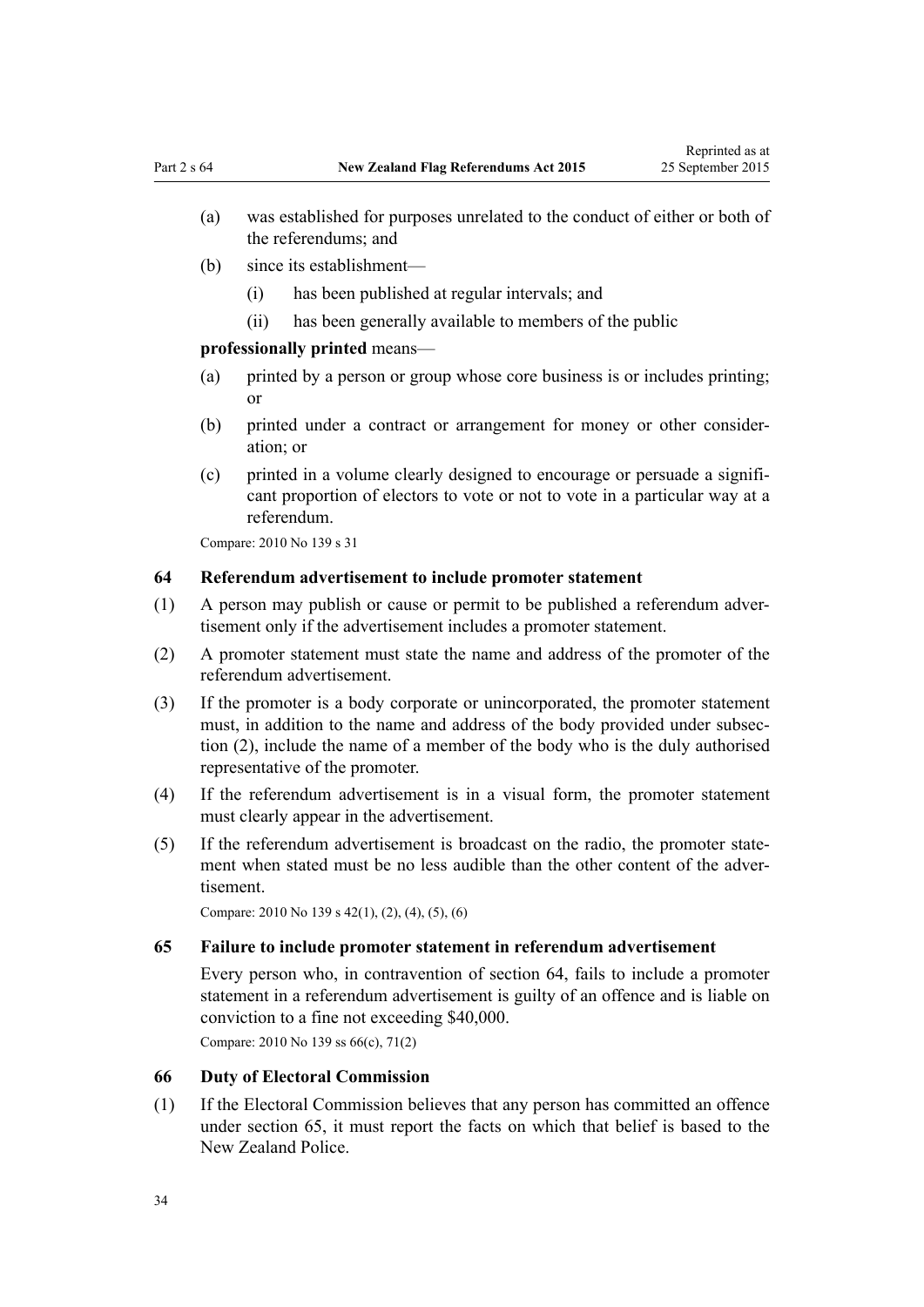(2) Subsection (1) does not apply if the Electoral Commission considers that the effect of the offence is so inconsequential that there is no public interest in reporting those facts to the New Zealand Police.

Compare: 2010 No 139 [s 73](http://prd-lgnz-nlb.prd.pco.net.nz/pdflink.aspx?id=DLM2833631)

<span id="page-34-0"></span>Reprinted as at

## **67 Regulated periods for purposes of Parliamentary Service Act 2000**

For the purposes of the [Parliamentary Service Act 2000](http://prd-lgnz-nlb.prd.pco.net.nz/pdflink.aspx?id=DLM55839),—

- (a) the regulated period for the first flag referendum—
	- (i) begins on the date on which this Act commences; and
	- (ii) ends with the close of the day appointed under [section 11\(a\)](http://prd-lgnz-nlb.prd.pco.net.nz/pdflink.aspx?id=DLM55889) of this Act for the close of that referendum; and
- (b) the regulated period for the second flag referendum—
	- (i) begins on the date on which this Act commences; and
	- (ii) ends with the close of the day appointed under section  $11(b)$  of this Act for the close of that referendum.

# **Part 3 Miscellaneous provisions**

## *Orders in Council*

#### **68 Regulations**

The Governor-General may from time to time, by Order in Council, make regulations for all or any of the following purposes:

- (a) prescribing forms for the purposes of this Act:
- (b) applying, with or without modifications, for the purposes of this Act, any other provisions of the [Electoral Act 1993](http://prd-lgnz-nlb.prd.pco.net.nz/pdflink.aspx?id=DLM307518) and any regulations made under that Act:
- (c) applying, with or without modifications, for the purposes of this Act, any other provisions of the [2000 Act](http://prd-lgnz-nlb.prd.pco.net.nz/pdflink.aspx?id=DLM73880) and any regulations made under that Act:
- (d) providing for such other matters as are contemplated by or necessary for giving full effect to the provisions of this Act and for its due administration.

Compare: 2000 No 48 [s 80](http://prd-lgnz-nlb.prd.pco.net.nz/pdflink.aspx?id=DLM74676)

## **69 Validation of irregularities**

- (1) In the circumstances described in subsection (2), the Governor-General may, by Order in Council, do any of the things described in subsection (3).
- (2) The circumstances are—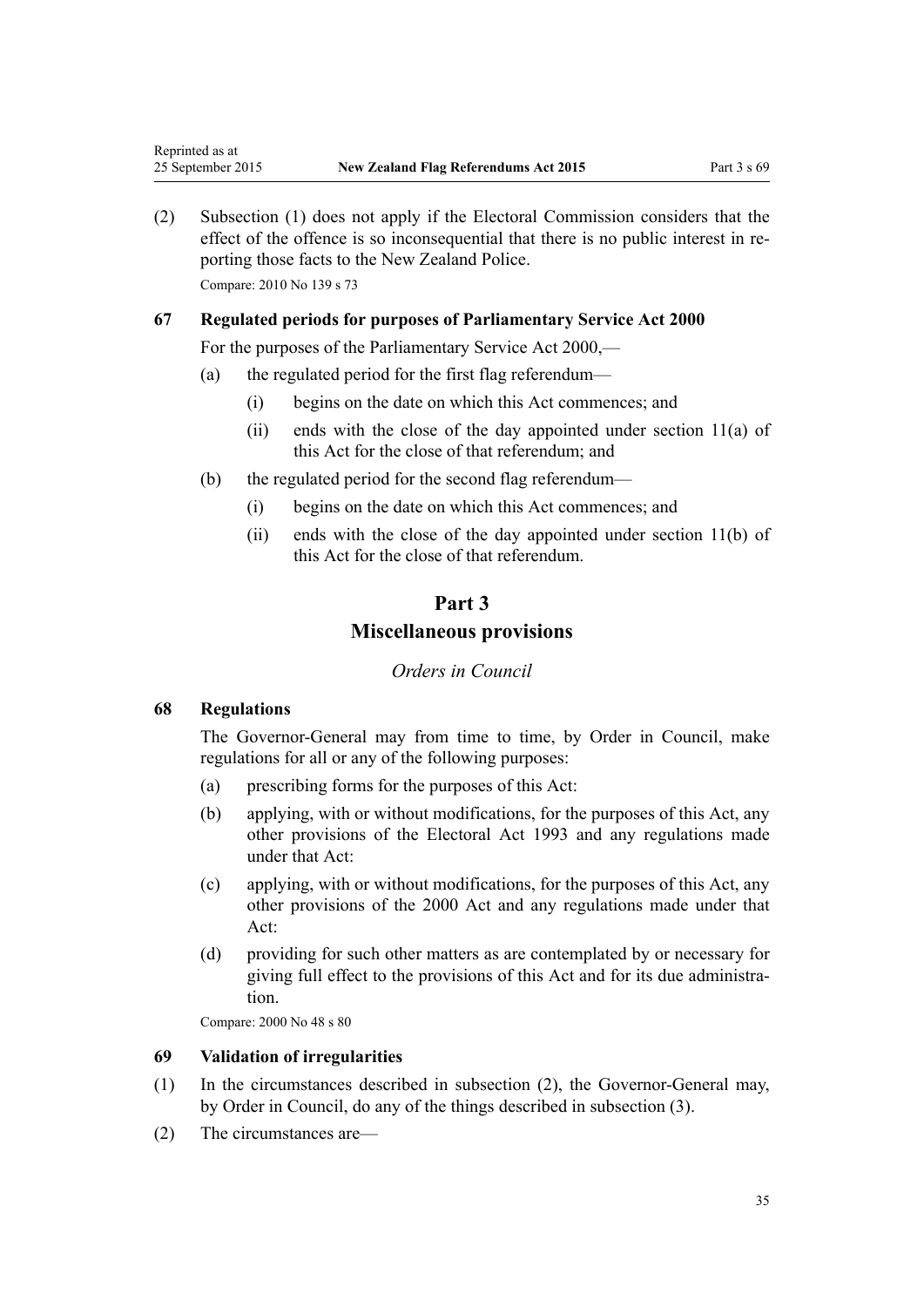- <span id="page-35-0"></span>(a) if anything is omitted to be done at the time required by or under this Act; or
- (b) if anything cannot be done at the time required by or under this Act; or
- (c) if anything is done before or after the time required by or under this Act; or
- (d) if anything is otherwise irregularly done in matter of form; or
- (e) if sufficient provision for something that needs to be done is not made by or under this Act.
- (3) The things are—
	- (a) at any time before or after the time within which the thing is required to be done, to extend that time; or
	- (b) to validate anything done before or after the time required; or
	- (c) to validate anything irregularly done in matter of form; or
	- (d) to make such other provision for the case as the Governor-General thinks fit.

Compare: 2000 No 48 [s 78](http://prd-lgnz-nlb.prd.pco.net.nz/pdflink.aspx?id=DLM74674); 1997 No 13 [s 63](http://prd-lgnz-nlb.prd.pco.net.nz/pdflink.aspx?id=DLM408922)

*Provisions relating to change of New Zealand flag*

## **70 Amendments to Flags, Emblems, and Names Protection Act 1981**

- (1) This section amends the [Flags, Emblems, and Names Protection Act 1981.](http://prd-lgnz-nlb.prd.pco.net.nz/pdflink.aspx?id=DLM51357)
- (2) In the Long Title, replace "**to declare the New Zealand Ensign to be the New Zealand Flag**" with "**to prescribe the New Zealand Flag**".
- (3) In [section 2,](http://prd-lgnz-nlb.prd.pco.net.nz/pdflink.aspx?id=DLM51363) insert in its appropriate alphabetical order:

**1902 Flag** means the flag depicted in Schedule 1A

(4) Replace [section 5](http://prd-lgnz-nlb.prd.pco.net.nz/pdflink.aspx?id=DLM52200) with:

#### **5 The New Zealand Flag**

- (1) The flag described in Part 1 of Schedule 1, being the flag depicted in Part 2 of Schedule 1, is declared to be the New Zealand Flag.
- (2) The New Zealand Flag is the symbol of the Realm, Government, and people of New Zealand.
- (3) The New Zealand Flag—
	- (a) is the national flag of New Zealand for general use on land within New Zealand and, where appropriate for international purposes, overseas; and
	- (b) is the proper national colours to be worn by all New Zealand Government ships, and by such other New Zealand ships as may for the time being be authorised to wear the New Zealand Flag by or under the Ship Registration Act 1992.

Compare: 1952 No 49 s 5(1), (2); Flags Act 1953 s 3(1) (Aust)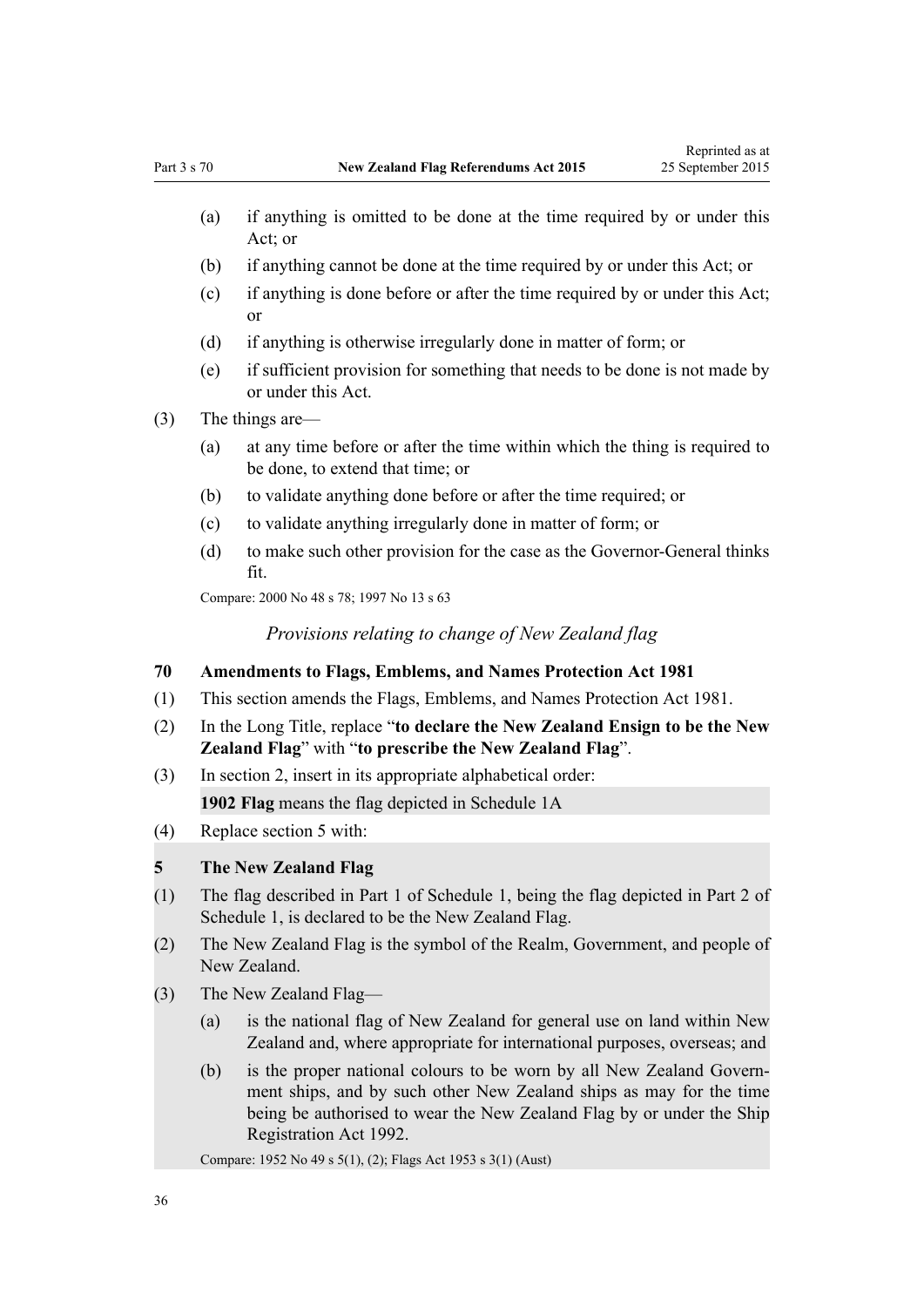<span id="page-36-0"></span>Reprinted as at

## **5A 1902 Flag**

- (1) The 1902 Flag is recognised as a flag of historical significance to the Realm, Government, and people of New Zealand.
- (2) Any person or body (other than a government department) may use the 1902 Flag, except where required by law to use the New Zealand Flag or another specified flag for a particular purpose.
- (5) In the heading to [section 9](http://prd-lgnz-nlb.prd.pco.net.nz/pdflink.aspx?id=DLM52207), replace "**alternative flags**" with "**New Zealand White Ensign and New Zealand Red Ensign**".
- (6) In the heading to [section 10](http://prd-lgnz-nlb.prd.pco.net.nz/pdflink.aspx?id=DLM52209), replace "**flying of New Zealand Flag**" with "**flying of flags**".
- (7) Replace section  $10(1)(c)$  with:
	- (c) without derogating from the general design depicted in Part 2 of Schedule 1, the sizes, dimensions, proportions, and colours of the New Zealand Flag—
		- (i) in a degree of detail greater than that provided in Part 1 of Schedule 1; or
		- (ii) to be used for specific purposes, circumstances, or events:
	- (d) the days or occasions on which and the times during which the 1902 Flag, or any other flag of historical or national significance, may be flown:
	- (e) the manner in which the 1902 Flag, or any other flag of historical or national significance, is to be flown, including the precedence that such flag is to be accorded in relation to other specified flags or classes of flags.
- (8) Replace section  $10(2)$  and (3) with:
- (2) The Minister may, either in any notice issued under subsection (1) or otherwise, set out for general information and guidance rules of conduct and the etiquette to be followed in the flying or other use of any of the following:
	- (a) the New Zealand Flag:
	- (b) the 1902 Flag:
	- (c) any other flag of historical or national significance.
- (3) Any rules set out under subsection (2) do not have the force of law.
- (4) A notice or other prescription made under subsection (1) or rules set out under subsection (2) do not alter or affect the unique status of the New Zealand Flag as the symbol of the Realm, Government, and people of New Zealand.
- (9) In [section 11\(2\),](http://prd-lgnz-nlb.prd.pco.net.nz/pdflink.aspx?id=DLM52211) replace "Schedule 1" with "Part 2 of Schedule 1".
- (10) Replace [Schedule 1](http://prd-lgnz-nlb.prd.pco.net.nz/pdflink.aspx?id=DLM52255) with the new Schedules 1 and 1A set out in [Schedule 5](#page-50-0) of this Act.
- (11) In [Schedule 1](http://prd-lgnz-nlb.prd.pco.net.nz/pdflink.aspx?id=DLM52255) (as substituted by this Act),—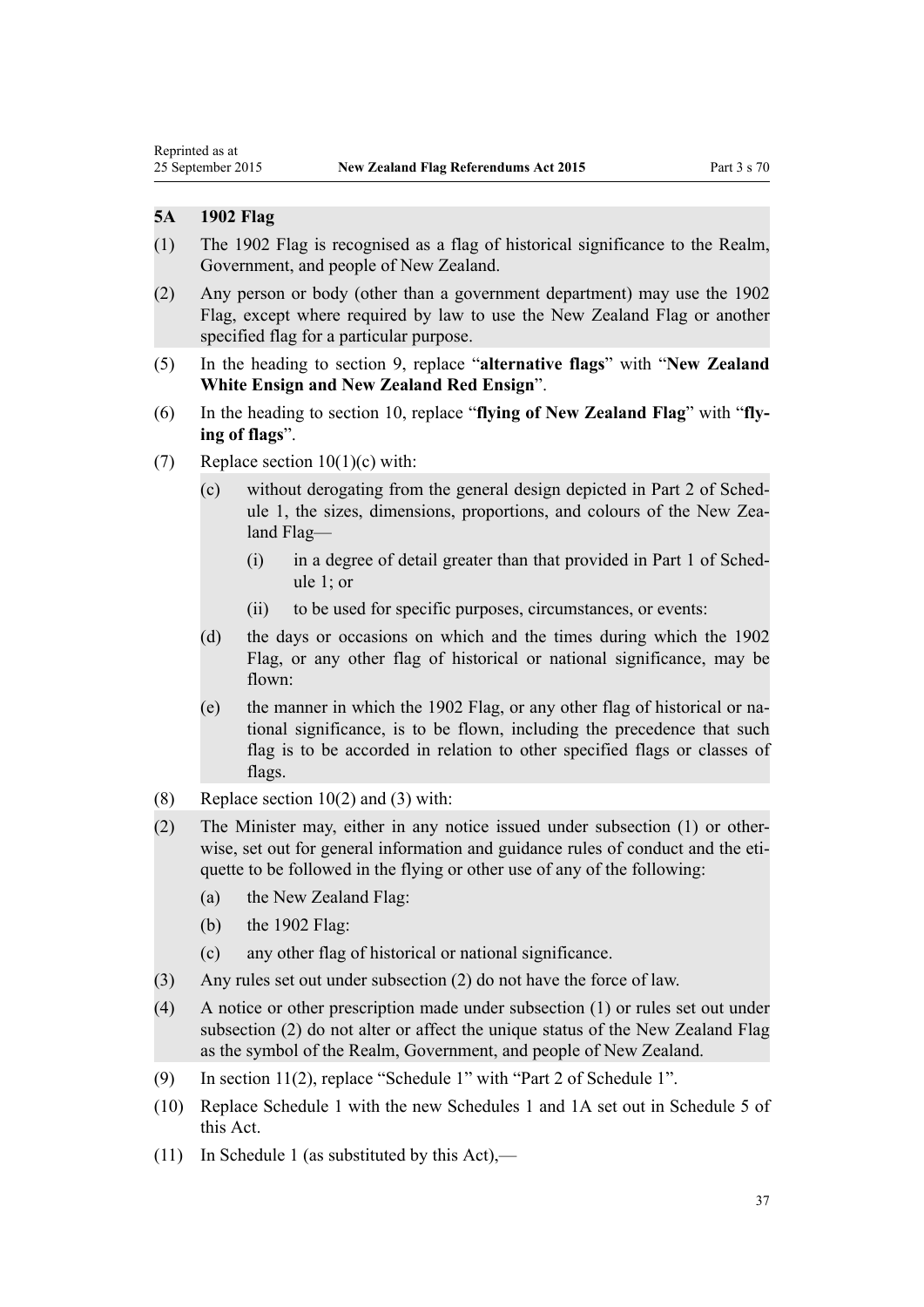- <span id="page-37-0"></span>(a) in [Part 1,](http://prd-lgnz-nlb.prd.pco.net.nz/pdflink.aspx?id=DLM51399) in the space indicated by the words "[*Insert description*]", insert in place of those words the technical specifications of the flag design that gained the greatest number of votes in the second flag referendum, as those specifications were first prescribed under [section 13\(2\)\(c\)](http://prd-lgnz-nlb.prd.pco.net.nz/pdflink.aspx?id=DLM52216); and
- (b) in [Part 2,](http://prd-lgnz-nlb.prd.pco.net.nz/pdflink.aspx?id=DLM52213) in the space indicated by the words "[*Insert image*]", insert in place of those words the image of the flag design that gained the greatest number of votes in the second flag referendum, as that image was first prescribed under [section 13\(2\)\(b\).](http://prd-lgnz-nlb.prd.pco.net.nz/pdflink.aspx?id=DLM52216)
- (12) In [Schedule 2](http://prd-lgnz-nlb.prd.pco.net.nz/pdflink.aspx?id=DLM52257), repeal Part A.

#### **71 Amendments to Land Transport (Driver Licensing) Rule 1999**

- (1) This section amends the [Land Transport \(Driver Licensing\) Rule 1999.](http://prd-lgnz-nlb.prd.pco.net.nz/pdflink.aspx?id=DLM280561)
- (2) After [clause 63](http://prd-lgnz-nlb.prd.pco.net.nz/pdflink.aspx?id=DLM281581), insert:

## **63A Validity not affected by change of New Zealand Flag**

- (1) For the purposes of clauses 62(g) and 63(2)(b), **New Zealand Flag** means the flag that, at the time the licence was issued or at any time within the 6 months immediately before the licence was issued, was declared under the Flags, Emblems, and Names Protection Act 1981 to be the New Zealand Flag.
- (2) The validity of a driver licence is not affected by a change of the New Zealand Flag that occurs at any time during the period of validity of the licence.

#### **72 Transitional provision**

For the purposes of [section 58\(2\)](http://prd-lgnz-nlb.prd.pco.net.nz/pdflink.aspx?id=DLM276623) of the Ship Registration Act 1992, until the day that is 6 months after the date on which this provision commences, the 1902 Flag may be flown as the New Zealand Flag.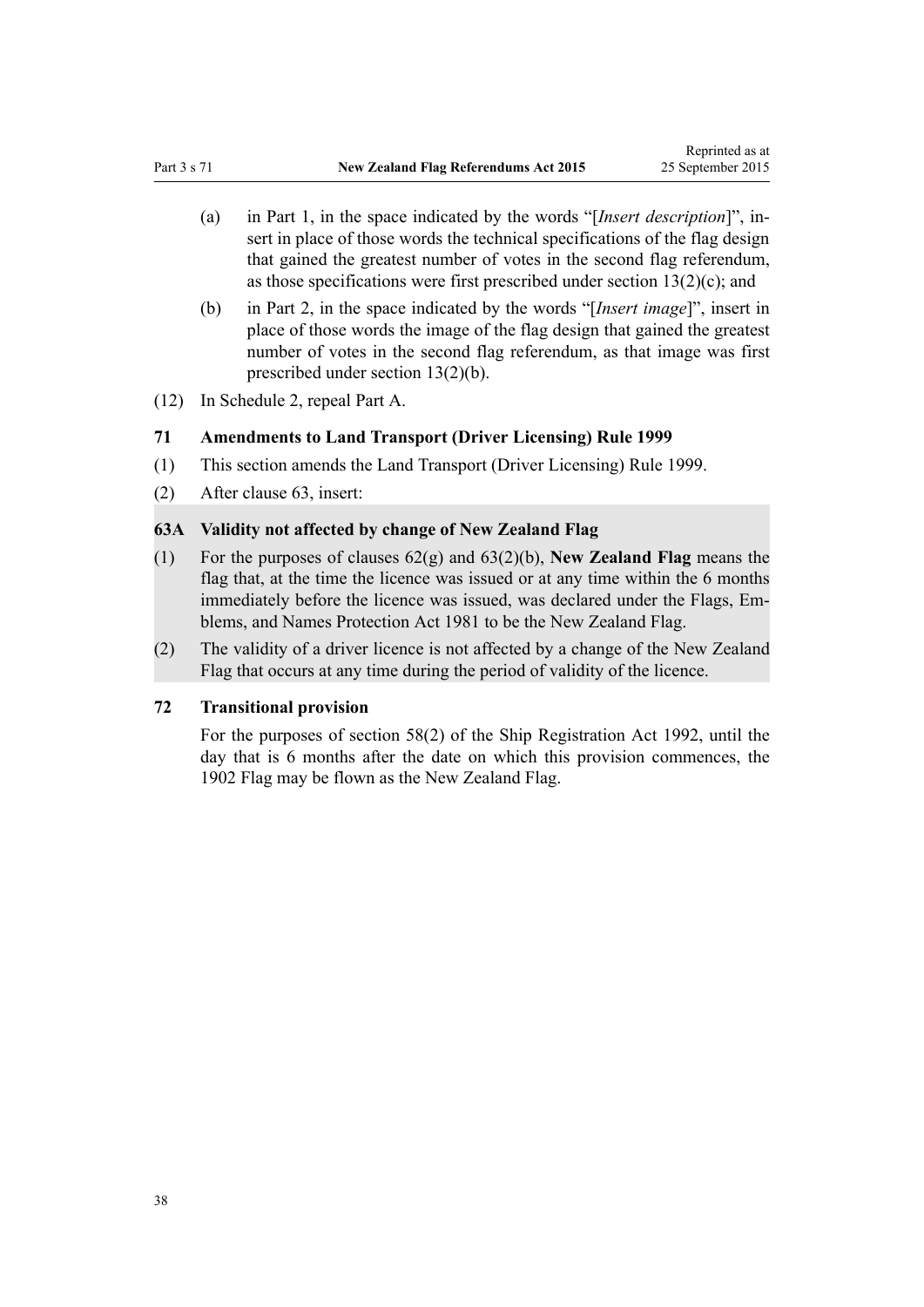<span id="page-38-0"></span>Reprinted as at<br>25 September 2015

# **Schedule 1 Voting paper for first flag referendum**

[s 10\(1\)](#page-7-0)

Schedule 1: replaced, on 25 September 2015, by [section 6](http://prd-lgnz-nlb.prd.pco.net.nz/pdflink.aspx?id=DLM6601815) of the New Zealand Flag Referendums Amendment Act 2015 (2015 No 86).

## Voting Paper for the 1st Referendum on the New Zealand Flag **QUESTION: INSERT** If the New Zealand flag changes, which flag would you prefer? **QR CODE** and NO. Rank flags using the instructions above. **Option A Option B** Option C **Option D Option E** WRITE<br>NUMBER<br>HERE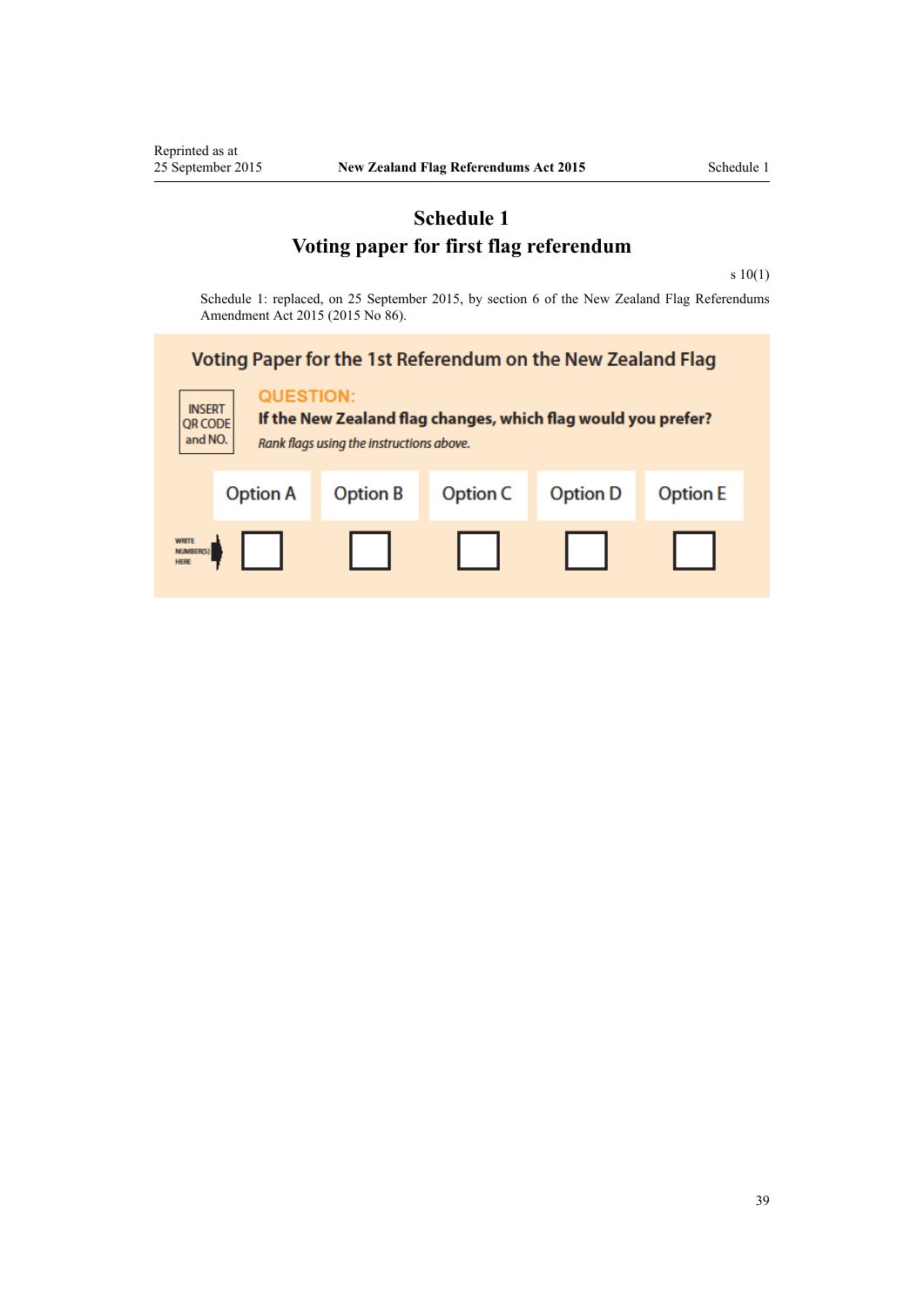<span id="page-39-0"></span>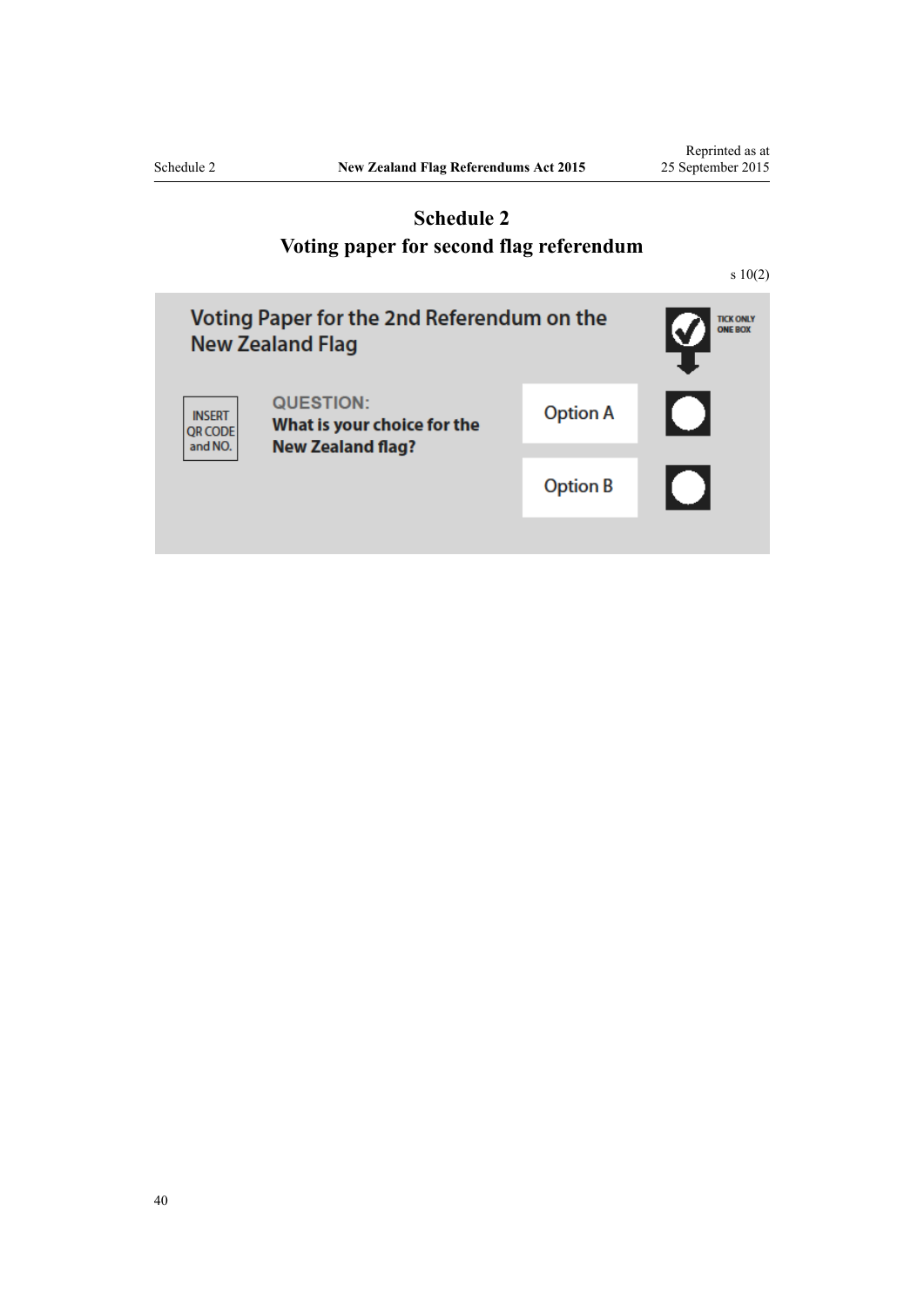# **Schedule 3 Forms**

[ss 15\(3\), 16\(3\)\(b\)](#page-9-0), [38\(1\)\(b\)\(ii\),](#page-20-0) [43\(3\)\(a\),](#page-22-0)  $44(2)(a)$ 

Form 1

# <span id="page-40-0"></span>Declaration by Returning Officer or by person employed or engaged for purposes of referendum

[ss 15\(3\), 16\(3\)\(b\)](#page-9-0)

\*I, [*name, place of residence, and occupation*], solemnly and sincerely declare that I will faithfully serve in the office of the Returning Officer and will not do anything prohibited by [section 50](#page-24-0), [52](#page-25-0), [58](#page-29-0), or [60\(2\) and \(3\)](#page-30-0) of the New Zealand Flag Referendums Act 2015 or [section 64](http://prd-lgnz-nlb.prd.pco.net.nz/pdflink.aspx?id=DLM74657) of the Referenda (Postal Voting) Act 2000.

*or*

\*I, [*name, place of residence, and occupation*], solemnly and sincerely declare that I will faithfully serve in the position for which I am employed/engaged† under [section](#page-9-0) [16](#page-9-0) of the New Zealand Flag Referendums Act 2015, and will not do anything prohibited by [section 50](#page-24-0), [52,](#page-25-0) [58](#page-29-0), or [60\(2\) and \(3\)](#page-30-0) of the New Zealand Flag Referendums Act 2015 or [section 64](http://prd-lgnz-nlb.prd.pco.net.nz/pdflink.aspx?id=DLM74657) of the Referenda (Postal Voting) Act 2000.

\*Select the paragraph that applies. †Select one.

[*Name, signature*] Declared at [*place, date*] Before me: [*name, signature*] (Justice of the Peace/lawyer/Returning Officer\*)

\*Select one.

## **Notes**

- 1 [Sections 50](#page-24-0), [52,](#page-25-0) [58,](#page-29-0) and [60\(2\) and \(3\)](#page-30-0) of the New Zealand Flag Referendums Act 2015 and [section 64](http://prd-lgnz-nlb.prd.pco.net.nz/pdflink.aspx?id=DLM74657) of the Referenda (Postal Voting) Act 2000 are printed on the back of this form and must be read by or to the declarants to whom they apply.
- 2 A declaration by the Returning Officer must be made before a Justice of the Peace or a lawyer.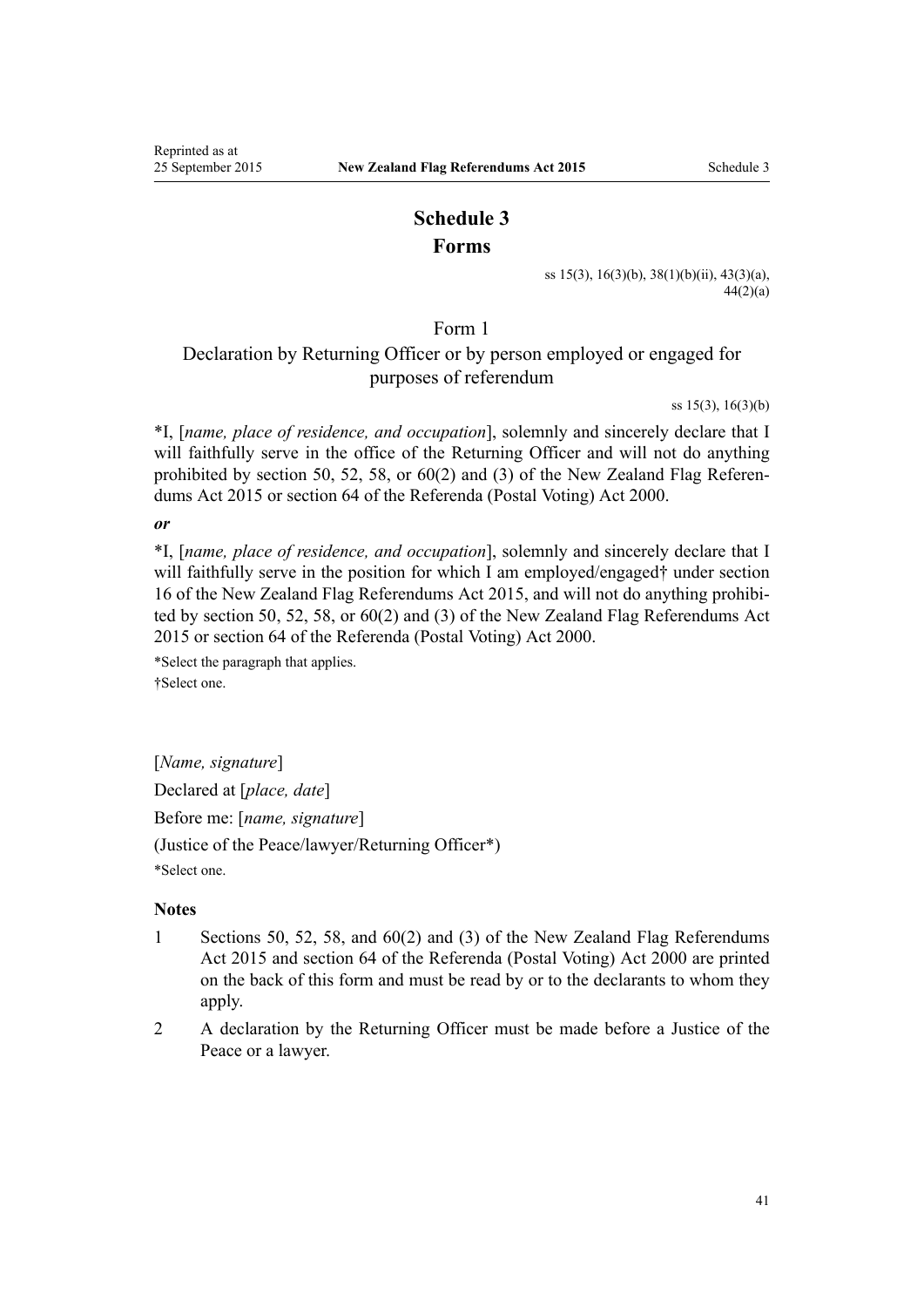## Form 2

## Declaration of result of referendum

[s 38\(1\)\(b\)\(ii\)](#page-20-0)

<span id="page-41-0"></span>I declare the result of the referendum taken over the period commencing on [*date*] and ending on [*date*] on the question "What is your choice for the New Zealand flag?" is as follows:

\*Votes received for [*identify option*]: [*number*]

Dated at [*place, date*] [*Name, signature*] (Returning Officer) \*Repeat for each option.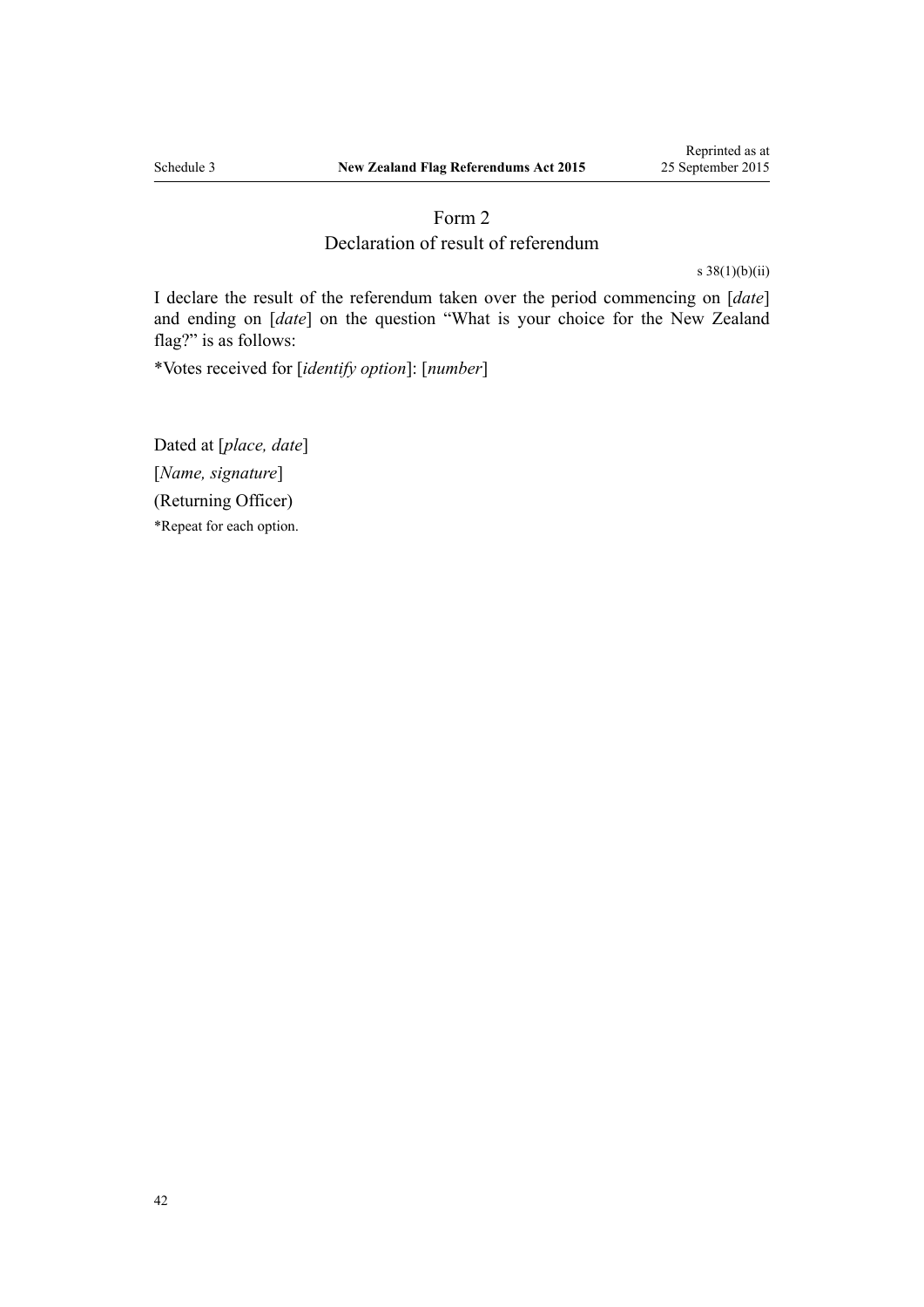# Form 3

## Notice of opposition to inquiry into conduct of referendum

[s 43\(3\)\(a\)](#page-22-0)

<span id="page-42-0"></span>In the High Court of New Zealand

Wellington Registry

No: [*number of proceeding*]

In the matter of a referendum held from [*dates of voting period*] on [*describe question*]

## **Respondent**

- 1 The respondent is a group of [*number in group*] electors who intend to oppose the application or applications [*describe application or applications*] for an inquiry into the conduct of the referendum.
- 2 The name, address, electoral district, and signature of each member of the group are set out in the appendix to this notice.
- 3 The spokesperson for the respondent is [*name, address of spokesperson*].
- 4 The respondent acts—
	- \*(a) through a lawyer, who is [*name, address of lawyer*]:
	- \*(b) through its spokesperson.

\*Select the paragraph that applies.

## **Address for service**

The respondent's address for service is [*address*].

## **Signature**

[*Signature, date*]

(spokesperson for respondent/person on behalf of spokesperson for respondent\*) \*Select one.

# *Appendix*

# *Members of respondent group*

**Name Address Electoral district Signature**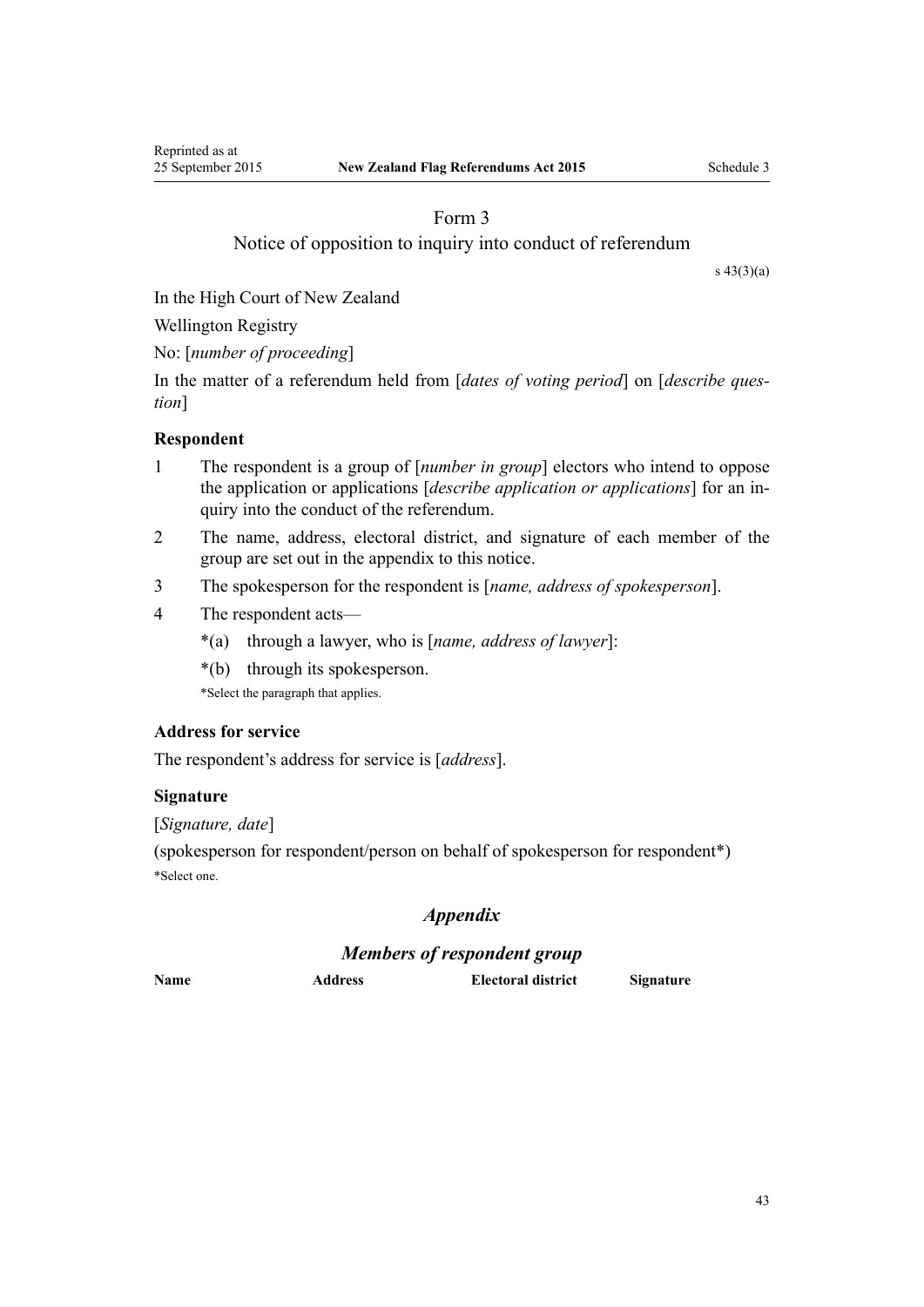# Form 4

## Application for inquiry into conduct of referendum

[s 44\(2\)\(a\)](#page-23-0)

<span id="page-43-0"></span>In the High Court of New Zealand

Wellington Registry

No: [*number of proceeding*]

In the matter of a referendum held from [*dates of voting period*] on [*describe question*]

#### **Applicant's details**

- 1 The applicant is a group of [*number in group*] electors who are dissatisfied with the conduct of the referendum.
- 2 The name, address, electoral district, and signature of each member of the group are set out in the appendix to this application.
- 3 The spokesperson for the applicant is [*name, address of spokesperson*].
- 4 The applicant acts—
	- \*(a) through a lawyer, who is [*name, address of lawyer*]:
	- \*(b) through its spokesperson.

\*Select the paragraph that applies.

## **Application**

5 \*The applicant asks for an inquiry into the conduct of the referendum.

*or*

\*The applicant asks for an inquiry into the conduct of [*name of person complained of*], [*office described in [section 42](#page-22-0) of the New Zealand Flag Referendums Act 2015, if relevant*], of [*address of person complained of*], who was connected with the referendum.

\*Select the paragraph that applies.

- 6 The specific grounds on which the applicant is dissatisfied with the conduct of the referendum are as follows: [*state specific grounds*].
- 7 \*The applicant asks the court to determine the total number of valid votes recorded for each option.

*or*

\*The applicant asks the court to declare the referendum void. \*Select the paragraph that applies.

## **Address for service**

8 The applicant's address for service is [*address*].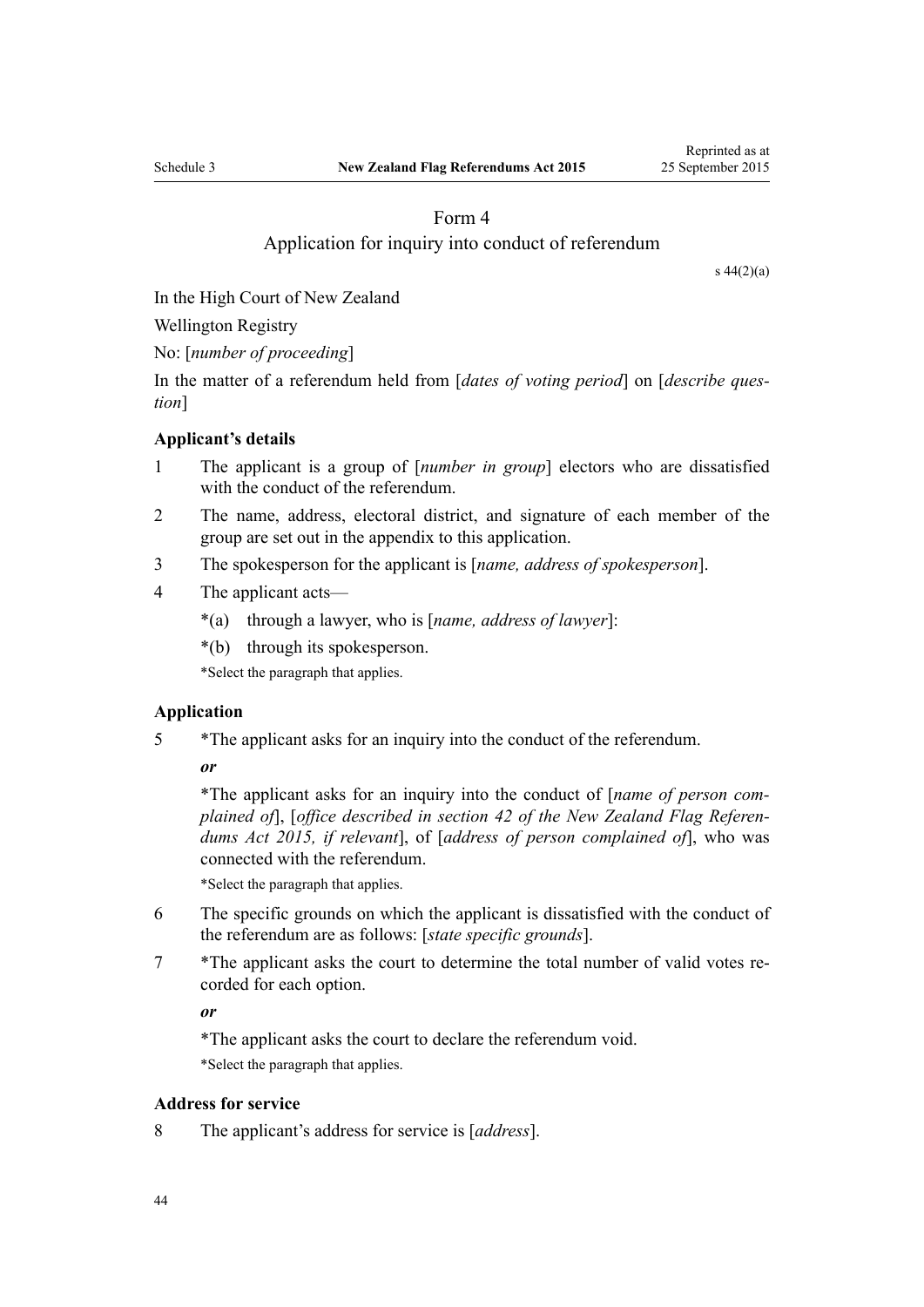# **Signature**

[*Signature, date*]

\*Spokesperson for applicant

\*Person on behalf of spokesperson for applicant.

\*Select one.

# *Appendix*

# *Members of applicant group*

**Name Address Electoral district Signature**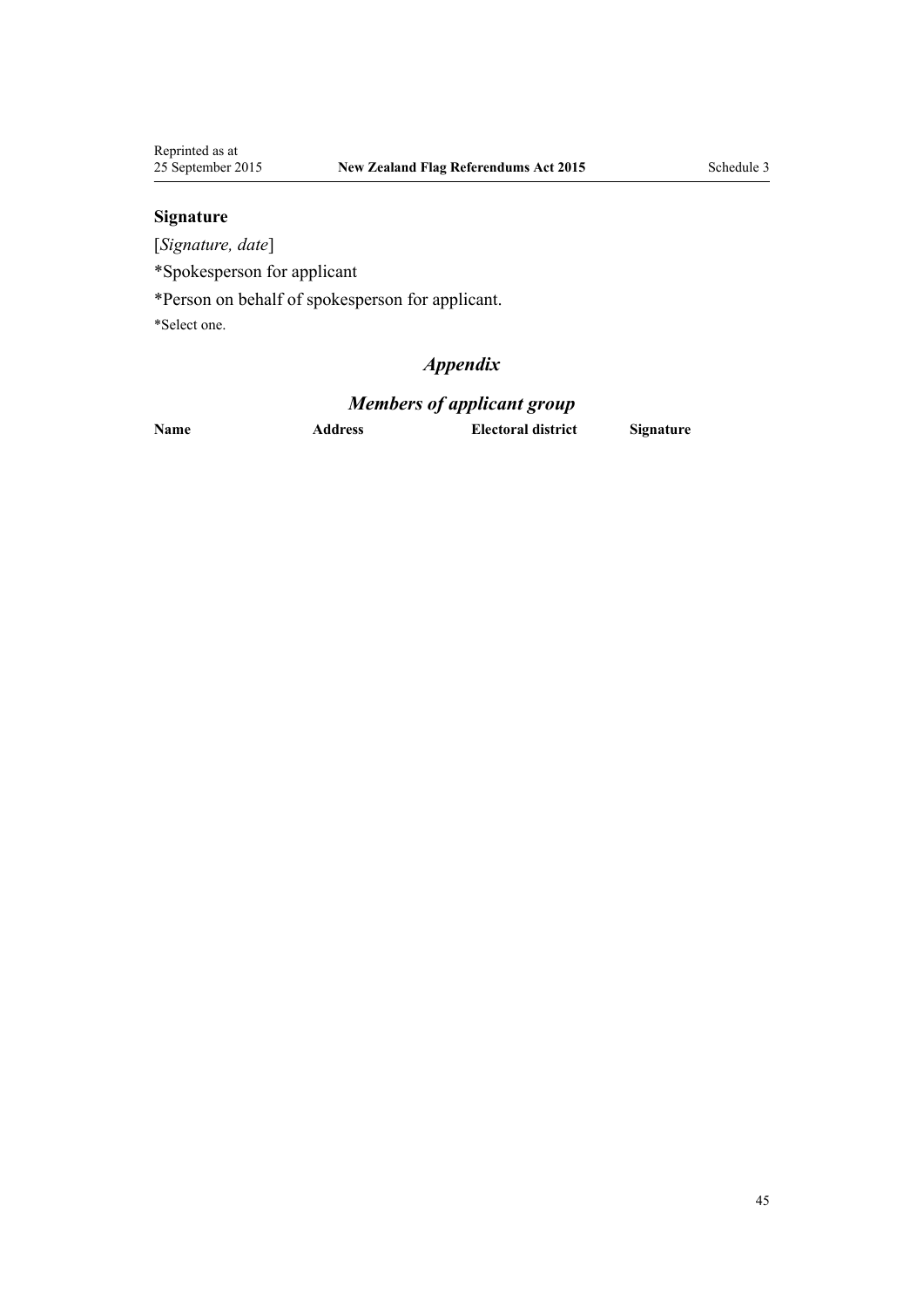# <span id="page-45-0"></span>**Schedule 4 Method of counting preferential votes**

[ss 37\(a\)](#page-20-0), [38\(1\)\(a\)\(ii\)](#page-20-0)

#### *Interpretation*

1 In this schedule, unless the context otherwise requires,—

**AAFD method** means the Ahead At First Difference method set out in [Part 3](#page-48-0) of this schedule

**exhausted**, in relation to a voting paper, means the point at which no further votes from that voting paper can be redistributed by the operation in [clause 6](#page-46-0)

**non-transferable votes** means the votes that remain untransferred when a voting paper becomes exhausted

**preference** means a preference expressed for an option on a voting paper as a rank, for example, 1, 2, or 3

**PRN** means the pseudo-random number generated by the PRNG method

**PRNG method** means the Pseudo Random Number Generation method set out in [Part 3](#page-48-0) of this schedule

**votes** means whole number values.

# **Part 1 Method of counting votes**

2 Votes are counted by recognising preferences as provided for in [Part 2](#page-46-0) of this schedule, and by performing the steps in clauses 3 to 9 until an option is successful.

## *Step 1*

3 Determine the absolute majority of votes using the following formula:

$$
m = (v - vnt) \div 2
$$

where—

m is the absolute majority of votes and if m is not a whole number, it is rounded up to the next whole number

v is the number of voting papers

- vnt is the total number of non-transferable votes.
- 4 An option is successful if the number of first preference votes equals or exceeds the absolute majority of votes.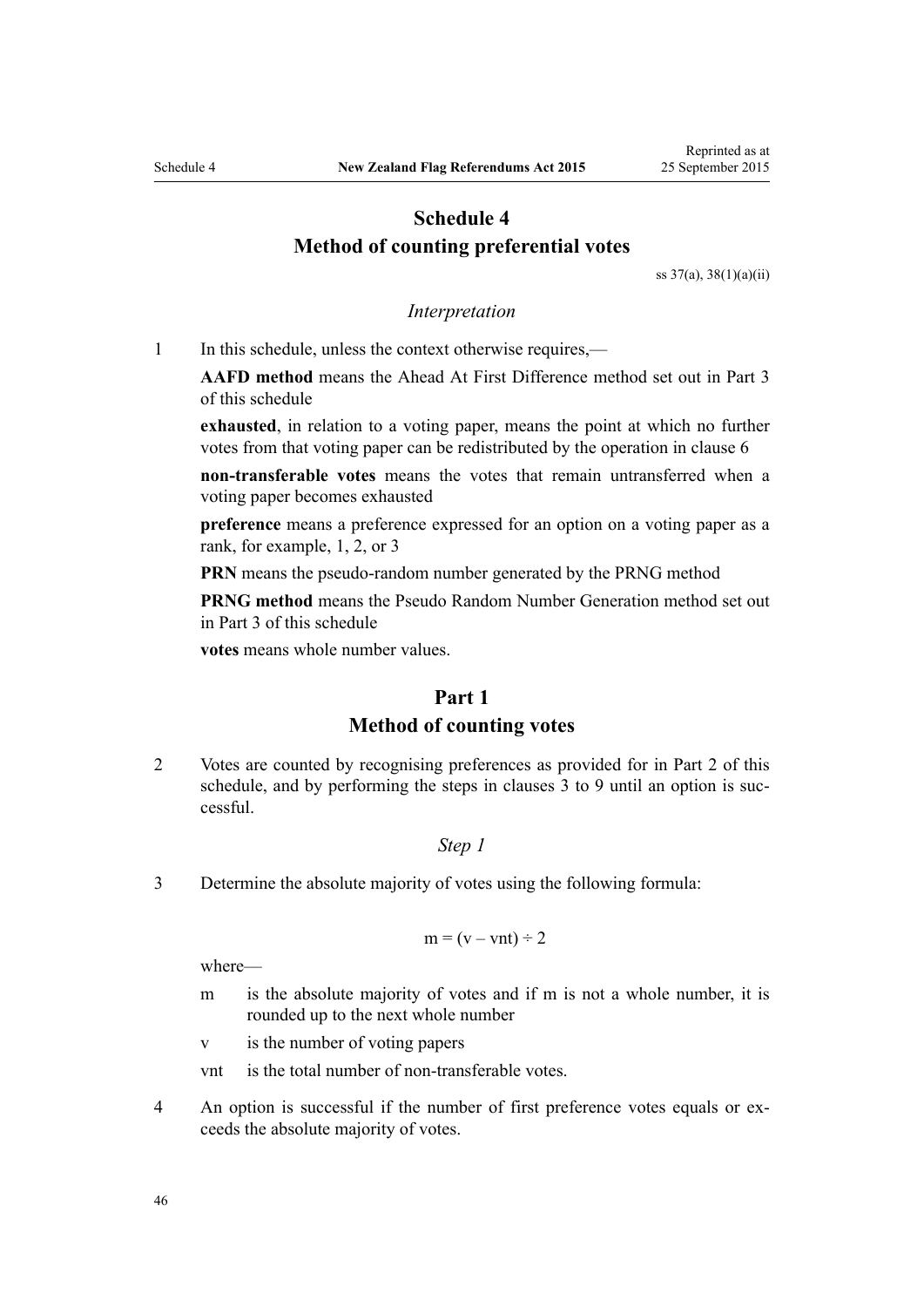#### *Step 2*

- <span id="page-46-0"></span>5 If no option is successful, the option with the fewest first preference votes is excluded.
- 6 For each voting paper on which the option excluded under clause 5 is the first preference, redistribute that vote to the option that is the next preference on that voting paper.
- 7 An option is successful if its votes equal or exceed the absolute majority of votes.
- 8 If no option is successful, repeat the operations in [clauses 3](#page-45-0) and 5 to 7 (those clauses being read with any modifications that the context requires).

### *Exceptional cases*

9 If clause 10 applies, the steps in [clauses 3](#page-45-0) and 5 to 7 must be modified by carrying out the operations set out in the relevant parts of clause 10.

*Ties*

- 10 This clause applies if—
	- (a) an option with the lowest number of votes is to be excluded but 2 or more options share the lowest number of votes; or
	- (b) an option that has votes that equal or exceed the absolute majority of votes is to succeed but 2 options' votes equal the absolute majority of votes.

If this clause applies, exclude the option identified by the AAFD method as the option to exclude. In the case of paragraph (a), if the AAFD method does not identify an option to exclude, exclude the option with the lowest PRN.

In the case of paragraph (b), the option that is not excluded is successful.

# **Part 2 Recognising preferences**

- 11 In carrying out the operations in [Part 1](#page-45-0) of this schedule, do not recognise—
	- (a) a preference that is not unique; or
	- (b) a preference (other than a first preference) that is not consecutive; or
	- (c) any preference on the same voting paper that is lower in rank than a preference to which paragraph (a) or (b) applies.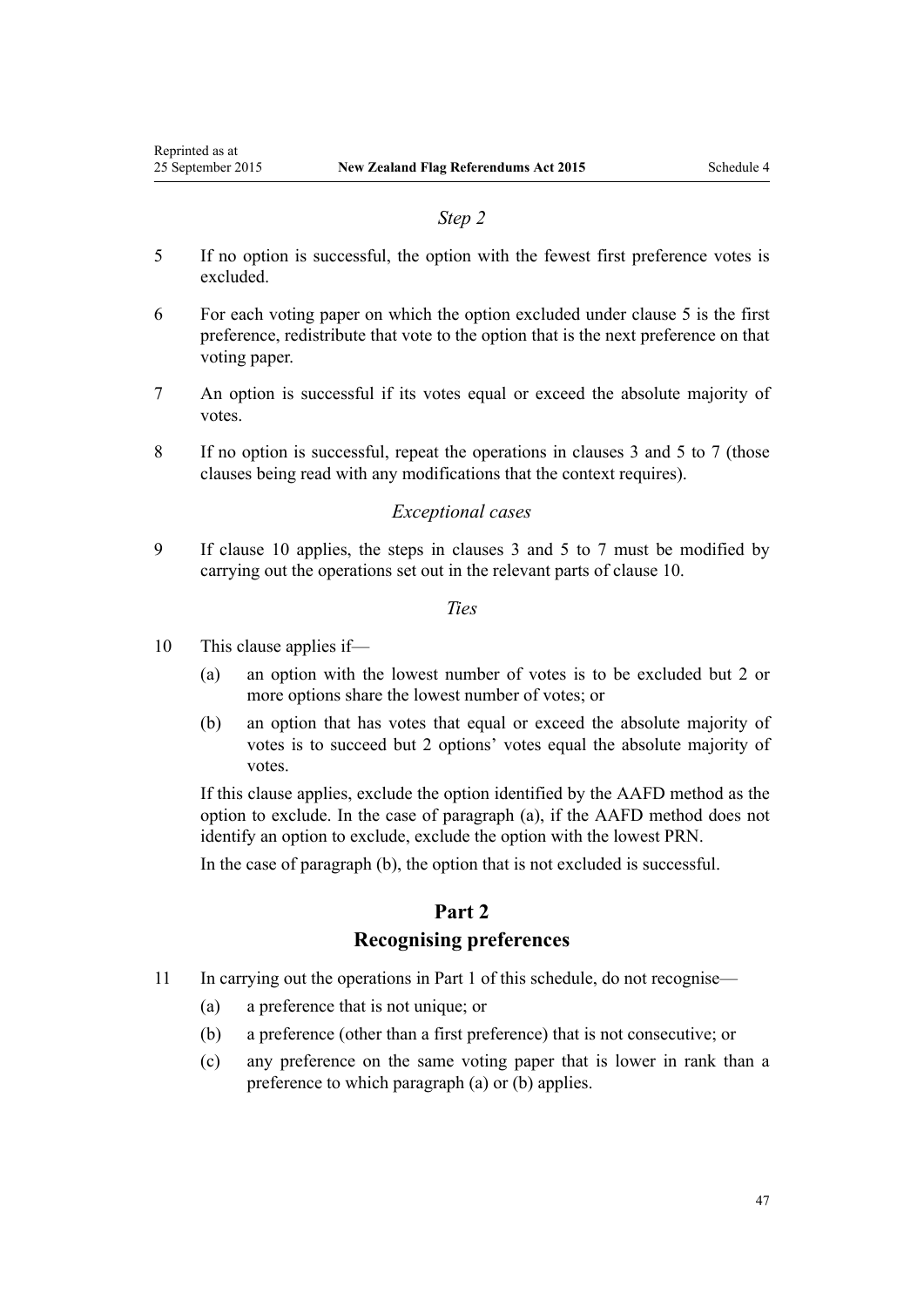#### *Example 1: not unique*

Heading: replaced, on 25 September 2015, by [section 7\(1\)](http://prd-lgnz-nlb.prd.pco.net.nz/pdflink.aspx?id=DLM6601816) of the New Zealand Flag Referendums Amendment Act 2015 (2015 No 86).

12 A voting paper that expresses these preferences—

| Option A |   |            |
|----------|---|------------|
| Option B |   |            |
| Option C | 2 |            |
| Option D |   | Not unique |
| Option E |   |            |
|          |   |            |

generates the following preferences for the purposes of counting votes:

| First preference  | Option A |
|-------------------|----------|
| Second preference | None     |
| Third preference  | None     |
| Fourth preference | None     |
| Fifth preference  | None     |

Schedule 4 clause 12: replaced, on 25 September 2015, by [section 7\(1\)](http://prd-lgnz-nlb.prd.pco.net.nz/pdflink.aspx?id=DLM6601816) of the New Zealand Flag Referendums Amendment Act 2015 (2015 No 86).

## *Example 2: not consecutive*

Heading: replaced, on 25 September 2015, by [section 7\(1\)](http://prd-lgnz-nlb.prd.pco.net.nz/pdflink.aspx?id=DLM6601816) of the New Zealand Flag Referendums Amendment Act 2015 (2015 No 86).

13 A voting paper that expresses these preferences—

| Option A |               |                 |
|----------|---------------|-----------------|
| Option B |               | Not consecutive |
| Option C | $\mathcal{D}$ |                 |
| Option D | $\mathcal{D}$ |                 |
| Option E | h             |                 |
|          |               |                 |

generates the following preferences for the purposes of counting votes:

| First preference  | Option A |
|-------------------|----------|
| Second preference | Option D |
| Third preference  | None     |
| Fourth preference | None     |
| Fifth preference  | None     |

Schedule 4 clause 13: replaced, on 25 September 2015, by [section 7\(1\)](http://prd-lgnz-nlb.prd.pco.net.nz/pdflink.aspx?id=DLM6601816) of the New Zealand Flag Referendums Amendment Act 2015 (2015 No 86).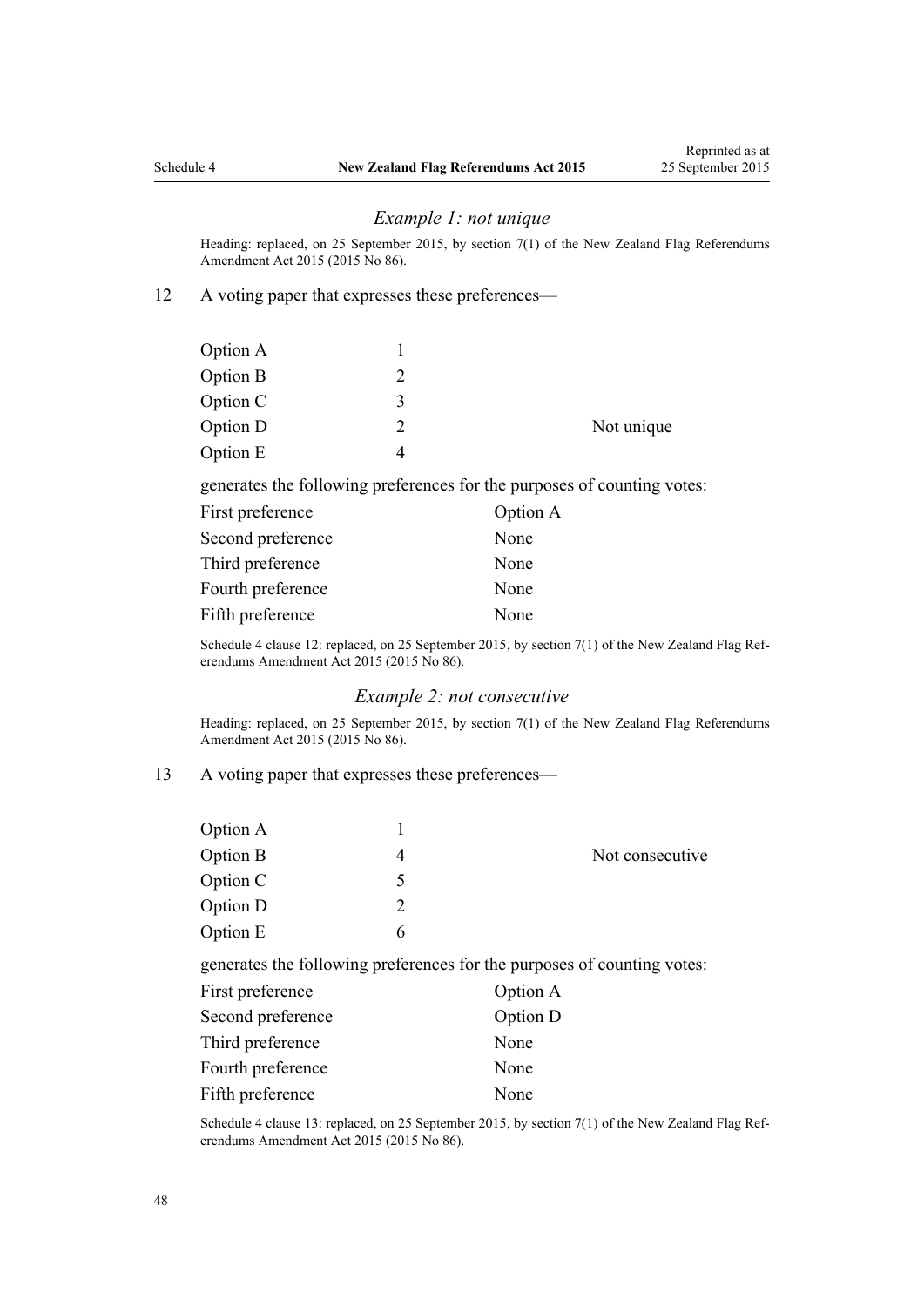# **Part 3 Methods relevant to tie breaking**

## *AAFD method*

<span id="page-48-0"></span>14 To use the AAFD method, determine which tied option, or options, does not have more votes than the other tied option or options at the earliest point at which the options had different numbers of votes. If one option is identified, exclude that option.

# *PRNG method*

- 15 Allocate a unique pseudo-random whole number (a **PRN**) for each option at each stage of the counting.
- 16 To generate PRNs, calculate x, y, and z using the following formulas:

$$
x = 10
$$
  
y = 1  
z = [v + 1 000 (v rem 10)] rem 30 323

where—

- v is the total number of valid voting papers
- rem is the remainder operator such that a rem b gives the remainder of dividing whole number a by whole number b.

Schedule 4 clause 16 formula: amended, on 25 September 2015, by [section 7\(2\)](http://prd-lgnz-nlb.prd.pco.net.nz/pdflink.aspx?id=DLM6601816) of the New Zealand Flag Referendums Amendment Act 2015 (2015 No 86).

17 Generate a random whole number rc using the following formulas:

$$
x = (171x) \text{ rem } 30\,269
$$
  

$$
y = (172y) \text{ rem } 30\,307
$$
  

$$
z = (170z) \text{ rem } 30\,323
$$

 $rc = [(10\ 000x)\ div 30\ 269] + [(10\ 000y)\ div 30\ 307] + [(10\ 000z)\ div 30\ 323]$ where—

- rc is a pseudo-random number
- rem is the remainder operator such that a rem b gives the remainder of dividing whole number a by whole number b
- div is the integer division operation such that a div b gives the whole number quotient of dividing whole number a by whole number b.
- 18 Repeat the step in clause 17 4 times, discarding the first 4 values of rc.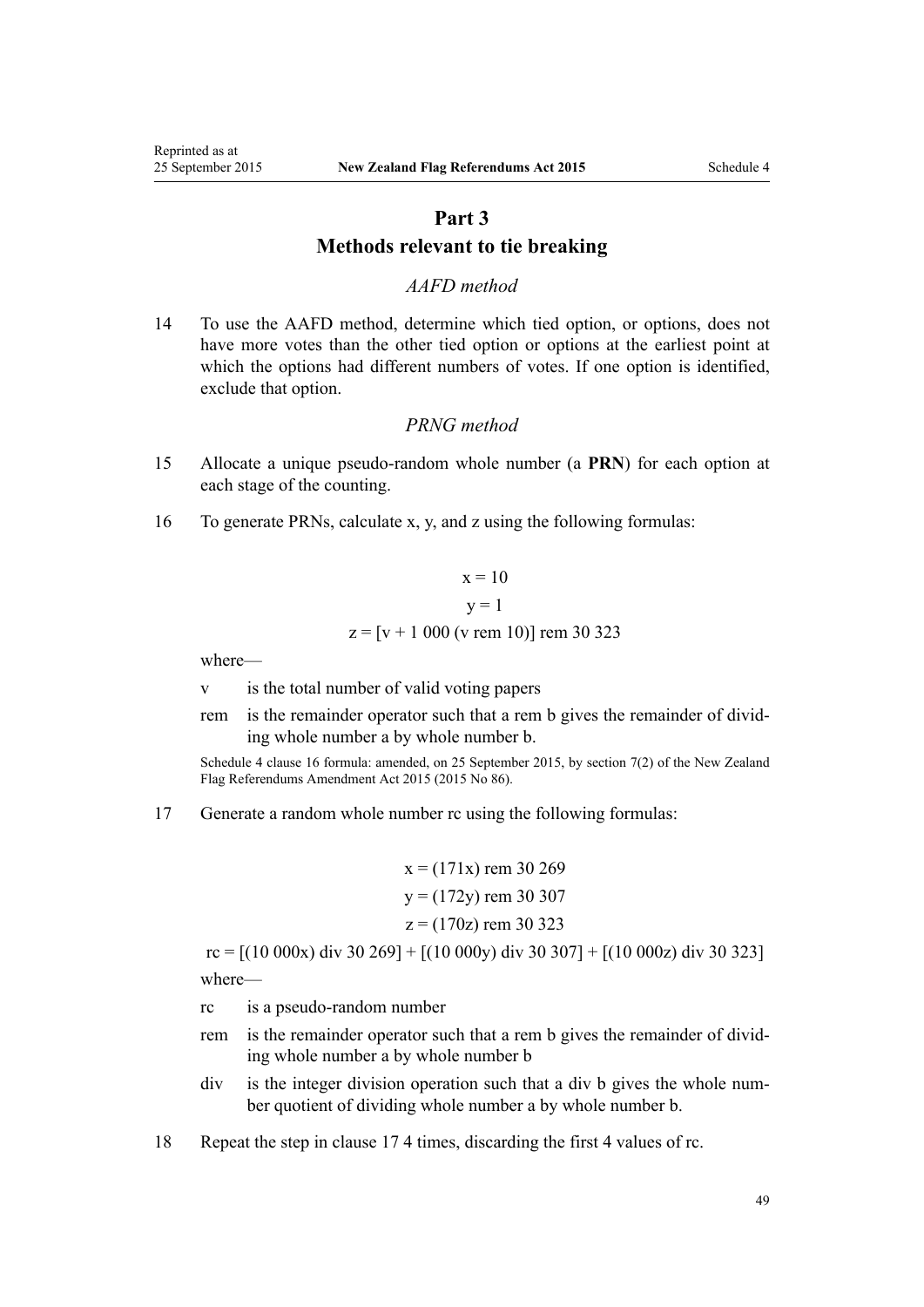- 19 Assign the current value of rc to the first option.
- 20 Repeat the step in [clause 17](#page-48-0) until a pseudo-random number rc results that is distinct from all previous pseudo-random numbers assigned to options. Assign rc to the next option.
- 21 Repeat the step in clause 20 until all options have been assigned a pseudo-random number.
- 22 For the second and subsequent stages in the counting, repeat the step in clause 20 so that all options have been assigned a unique pseudo-random whole number at each stage of the counting.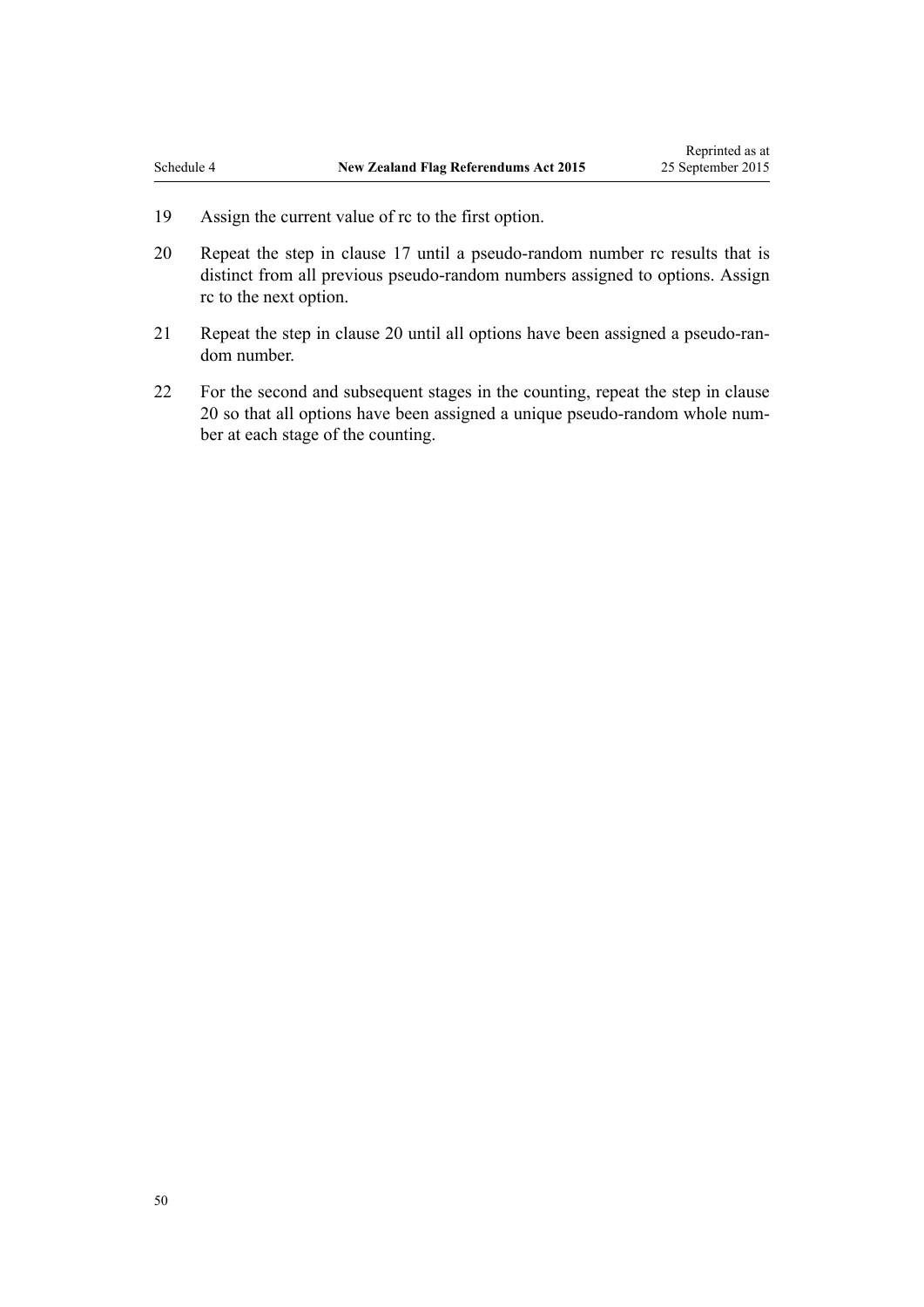# **Schedule 5 New Schedules 1 and 1A inserted**

[s 70\(10\)](#page-35-0)

<span id="page-50-0"></span>